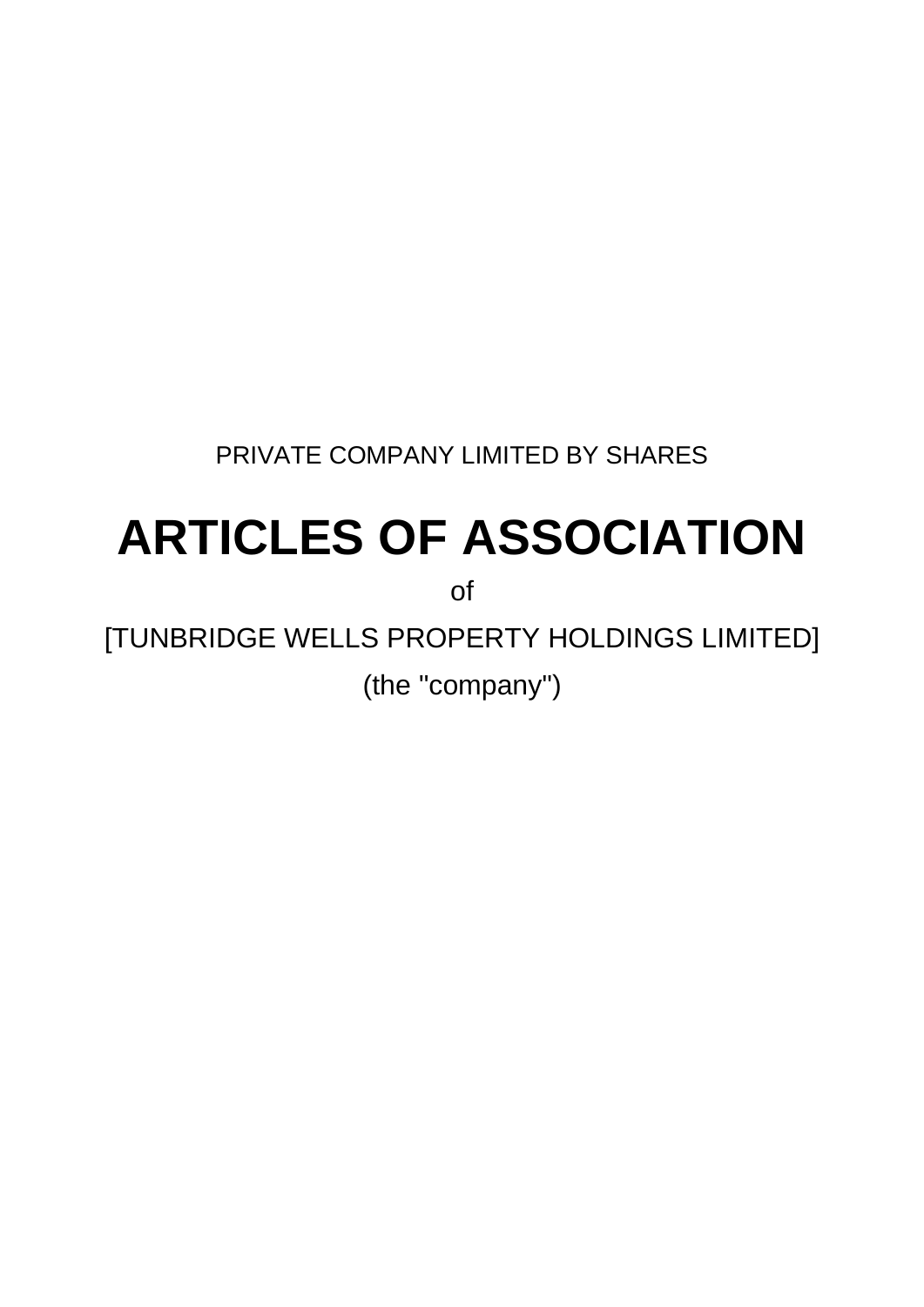# **Contents**

| <b>PART1</b>     |                                                   | 6  |
|------------------|---------------------------------------------------|----|
|                  | <b>INTERPRETATION AND LIMITATION OF LIABILITY</b> | 6  |
|                  | 1. DEFINED TERMS                                  | 6  |
|                  | 2. LIABILITY OF MEMBERS                           | 8  |
| <b>PART 2</b>    |                                                   | 8  |
| <b>DIRECTORS</b> |                                                   | 8  |
|                  | DIRECTORS' POWERS AND RESPONSIBILITIES            | 8  |
|                  | 3. DIRECTORS' GENERAL AUTHORITY                   | 8  |
|                  | 4. SHAREHOLDERS' RESERVE POWER                    | 8  |
|                  | 5. DIRECTORS MAY DELEGATE                         | 8  |
|                  | 6. COMMITTEES                                     | 9  |
|                  | <b>DECISION-MAKING BY DIRECTORS</b>               | 9  |
|                  | 7. DIRECTORS TO TAKE DECISIONS COLLECTIVELY       | 9  |
|                  | 8. UNANIMOUS DECISIONS                            | 9  |
|                  | 9. CALLING A DIRECTORS' MEETING                   | 9  |
|                  | 10. PARTICIPATION IN DIRECTORS' MEETINGS          | 10 |
|                  | 11. QUORUM FOR DIRECTORS' MEETINGS                | 10 |
|                  | 12. CHAIRING OF DIRECTORS' MEETINGS               | 11 |
|                  | 13. CASTING VOTE                                  | 11 |
|                  | 14. CONFLICTS AND DECLARATIONS OF INTEREST        | 11 |
| 15.              | RECORDS OF DECISIONS TO BE KEPT                   | 14 |
| 16.              | DIRECTORS' DISCRETION TO MAKE FURTHER RULES       | 15 |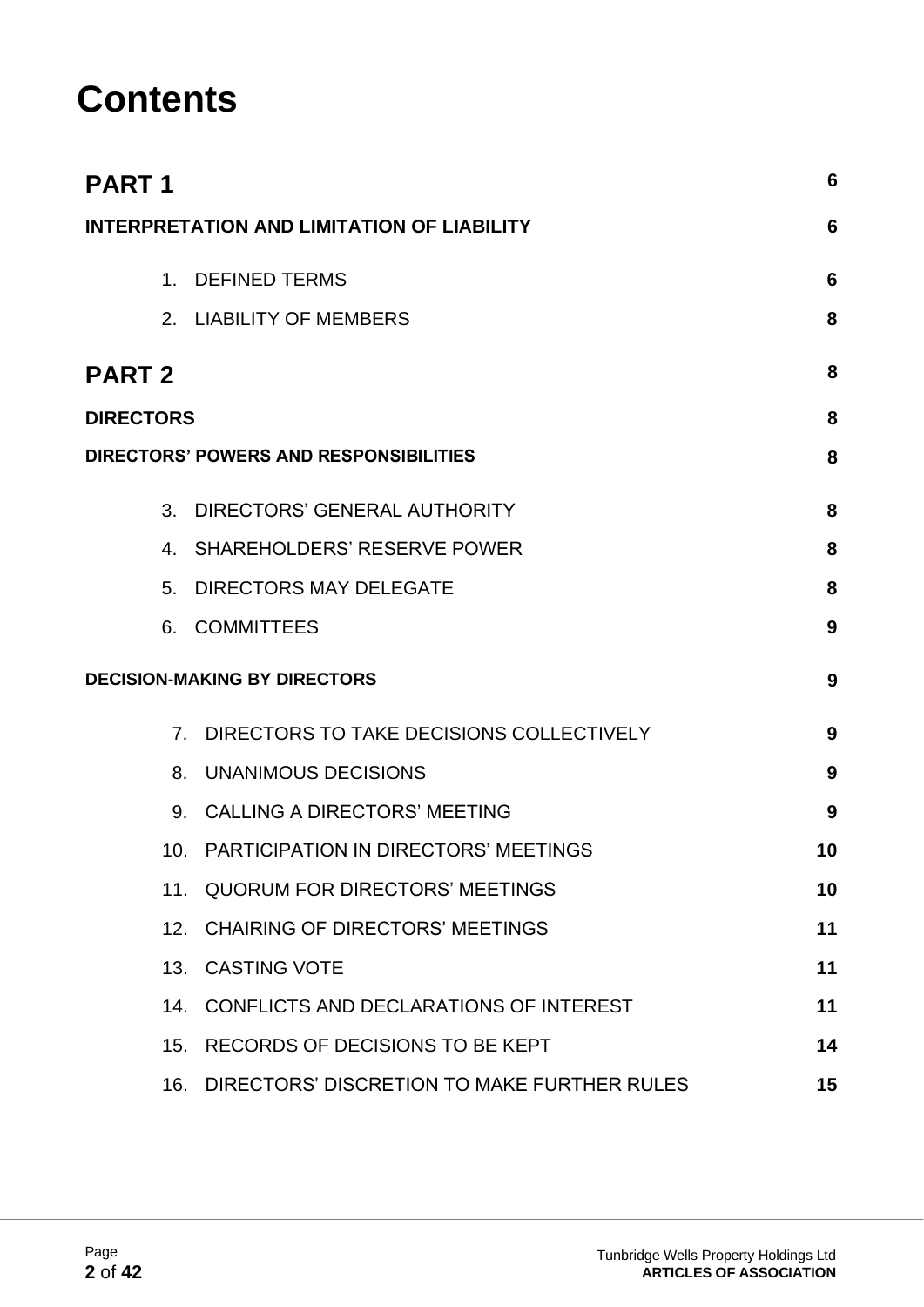| <b>APPOINTMENT OF DIRECTORS</b><br>15 |                                                                      |    |
|---------------------------------------|----------------------------------------------------------------------|----|
|                                       | 17. METHODS OF APPOINTING DIRECTORS                                  | 15 |
| 18.                                   | TERMINATION OF DIRECTOR'S APPOINTMENT                                | 15 |
|                                       | 19. DIRECTORS' REMUNERATION                                          | 16 |
|                                       | 20. EXPENSES                                                         | 16 |
|                                       | 21. SECRETARY                                                        | 16 |
| <b>PART 3</b>                         |                                                                      | 17 |
|                                       | <b>SHARES AND DISTRIBUTIONS</b>                                      | 17 |
| <b>SHARES</b>                         |                                                                      | 17 |
|                                       | 22. COMPANY'S LIEN OVER SHARES                                       | 17 |
| 23.                                   | ENFORCEMENT OF THE COMPANY'S LIEN                                    | 17 |
|                                       | 24. CALL NOTICES                                                     | 18 |
|                                       | 25. LIABILITY TO PAY CALLS                                           | 19 |
| 26.                                   | WHEN CALL NOTICE NEED NOT BE ISSUED                                  | 19 |
| 27.                                   | FAILURE TO COMPLY WITH CALL NOTICE: AUTOMATIC<br><b>CONSEQUENCES</b> | 20 |
| 28.                                   | NOTICE OF INTENDED FORFEITURE                                        | 20 |
|                                       | 29. DIRECTORS' POWER TO FORFEIT SHARES                               | 21 |
|                                       | 30. EFFECT OF FORFEITURE                                             | 21 |
|                                       | 31. PROCEDURE FOLLOWING FORFEITURE                                   | 22 |
|                                       | 32. SURRENDER OF SHARES                                              | 22 |
|                                       | 33. SHARE CAPITAL                                                    | 23 |
| 34.                                   | COMPANY NOT BOUND BY LESS THAN ABSOLUTE<br><b>INTERESTS</b>          | 23 |
|                                       | 35. SHARE CERTIFICATES                                               | 23 |
| 36.                                   | REPLACEMENT SHARE CERTIFICATES                                       | 24 |
|                                       | 37. SHARE TRANSFERS                                                  | 24 |
|                                       |                                                                      |    |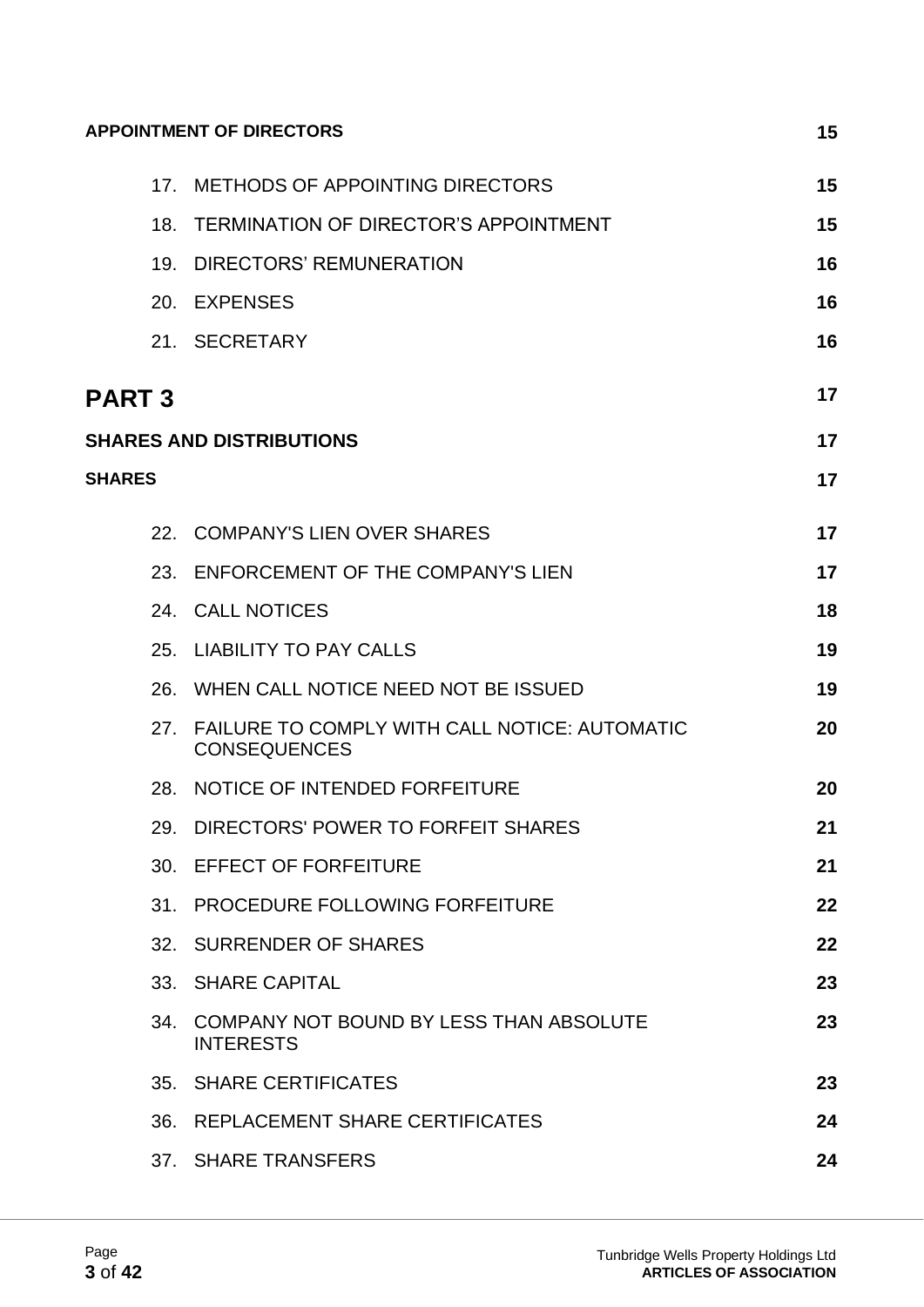|        | 38. | TRANSFER OF SHARES SUBJECT TO PRE-EMPTION<br><b>RIGHTS</b>               | 24 |
|--------|-----|--------------------------------------------------------------------------|----|
|        | 39. | <b>TRANSMISSION OF SHARES</b>                                            | 28 |
|        |     | 40. EXERCISE OF TRANSMITTEES' RIGHTS                                     | 28 |
|        |     | 41. TRANSMITTEES BOUND BY PRIOR NOTICES                                  | 29 |
|        |     | DIVIDENDS AND OTHER DISTRIBUTIONS                                        | 29 |
|        | 42. | <b>PROCEDURE FOR DECLARING DIVIDENDS</b>                                 | 29 |
|        | 43. | PAYMENT OF DIVIDENDS AND OTHER DISTRIBUTIONS                             | 30 |
|        | 44. | NO INTEREST ON DISTRIBUTIONS                                             | 30 |
|        |     | 45. UNCLAIMED DISTRIBUTIONS                                              | 30 |
|        | 46. | NON-CASH DISTRIBUTIONS                                                   | 31 |
|        |     | 47. WAIVER OF DISTRIBUTIONS                                              | 31 |
|        |     | <b>CAPITALISATION OF PROFITS</b>                                         | 32 |
|        | 48. | AUTHORITY TO CAPITALISE AND APPROPRIATION OF<br><b>CAPITALISED SUMS</b>  | 32 |
| PART 4 |     |                                                                          | 33 |
|        |     | <b>DECISION-MAKING BY SHAREHOLDERS</b>                                   | 33 |
|        |     | <b>ORGANISATION OF GENERAL MEETINGS</b>                                  | 33 |
|        |     | 49. CALLING A GENERAL MEETING                                            | 33 |
|        |     | 50. NOTICE OF GENERAL MEETINGS                                           | 33 |
|        |     | 51. ATTENDANCE AND SPEAKING AT GENERAL MEETINGS                          | 34 |
|        | 52. | QUORUM FOR GENERAL MEETINGS                                              | 34 |
|        |     | 53. CHAIRING GENERAL MEETINGS                                            | 34 |
|        |     | 54. ATTENDANCE AND SPEAKING BY DIRECTORS AND NON-<br><b>SHAREHOLDERS</b> | 35 |
|        |     | 55. ADJOURNMENT                                                          | 35 |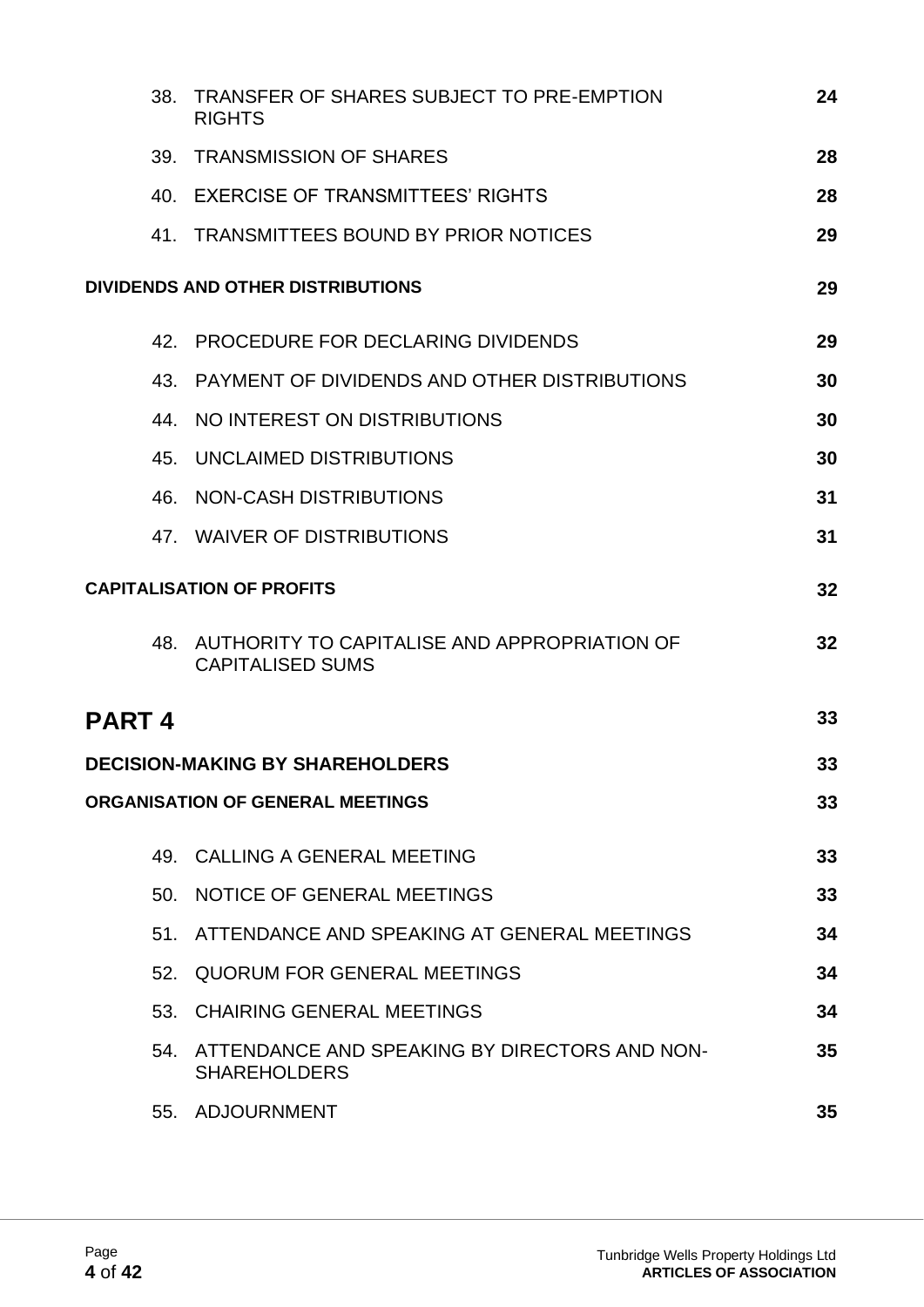#### **[VOTING AT GENERAL MEETINGS](#page-35-0) 36**

|               |     | 56. VOTING                                                 | 36 |
|---------------|-----|------------------------------------------------------------|----|
|               |     | 57. ERRORS AND DISPUTES                                    | 36 |
|               |     | 58. POLL VOTES                                             | 37 |
|               | 59. | <b>RIGHT TO APPOINT PROXIES</b>                            | 37 |
|               |     | 60. CONTENT OF PROXY NOTICES                               | 38 |
|               |     | 61. DELIVERY OF PROXY NOTICES                              | 38 |
|               |     | 62. AMENDMENTS TO RESOLUTIONS                              | 39 |
| <b>PART 5</b> |     |                                                            | 40 |
|               |     | <b>ADMINISTRATIVE ARRANGEMENTS</b>                         | 40 |
|               | 63. | MEANS OF COMMUNICATION TO BE USED                          | 40 |
|               |     | 64. COMPANY SEALS                                          | 40 |
|               |     | 65. NO RIGHT TO INSPECT ACCOUNTS AND OTHER RECORDS         | 40 |
|               | 66. | PROVISION FOR EMPLOYEES ON CESSATION OF<br><b>BUSINESS</b> | 41 |
|               |     | DIRECTORS' INDEMNITY AND INSURANCE                         | 41 |
|               |     | 67. INDEMNITY                                              | 41 |
|               | 68. | <b>INSURANCE</b>                                           | 42 |
|               |     | <b>MISCELLANEOUS</b>                                       | 42 |
|               | 69. | OPERATIONAL AGREEMENT                                      | 42 |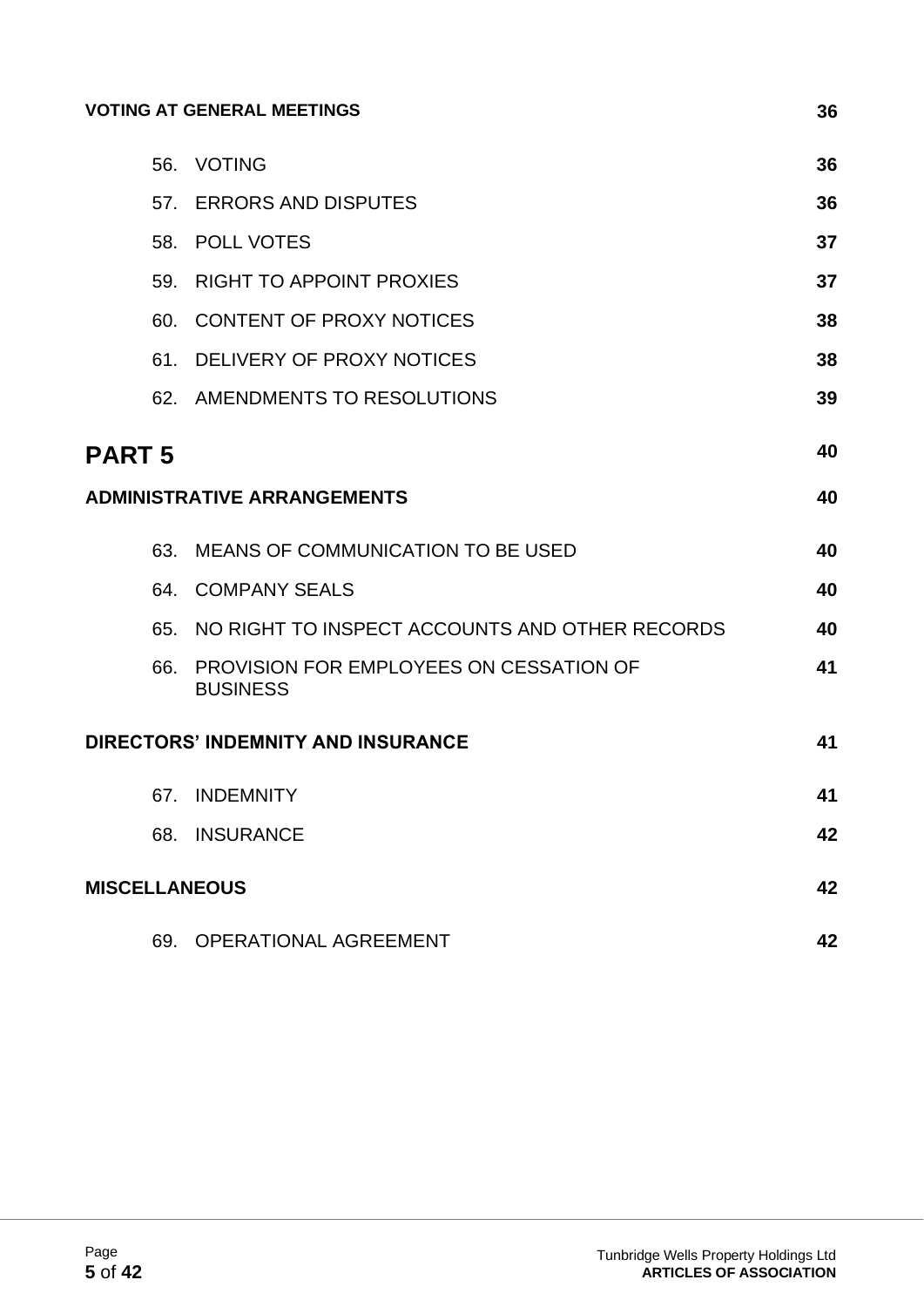# ARTICLES OF ASSOCIATION

of

# <span id="page-5-0"></span>[TUNBRIDGE WELLS PROPERTY HOLDINGS LIMITED]

# **PART 1**

# **INTERPRETATION AND LIMITATION OF LIABILITY**

#### <span id="page-5-1"></span>**1. DEFINED TERMS**

1.1. In the articles, unless the context requires otherwise:

| "articles"                | means the company's articles of association;                                                                                                                                                       |
|---------------------------|----------------------------------------------------------------------------------------------------------------------------------------------------------------------------------------------------|
| "bankruptcy"              | includes individual insolvency proceedings in a<br>jurisdiction other than England and Wales and<br>Northern Ireland which have an effect similar to<br>that of bankruptcy;                        |
| "chairman"                | has the meaning given in article 12;                                                                                                                                                               |
| "chairman of the meeting" | has the meaning given in article 53;                                                                                                                                                               |
| "Companies Acts"          | means the Companies Acts (as defined in section<br>2 of the Companies Act 2006), in so far as they<br>apply to the company;                                                                        |
| "conflict"                | has the meaning given in article 14;                                                                                                                                                               |
| "director"                | means a director of the company, and includes any<br>person occupying the position of director, by<br>whatever name called;                                                                        |
| "distribution recipient"  | has the meaning given in article 43;                                                                                                                                                               |
| "document"                | includes, unless otherwise specified, any<br>document sent or supplied in electronic form;                                                                                                         |
| "electronic form"         | has the meaning given in section 1168 of the<br>Companies Act 2006;                                                                                                                                |
| "eligible director"       | means a director who would be entitled to vote on<br>the matter at a meeting of directors (but excluding<br>any director whose vote is not to be counted in<br>respect of that particular matter); |
| "hard copy form"          | has the meaning given in section 1168 of the<br>Companies Act 2006;                                                                                                                                |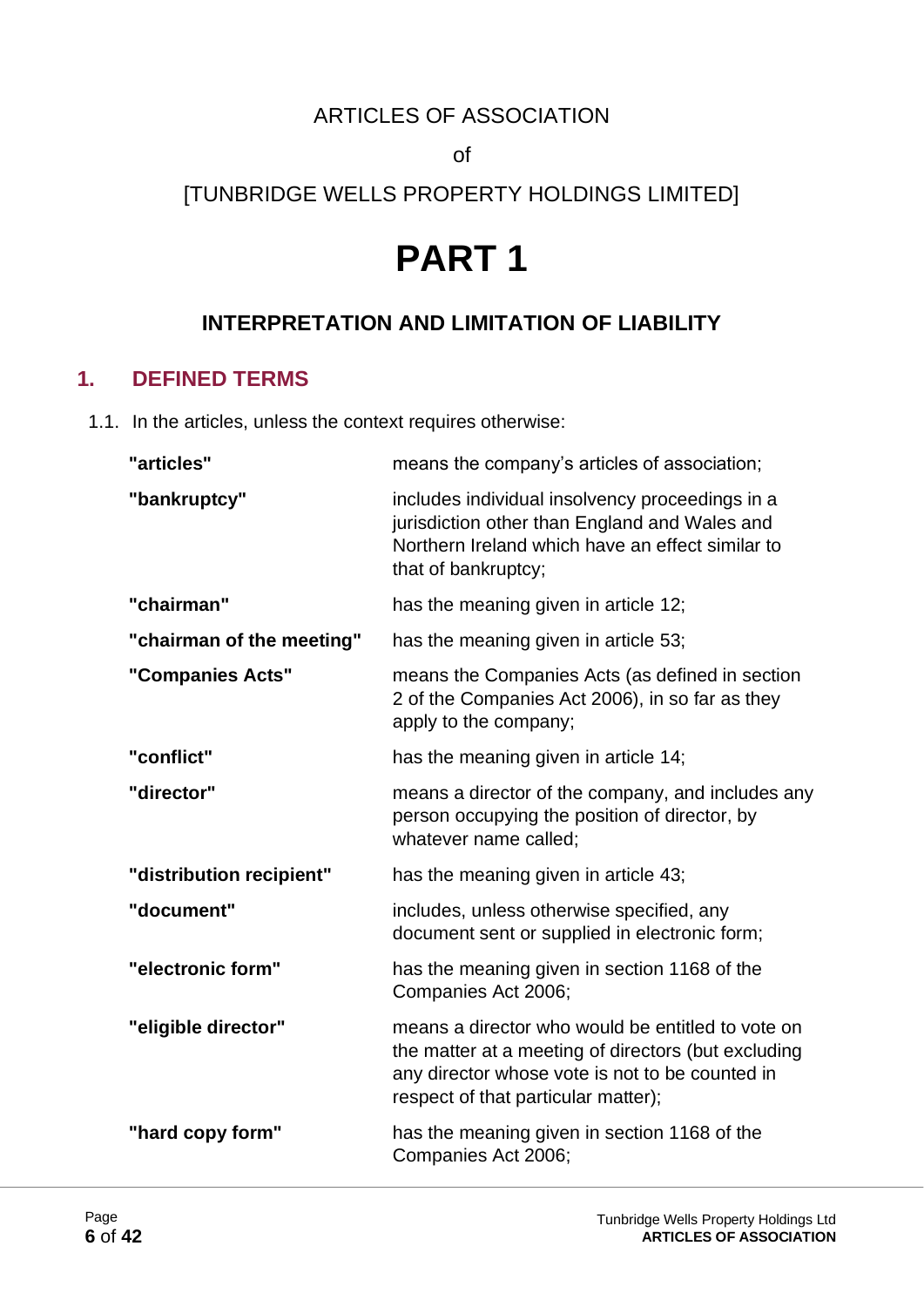| "holder"                | in relation to shares means the person whose<br>name is entered in the register of members as the<br>holder of the shares;                                          |
|-------------------------|---------------------------------------------------------------------------------------------------------------------------------------------------------------------|
| "instrument"            | means a document in hard copy form;                                                                                                                                 |
| "operational agreement" | any agreement entered into between<br>means<br>[Tunbridge Wells Borough Council] and the<br>company relating to the operation and<br>management of the company;     |
| "ordinary resolution"   | has the meaning given in section 282 of the<br>Companies Act 2006;                                                                                                  |
| "paid"                  | means paid or credited as paid;                                                                                                                                     |
| "participate"           | in relation to a directors' meeting, has the meaning<br>given in article 10;                                                                                        |
| "proxy notice"          | has the meaning given in article 60;                                                                                                                                |
| "shareholder"           | means a person who is the holder of one or more<br>shares;                                                                                                          |
| "shares"                | means shares in the company;                                                                                                                                        |
| "special resolution"    | has the meaning given in section 283 of the<br>Companies Act 2006;                                                                                                  |
| "subsidiary"            | has the meaning given in section 1159 of the<br>Companies Act 2006;                                                                                                 |
| "transmittee"           | means a person entitled to one or more shares by<br>reason of the death or bankruptcy of a shareholder<br>or otherwise by operation of law; and                     |
| "writing"               | means the representation or reproduction of words,<br>symbols or other information in a visible form by<br>any method or combination of methods, whether<br>sent or |
|                         | supplied in electronic form or otherwise.                                                                                                                           |

- 1.2. Unless the context otherwise requires, other words or expressions contained in these articles bear the same meaning as in the Companies Act 2006 as in force on the date when these articles become binding on the company.
- 1.3. The regulations contained in the model articles for private companies limited by shares (as set out in schedule 1 of the Companies (Model Articles) Regulations 2008 (SI 3229/2008)) shall not apply to the company.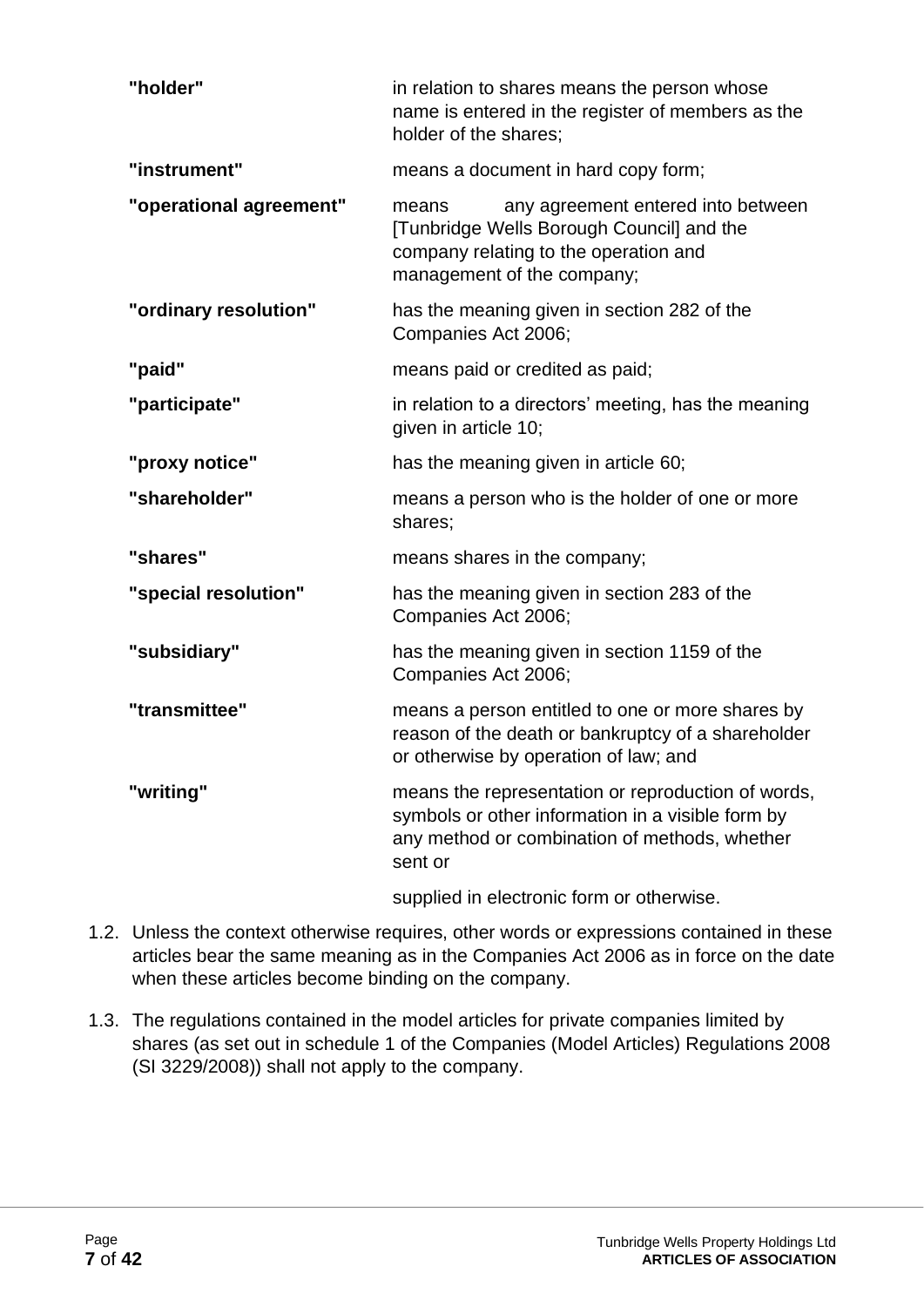# <span id="page-7-0"></span>**2. LIABILITY OF MEMBERS**

<span id="page-7-1"></span>The liability of the members is limited to the amount, if any, unpaid on the shares held by them.

# **PART 2**

# **DIRECTORS**

#### **DIRECTORS' POWERS AND RESPONSIBILITIES**

#### <span id="page-7-2"></span>**3. DIRECTORS' GENERAL AUTHORITY**

Subject to the articles, the directors are responsible for the management of the company's business, for which purpose they may exercise all the powers of the company.

#### <span id="page-7-3"></span>**4. SHAREHOLDERS' RESERVE POWER**

- 4.1. Subject always to the provisions of the articles and the Companies Acts, the shareholders may, by special resolution, direct the directors to take, or refrain from taking, specified action.
- 4.2. No such special resolution invalidates anything which the directors have done before the passing of the resolution.

# <span id="page-7-4"></span>**5. DIRECTORS MAY DELEGATE**

- 5.1. Subject to the articles, the directors may delegate any of the powers which are conferred on them under the articles:
	- 5.1.1. to such person or committee;
	- 5.1.2. by such means (including by power of attorney);
	- 5.1.3. to such an extent;
	- 5.1.4. in relation to such matters or territories; and
	- 5.1.5. on such terms and conditions,

as they think fit.

5.2. If the directors so specify, any such delegation may authorise further delegation of the directors' powers by any person to whom they are delegated.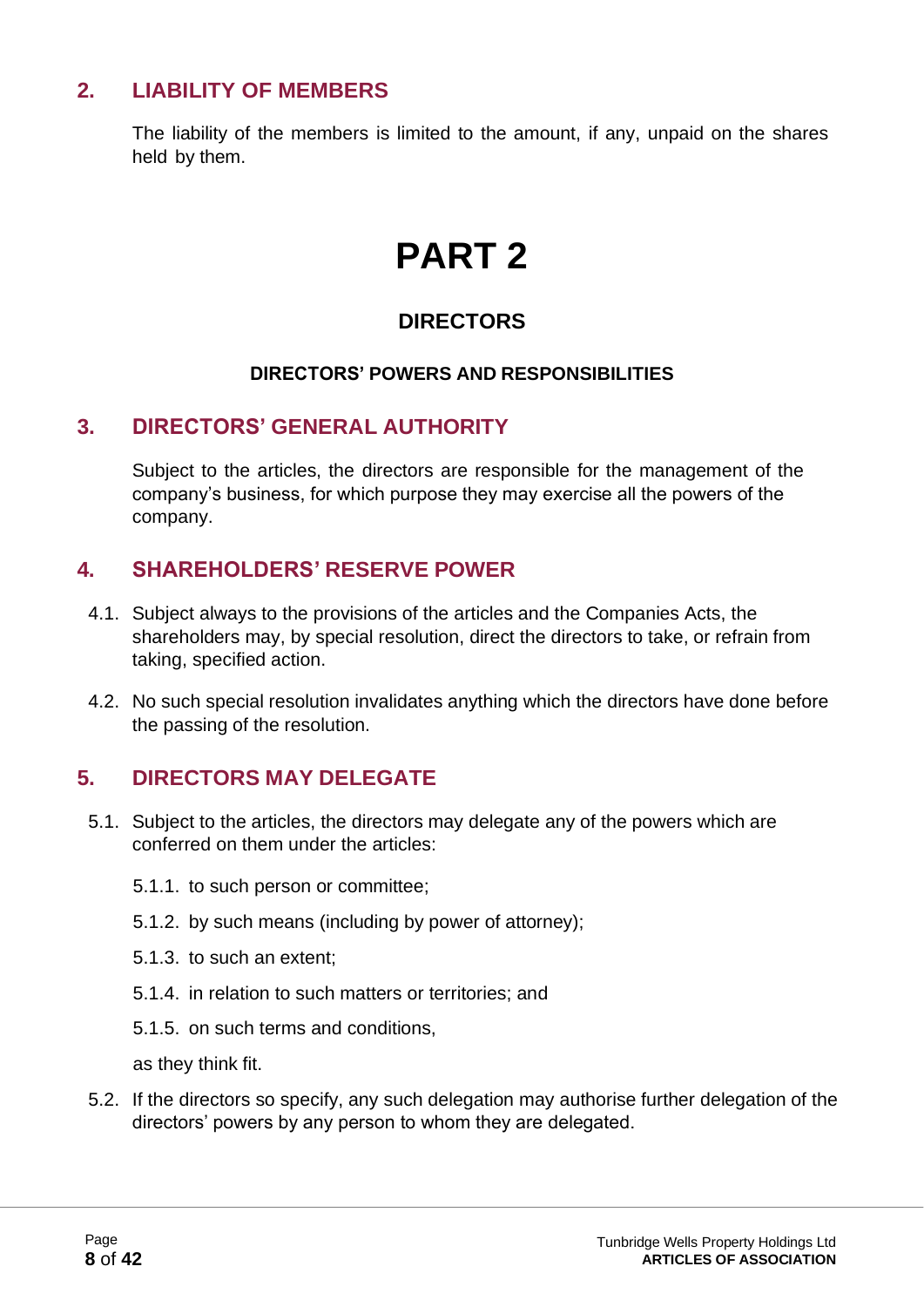5.3. The directors may revoke any delegation, in whole or part, or alter its terms and conditions.

# <span id="page-8-0"></span>**6. COMMITTEES**

- 6.1. Committees to which the directors delegate any of their powers must follow procedures which are based as far as they are applicable on those provisions of the articles which govern the taking of decisions by directors.
- 6.2. The directors may make rules of procedure for all or any committees which prevail over rules derived from the articles if they are not consistent with them.

#### **DECISION-MAKING BY DIRECTORS**

# <span id="page-8-1"></span>**7. DIRECTORS TO TAKE DECISIONS COLLECTIVELY**

- 7.1. The general rule about decision-making by directors is that any decision of the directors must be either a majority decision at a meeting or a decision taken in accordance with article 8.
- 7.2. If:
	- 7.2.1. the company only has one director; and
	- 7.2.2. no provision of the articles requires it to have more than one director,

the general rule does not apply, and the director may (for so long as he remains the sole director) take decisions without regard to any of the provisions of the articles relating to directors' decision-making.

#### <span id="page-8-2"></span>**8. UNANIMOUS DECISIONS**

- 8.1. A decision of the directors is taken in accordance with this article when all eligible directors indicate to each other by any means that they share a common view on a matter.
- 8.2. Such a decision may take the form of a resolution in writing where each eligible director has signed one or more copies of it, or to which each eligible director has otherwise indicated agreement in writing.
- 8.3. A decision may not be taken in accordance with this article if the eligible directors would not have formed a quorum at such a meeting.

# <span id="page-8-3"></span>**9. CALLING A DIRECTORS' MEETING**

- 9.1. Any director may call a directors' meeting by giving reasonable notice of the meeting to the directors or by authorising the company secretary (if any) to give such notice.
- 9.2. Notice of any directors' meeting must indicate: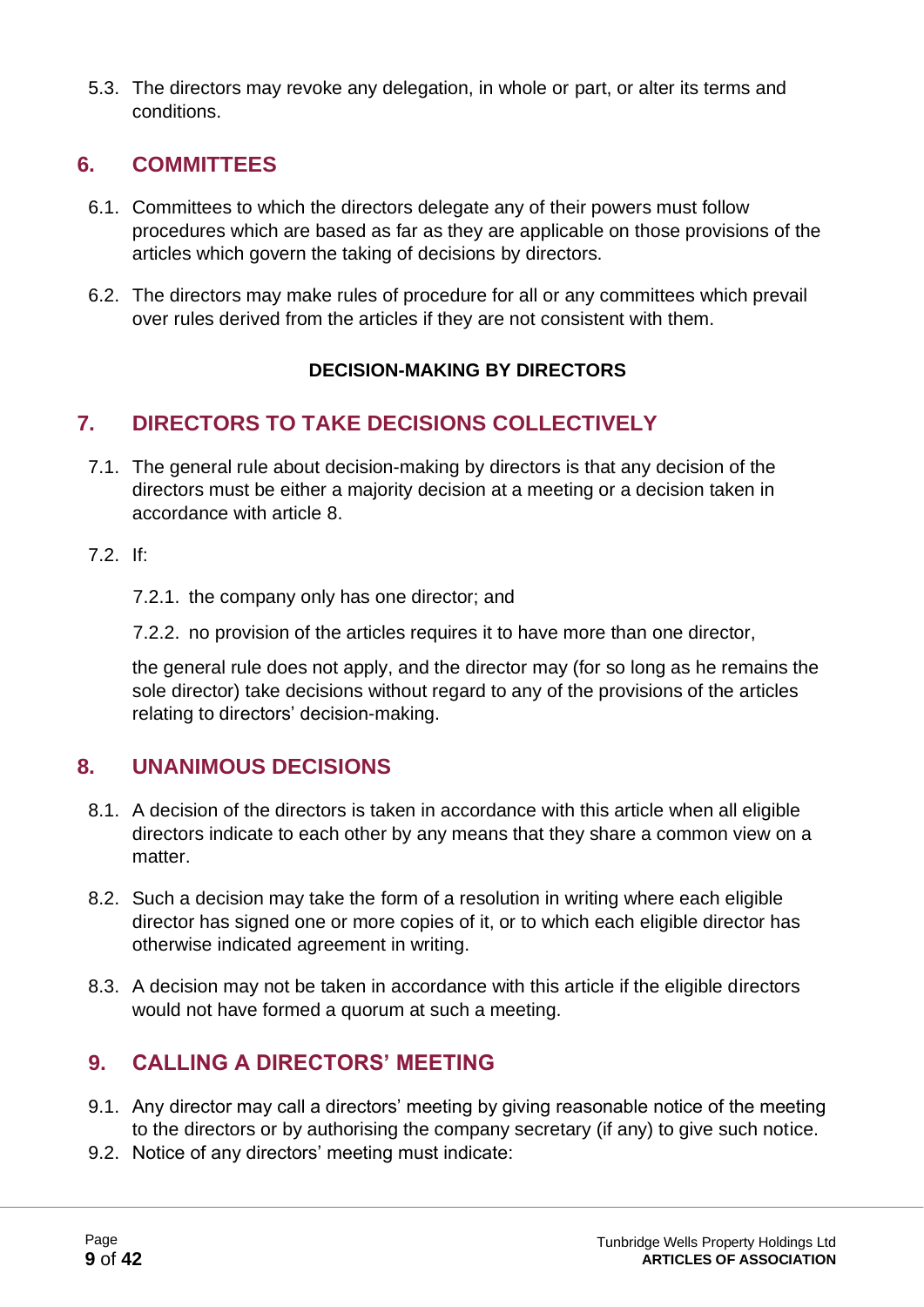- 9.2.1. its proposed date and time;
- 9.2.2. where it is to take place; and
- 9.2.3. if it is anticipated that directors participating in the meeting will not be in the same place, how it is proposed that they should communicate with each other during the meeting.
- 9.3. Notice of a directors' meeting must be given to each director, but need not be in writing.
- 9.4. Notice of a directors' meeting need not be given to directors who waive their entitlement to notice of that meeting, by giving notice to that effect to the company not more than 7 days after the date on which the meeting is held. Where such waiver is given after the meeting has been held, that does not affect the validity of the meeting, or of any business conducted at it.

# <span id="page-9-0"></span>**10. PARTICIPATION IN DIRECTORS' MEETINGS**

- 10.1. Subject to the articles, directors participate in a directors' meeting, or part of a directors' meeting, when:
	- 10.1.1. the meeting has been called and takes place in accordance with the articles; and
	- 10.1.2. they can each communicate to the others any information or opinions they have on any particular item of the business of the meeting.
- 10.2. In determining whether directors are participating in a directors' meeting, it is irrelevant where any director is or how they communicate with each other.
- 10.3. If all the directors participating in a meeting are not in the same place, the meeting shall be deemed to take place where the largest number of participators is assembled or, if no such group can be identified, the directors may decide that the meeting is to be treated as taking place wherever any of them is.

# <span id="page-9-1"></span>**11. QUORUM FOR DIRECTORS' MEETINGS**

- 11.1. At a directors' meeting, unless a quorum is participating, no proposal is to be voted on, except a proposal to call another meeting.
- 11.2. Subject to article 7.2 and the following provisions of this article 11.2, the quorum for directors' meetings is two eligible directors.
- 11.3. For the purposes of any meeting (or part of a meeting) held pursuant to article 14 to authorise a conflict, if there is less than three eligible directors in office other than the conflicted director(s), the quorum for such meeting (or part of a meeting) shall be equal to the number of eligible directors in office.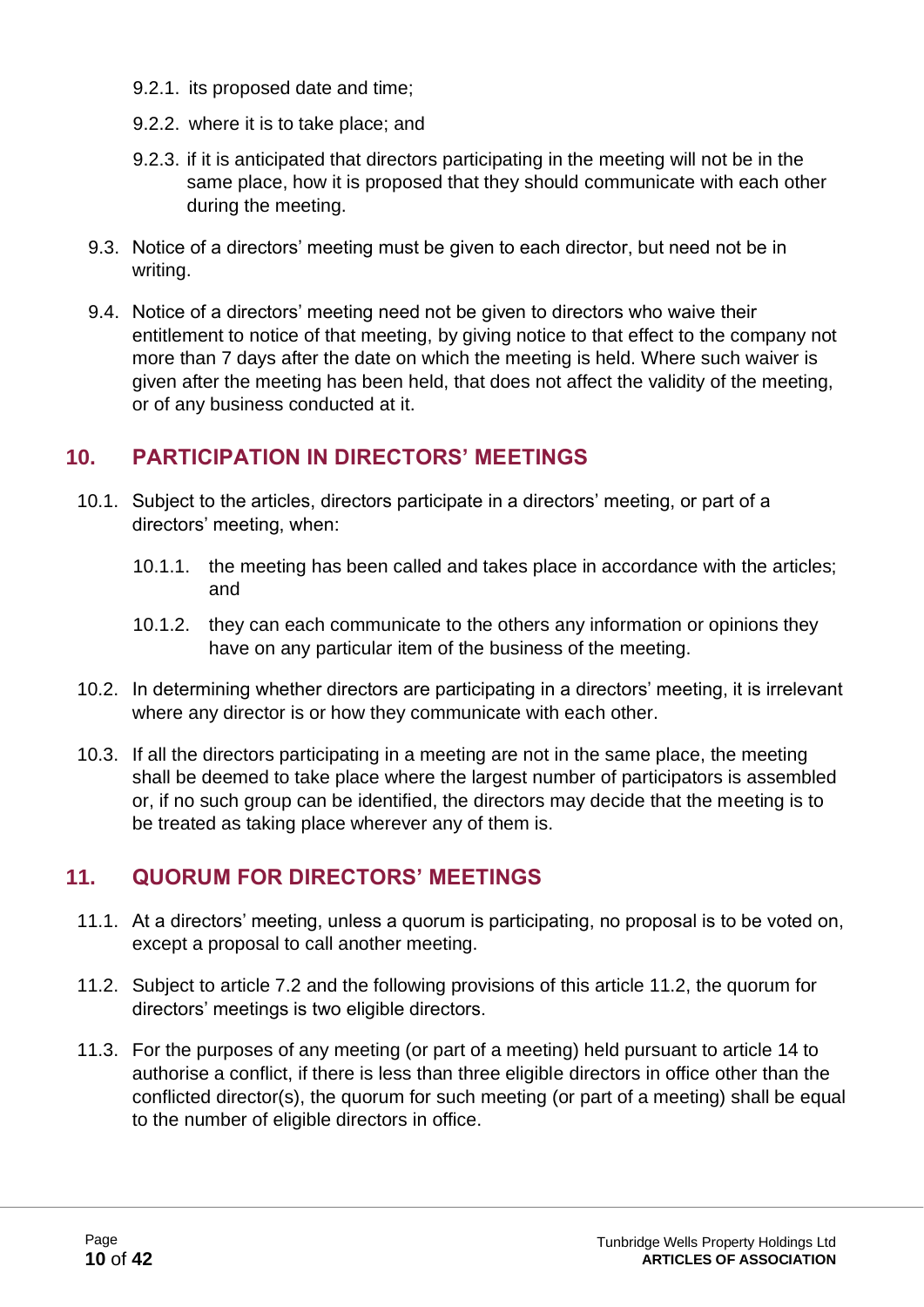- 11.4. If the total number of directors for the time being is less than the quorum required, the directors must not take any decision other than a decision:
	- 11.4.1. to appoint further directors pursuant to article 17.1.2; or
	- 11.4.2. to call a general meeting so as to enable the shareholders to appoint further directors.

#### <span id="page-10-0"></span>**12. CHAIRING OF DIRECTORS' MEETINGS**

- 12.1. Subject to the terms of any Operational Agreement, the directors may appoint a director to chair their meetings.
- 12.2. The person so appointed for the time being is known as the chairman.
- 12.3. The directors may terminate the chairman's appointment at any time.
- 12.4. If the chairman is not participating in a directors' meeting within ten minutes of the time at which it was to start, the participating directors must appoint one of themselves to chair it.

#### <span id="page-10-1"></span>**13. CASTING VOTE**

If the numbers of votes for and against a proposal are equal, the chairman or other director chairing the meeting shall not have a casting vote.

#### <span id="page-10-2"></span>**14. CONFLICTS AND DECLARATIONS OF INTEREST**

- 14.1. Without prejudice to articles 14.6 and 14.7, the directors shall, for the purposes of section 175 of the Companies Act 2006, have the power to authorise any matter which would or might otherwise constitute or give rise to a breach of the duty of a director under that section to avoid a situation in which he has, or can have, a direct or indirect interest that conflicts, or possibly may conflict, with the interests of the company ("conflict").
- 14.2. Authorisation of a matter under article 14.1 shall be effective only if:
	- 14.2.1. the matter in question shall have been proposed in writing for consideration at a meeting of the directors in accordance with the directors' normal procedures or in any other manner as the directors may determine;
	- 14.2.2. any requirement as to the quorum at the meeting of the directors at which the matter is considered is met without counting the director in question or any other interested director (together the "Interested Directors", and each an "Interested Director"); and
	- 14.2.3. the matter was agreed to without any Interested Director voting or would have been agreed to if the votes of the Interested Directors had not been counted.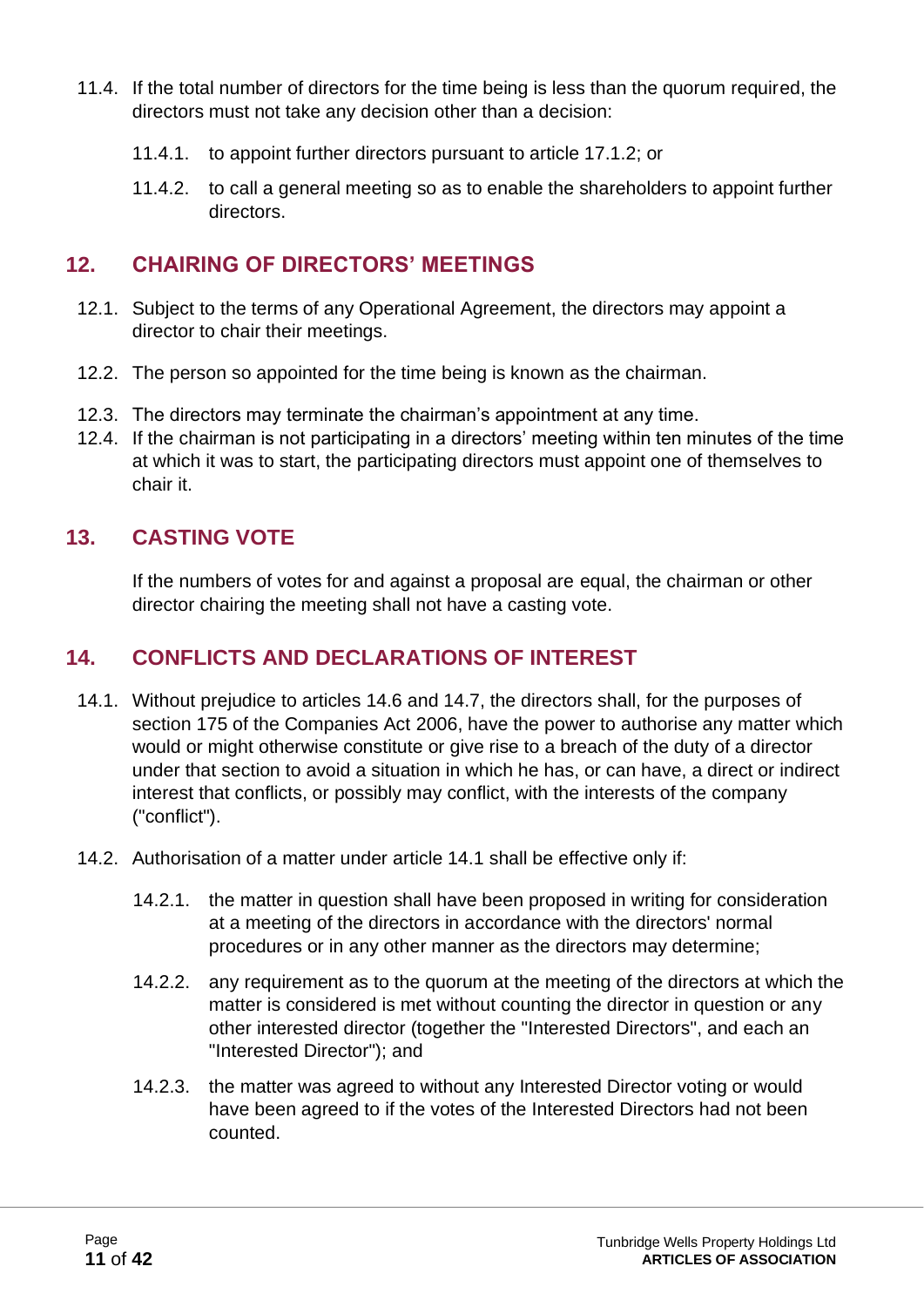- 14.3. Any authorisation of a matter under article 14.1 shall be subject to such conditions or limitations as the directors may determine (including, without limitation, such conditions or limitations as are contemplated by article 14.17), whether at the time such authorisation is given or subsequently and may be terminated by the directors at any time. A director shall comply with any obligations imposed on him by the directors pursuant to any such authorisation.
- 14.4. Any authorisation of a matter under article 14.1 extends, subject to any conditions or limitations imposed under article 14.3, to any actual or potential conflict which may reasonably be expected to arise out of the matter so authorised.
- 14.5. Subject to any conditions or limitations imposed under article 14.3, a director shall not, save as otherwise agreed by him, be accountable to the company for any benefit which he (or any person connected in any way with him) derives from any matter authorised by the directors under article 14.1 and no contract, transaction, arrangement or proposal relating thereto shall be liable to be avoided on the grounds of any such benefit.
- 14.6. Article 14.1 does not apply to a conflict arising in relation to a transaction or arrangement with the company.
- 14.7. Subject to compliance with article 14.8, a director may, notwithstanding his office, have any interest of any of the following kinds (and no authorisation under article 14.1 shall be necessary in respect of any such interest):
	- 14.7.1. where the director (or any person connected in any way with him) is a director or other officer of, is employed by or is otherwise interested (including, without limitation, by the holding of shares or other securities) in any body corporate with which the company is associated (within the meaning of section 256(a) of the Companies Act 2006);
	- 14.7.2. where the director (or any person connected in any way with him) is a party to, or otherwise interested in, any contract, transaction, arrangement or proposal with the company or any body corporate with which the company is associated (within the meaning of section 256(a) of the Companies Act 2006), or in which the company is otherwise interested;
	- 14.7.3. an interest such that the situation or the interest cannot reasonably be regarded as likely to give rise to a conflict;
	- 14.7.4. an interest, or a contract, transaction, arrangement or proposal giving rise to an interest, of which the director is not aware; and
	- 14.7.5. any other interest authorised by an ordinary resolution of the company.
- 14.8. Subject to sections 177 and 182 of the Companies Act 2006, the director concerned shall declare the nature and extent of any interest, whether direct or indirect, referred to in article 14.7 and not falling within article 14.9 either at a meeting of the directors by written declaration to the company (or in any other manner as the directors may determine) or by general notice in accordance with section 177(2)(b)(ii) or section 182(2)(c) (as the case may be) and section 185 of the Companies Act 2006.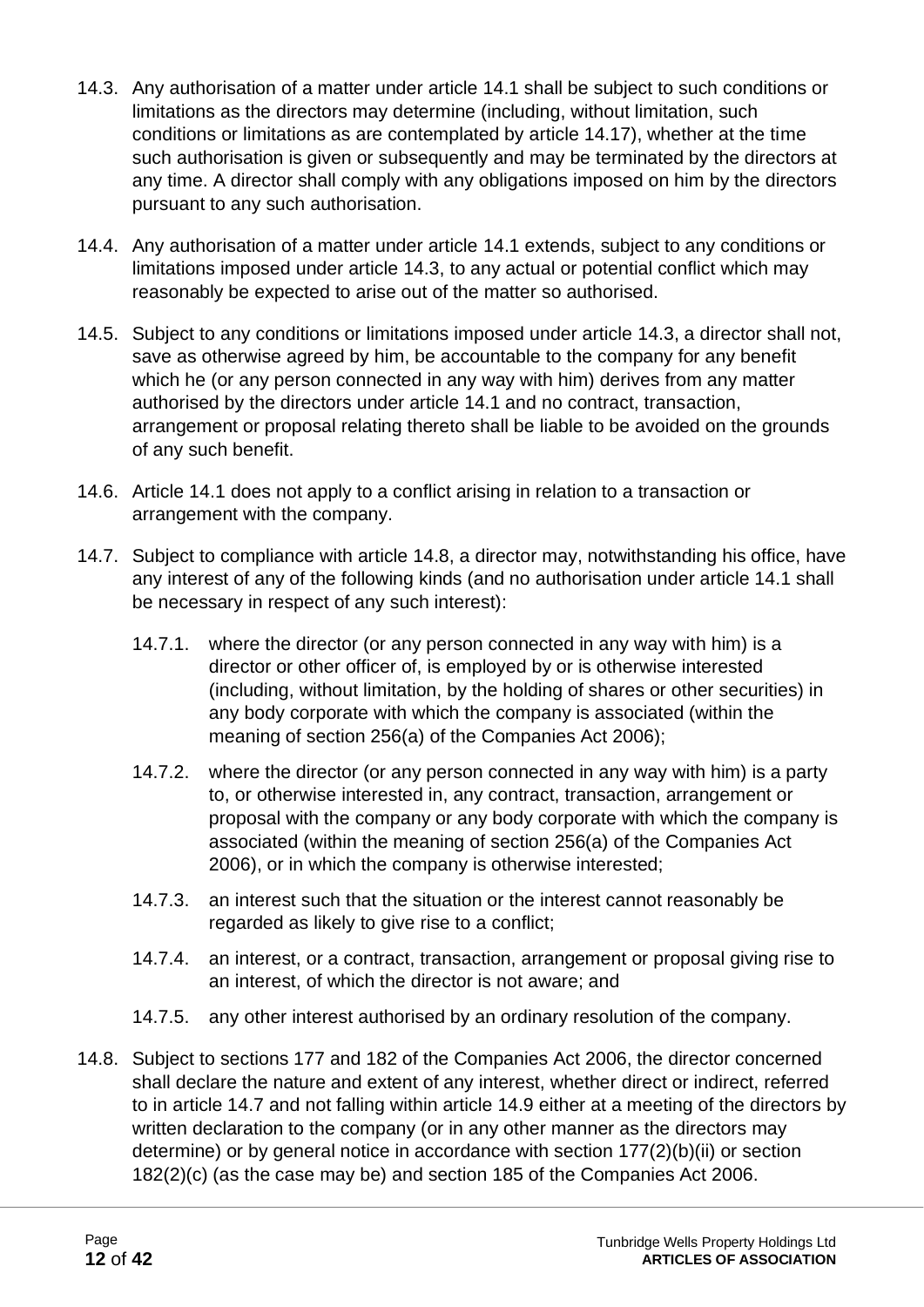- 14.9. No declaration of an interest shall be required by a director under article 14.8 in relation to an interest:
	- 14.9.1. falling within article 14.7.3 or article 14.7.4;
	- 14.9.2. if, or to the extent that, the other directors are already aware of such interest (and for this purpose the other directors are treated as being aware of anything of which they ought reasonably to be aware); or
	- 14.9.3. if, or to the extent that, it concerns the terms of his service contract (as defined in section 227 of the Companies Act 2006) that have been or are to be considered by a meeting of the directors or by a committee of directors appointed for the purpose under these articles.
- 14.10.A director shall not, save as otherwise agreed by him, be accountable to the company for any benefit which he (or any person connected in any way with him) derives from any interest referred to in article 14.7 and no contract, transaction, arrangement or proposal shall be liable to be avoided on the grounds of any such interest.
- 14.11.Provided he has disclosed to the directors any interest of which he is aware (not being an interest which cannot reasonably be regarded as likely to give rise to a conflict) in accordance with the requirements of the Companies Act 2006 and these articles, a director shall, subject to any applicable conditions or limitations imposed under article 14.3, be entitled to vote at a meeting of the directors or of a committee of the directors in respect of any contract, transaction, arrangement or proposal in which he is interested and shall also be counted in determining whether a quorum is present at such a meeting.
- 14.12. Without prejudice to article 14.11, if a question arises at any time as to whether any interest of a director prevents him or should prevent him from voting or being counted in the quorum under this article 14 and such question is not resolved by his voluntarily agreeing to abstain from voting and/or attending, such question shall be referred to the chairman of the meeting and his ruling in relation to any director other than himself shall be final and conclusive, except in a case where the nature or extent of the interest of such director (so far as it is known to him) has not been fairly disclosed.
- 14.13. Without prejudice to article 14.11, if any question as to the right to participate in the meeting (or part of the meeting) should arise in respect of the chairman, the question shall be decided by a decision of the directors, for which purpose the chairman is not to be counted as participating in the meeting (or part of the meeting) for voting and quorum purposes, and the decision shall be conclusive, except in a case where the nature or extent of the interest of the chairman of the meeting (so far as it is known to him) has not been fairly disclosed to the directors.
- 14.14.Subject to article 14.15, if a director, otherwise than by virtue of his position as a director, receives information in respect of which he owes a duty of confidentiality to a person other than the company, he shall not be required to disclose such information to the company or the directors or any of them, or otherwise use or apply such confidential information for the purpose of or in connection with the performance of his duties as a director.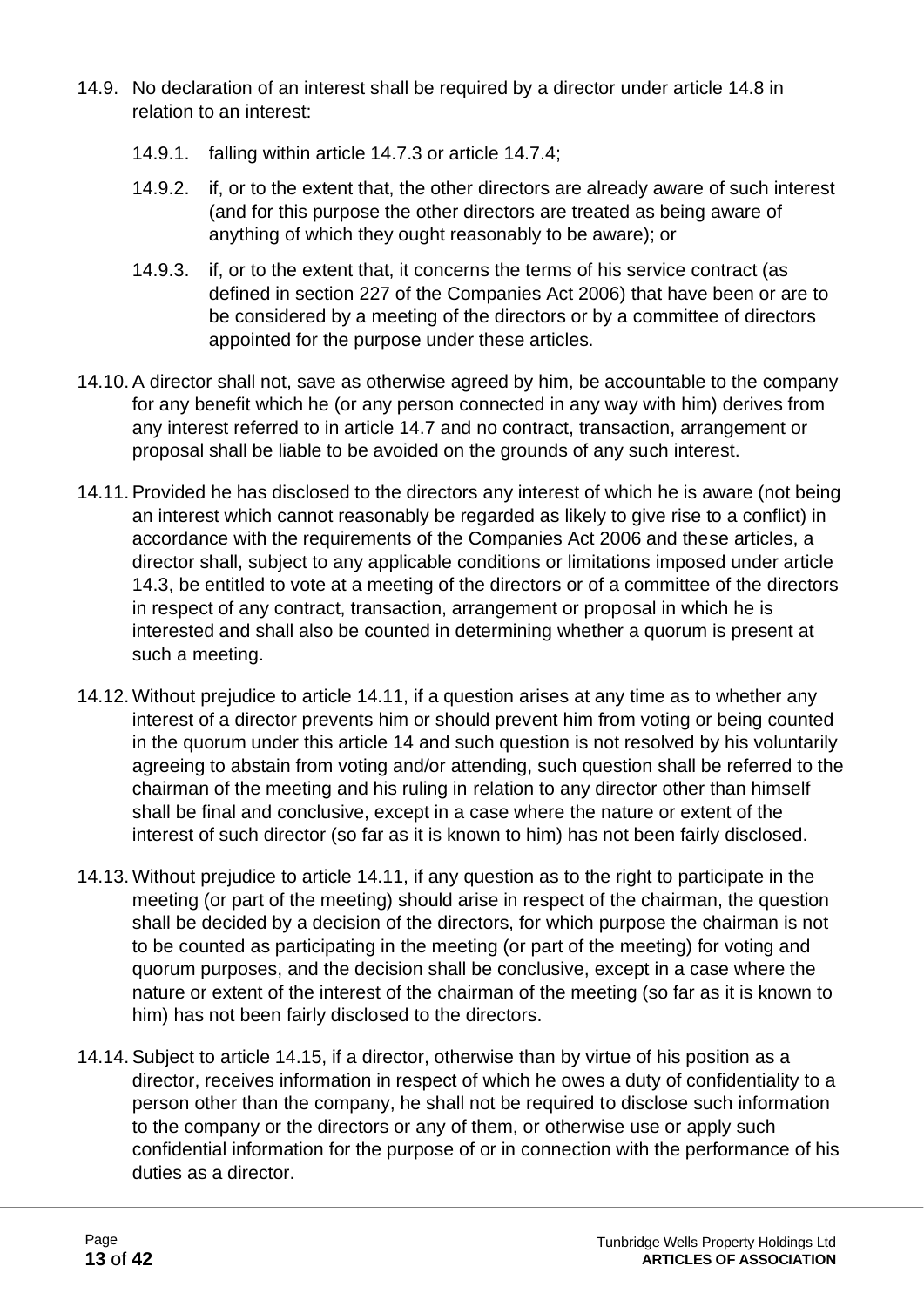- 14.15. Where a duty of confidentiality as referred to in article 14.14 arises out of a situation in which the director has, or can have, a direct or indirect interest that conflicts, or possibly may conflict, with the interests of the company, article 14.14 shall apply only if the conflict arises out of a matter which has been authorised under article 14.1 or falls within article 14.7.
- 14.16.Article 14.14 is without prejudice to any enactment, equitable principle or rule of law which may excuse or release a director from disclosing information in circumstances where disclosure may otherwise be required.
- 14.17. Where a director has an interest which can reasonably be regarded as likely to give rise to a conflict, the director may, and shall if so requested by the directors, take such additional steps as may be necessary or desirable for the purpose of managing such conflict, including compliance with any procedures laid down from time to time by the directors for the purpose of managing conflicts generally and/or any specific procedures approved by the directors for the purpose of or in connection with the relevant matter or situation, including without limitation:
	- 14.17.1. absenting himself from any meeting or part of a meeting of the directors or of any committee of the directors at which the relevant matter or situation falls to be considered or is otherwise significant; and
	- 14.17.2. not reviewing documents or information made available to the directors generally in relation to such matter or situation.
- 14.18. The company may by ordinary resolution ratify any contract, transaction, arrangement or proposal not properly authorised by reason of a contravention of any provision of this article 14.
- 14.19. For the purposes of this article 14, where the context permits, any reference to an interest includes a duty and any reference to a conflict of interest includes a conflict of interest and duty and a conflict of duties.
- 14.20. For the purposes of this article, references to proposed decisions and decisionmaking processes include any directors' meeting or part of a directors' meeting.
- 14.21. In addition to the above provisions of this article 14, subject to the provisions of the Companies Acts and provided (if these articles so require) that he has declared to the directors in accordance with the provisions of these articles, the nature and extent of his interest, a director may (save to the extent not permitted by law from time to time), notwithstanding his office, have an interest arising from any duty he may owe to, or interest he may have as an employee, director, trustee, member, partner, officer or representative of, or a consultant to, Tunbridge Wells Borough Council.

# <span id="page-13-0"></span>**15. RECORDS OF DECISIONS TO BE KEPT**

The directors must ensure that the company keeps a record, in writing, for at least 10 years from the date of the decision recorded, of every unanimous or majority decision taken by the directors.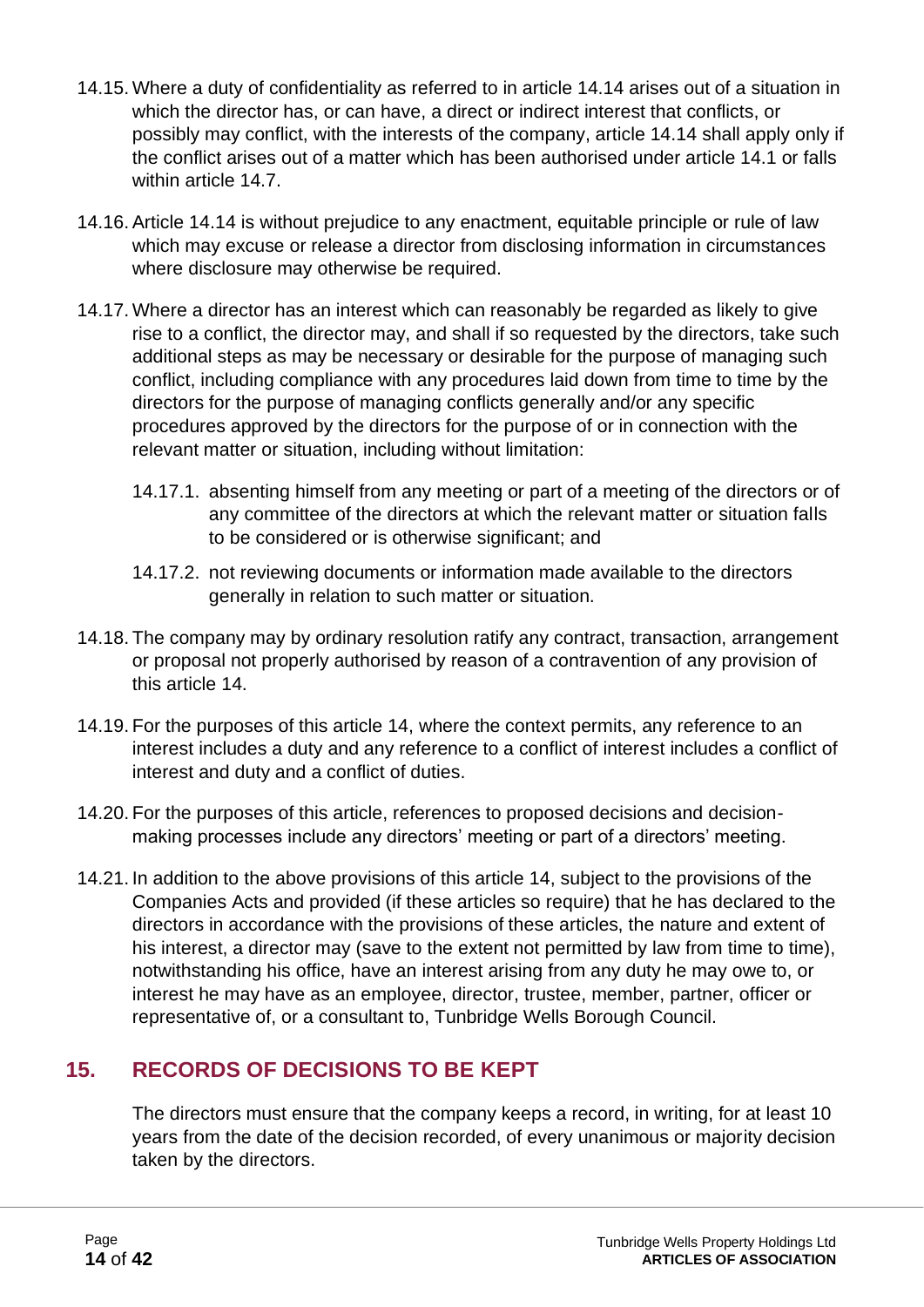# <span id="page-14-0"></span>**16. DIRECTORS' DISCRETION TO MAKE FURTHER RULES**

Subject to the articles, the directors may make any rule which they think fit about how they take decisions, and about how such rules are to be recorded or communicated to directors.

#### **APPOINTMENT OF DIRECTORS**

#### <span id="page-14-1"></span>**17. METHODS OF APPOINTING DIRECTORS**

- 17.1. Any person who is willing to act as a director, and is permitted by law to do so, may be appointed to be a director:
	- 17.1.1. by ordinary resolution; or
	- 17.1.2. by a decision of the directors (with the prior consent of the holders of a majority of the shares).
- 17.2. In any case where, as a result of death or bankruptcy, the company has no shareholders and no directors, the transmittees of the last shareholder to have died or to have a bankruptcy order made against him (as the case may be) have the right, by notice in writing, to appoint a natural person who is willing to act (and is permitted to do so) to be a director.
- 17.3. For the purposes of paragraph 17.2, where 2 or more shareholders die in circumstances rendering it uncertain who was the last to die, a younger shareholder is deemed to have survived an older shareholder.

#### <span id="page-14-2"></span>**18. TERMINATION OF DIRECTOR'S APPOINTMENT**

- 18.1. A person ceases to be a director as soon as:
	- 18.1.1. that person ceases to be a director by virtue of any provision of the Companies Act 2006 or is prohibited from being a director by law;
	- 18.1.2. a bankruptcy order is made against that person;
	- 18.1.3. a composition is made with
	- 18.1.4. a registered medical practitioner with appropriate qualifications and experience gives a written opinion to the company stating that that person has become physically or mentally incapable of acting as a director and, on the balance of probabilities, is likely to remain so for more than three months; that person's creditors generally in satisfaction of that person's debts;
	- 18.1.5. the board serves notice on that person to the effect that his appointment is terminated by reason of repeated non-attendance at meetings of the board (without the consent of the other directors, such consent not to be unreasonably withheld or delayed) over a period of 6 consecutive months;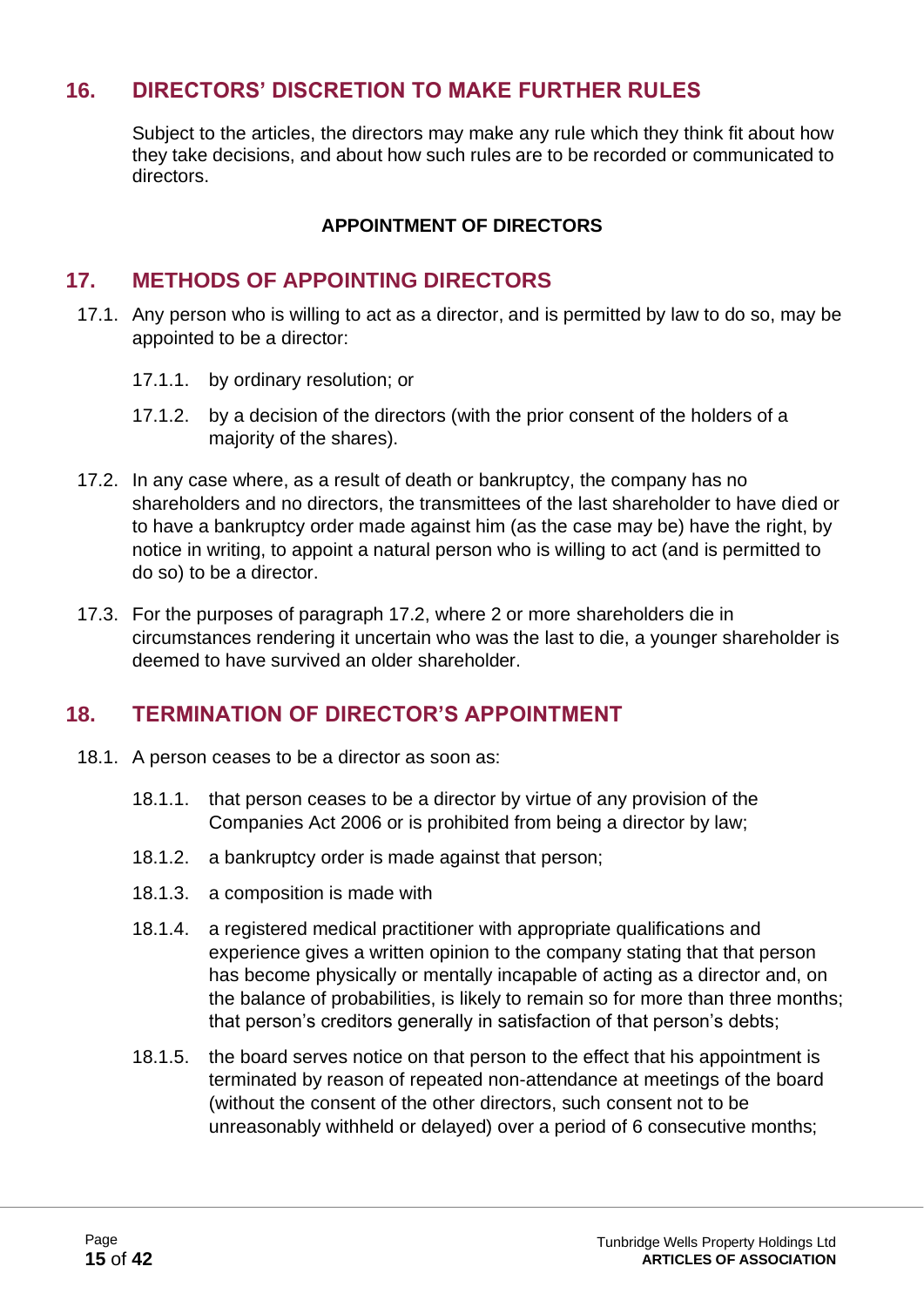- 18.1.6. by reason of that person's mental health, a court makes an order which wholly or partly prevents that person from personally exercising any powers or rights which that person would otherwise have; or
- 18.1.7. notification is received by the company from the director that the director is resigning from office, and such resignation has taken effect in accordance with its terms; or that the controlling shareholder has removed them.

# <span id="page-15-0"></span>**19. DIRECTORS' REMUNERATION**

- 19.1. Subject to the terms of any agreement in writing between the Company and the holders of a majority of the shares, the directors are entitled to such remuneration as the directors determine:
	- 19.1.1. for their services to the company as directors; and
	- 19.1.2. for any other service which they undertake for the company.
- 19.2. Unless the directors decide otherwise, directors are not accountable to the company for any remuneration which they receive as directors or other officers or employees of the company's subsidiaries or of any other body corporate in which the company is interested.

# <span id="page-15-1"></span>**20. EXPENSES**

- 20.1. Subject to the terms of any agreement in writing between the Company and the holders of a majority of the shares, the company may pay any reasonable expenses which the directors and the secretary properly incur in connection with their attendance at:
	- 20.1.1. meetings of directors or committees of directors;
	- 20.1.2. general meetings; or
	- 20.1.3. separate meetings of the holders of any class of shares or of debentures of the company,

or otherwise in connection with the exercise of their powers and the discharge of their responsibilities in relation to the company.

#### <span id="page-15-2"></span>**21. SECRETARY**

The directors may appoint any person who is willing to act as the secretary for such term, at such remuneration and upon such conditions as they may think fit and from time to time remove such person and appoint a replacement, in each case by a decision of the directors.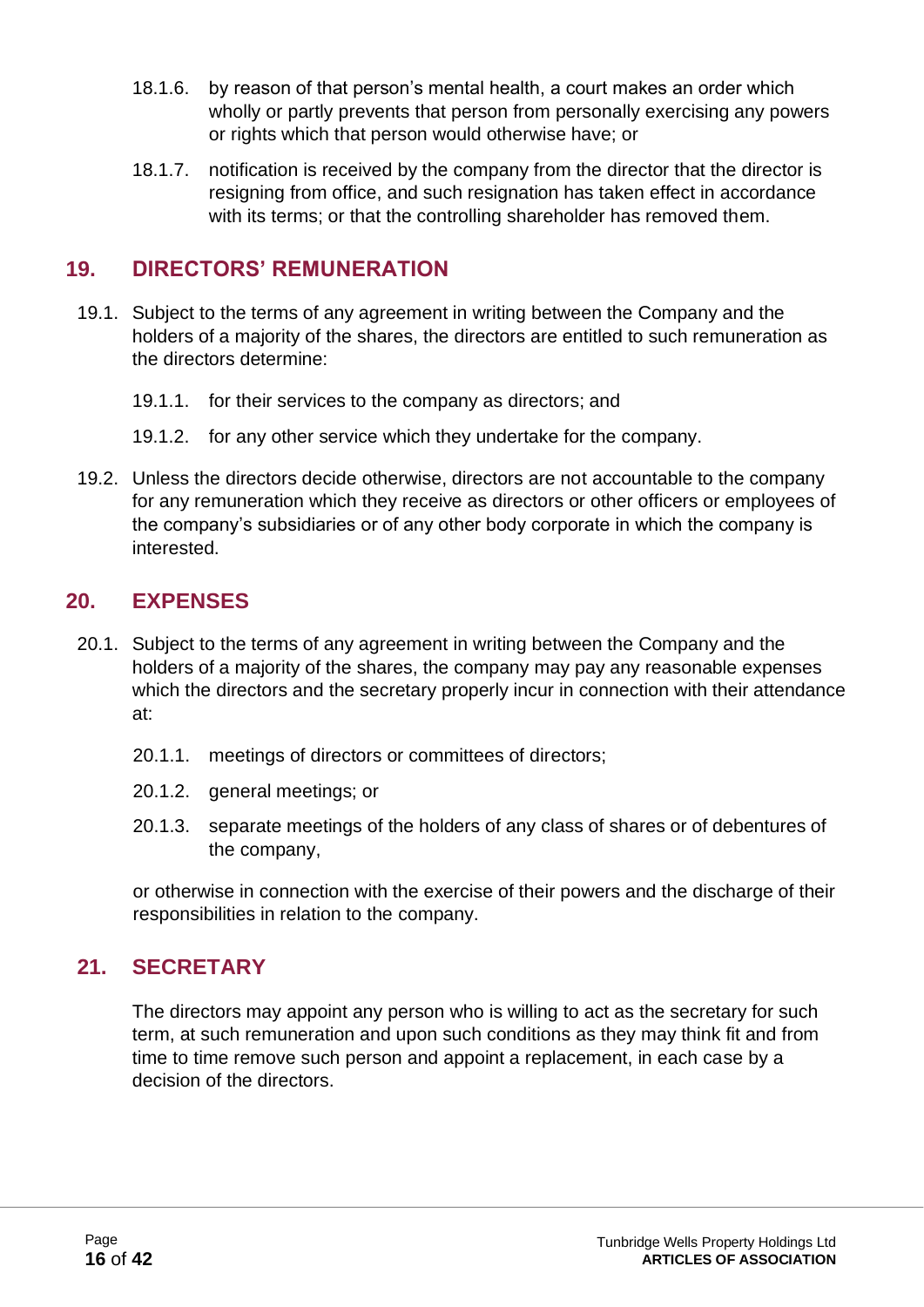# **PART 3**

# **SHARES AND DISTRIBUTIONS**

#### **SHARES**

#### <span id="page-16-1"></span><span id="page-16-0"></span>**22. COMPANY'S LIEN OVER SHARES**

- 22.1. The company has a lien (the "company's lien") over every share, whether or not fully paid, which is registered in the name of any person indebted or under any liability to the company, whether he is the sole registered holder of the share or one of several joint holders, for all monies payable by him (either alone or jointly with any other person) to the company, whether payable immediately or at some time in the future.
- 22.2. The company's lien over a share:
	- 22.2.1. takes priority over any third party's interest in that share; and
	- 22.2.2. extends to any dividend or other money payable by the company in respect of that share and (if the lien is enforced and the share is sold by the company) the proceeds of sale of that share.
- 22.3. The directors may at any time decide that a share which is or would otherwise be subject to the company's lien shall not be subject to it, either wholly or in part.

#### <span id="page-16-2"></span>**23. ENFORCEMENT OF THE COMPANY'S LIEN**

- 23.1. Subject to the provisions of this article, if:
	- 23.1.1. a lien enforcement notice has been given in respect of a share; and
	- 23.1.2. the person to whom the notice was given has failed to comply with it,

the company may sell that share in such manner as the directors decide.

- 23.2. A lien enforcement notice:
	- 23.2.1. may only be given in respect of a share which is subject to the company's lien, in respect of which a sum is payable and the due date for payment of that sum has passed;
	- 23.2.2. must specify the share concerned;
	- 23.2.3. must require payment of the sum within 14 clear days of the notice (that is, excluding the date on which the notice is given and the date on which that 14 day period expires);
	- 23.2.4. must be addressed either to the holder of the share or to a transmittee of that holder; and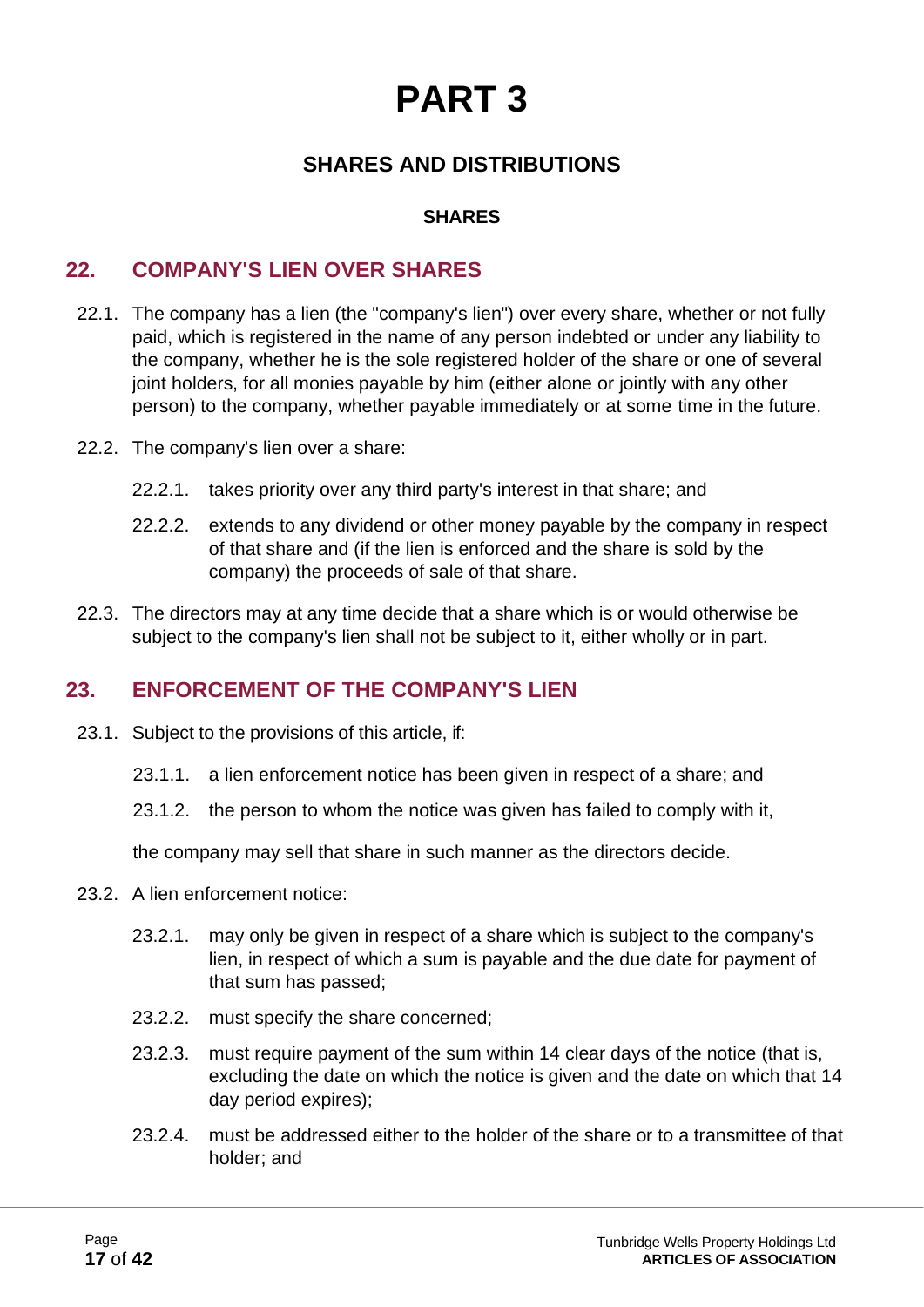- 23.2.5. must state the company's intention to sell the share if the notice is not complied with.
- 23.3. Where shares are sold under this article:
	- 23.3.1. the directors may authorise any person to execute an instrument of transfer of the shares to the purchaser or to a person nominated by the purchaser; and
	- 23.3.2. the transferee is not bound to see to the application of the consideration and the transferee's title is not affected by any irregularity in or invalidity of the process leading to the sale.
- 23.4. The net proceeds of any such sale (after payment of the costs of sale and any other costs of enforcing the lien) must be applied:
	- 23.4.1. first, in payment of so much of the sum for which the lien exists as was payable at the date of the lien enforcement notice; and
	- 23.4.2. second, to the person entitled to the shares at the date of the sale, but only after the certificate for the shares sold has been surrendered to the company for cancellation, or an indemnity in a form reasonably satisfactory to the directors has been given for any lost certificates, and subject to a lien equivalent to the company's lien for any money payable (whether payable immediately or at some time in the future) as existed upon the shares before the sale in respect of all shares registered in the name of such person (whether as the sole registered holder or as one of several joint holders) after the date of the lien enforcement notice.
- 23.5. A statutory declaration by a director or the company secretary that the declarant is a director or the company secretary and that a share has been sold to satisfy the company's lien on a specified date:
	- 23.5.1. is conclusive evidence of the facts stated in it as against all persons claiming to be entitled to the share; and
	- 23.5.2. subject to compliance with any other formalities of transfer required by the articles or by law, constitutes a good title to the share.

# <span id="page-17-0"></span>**24. CALL NOTICES**

- 24.1. Subject to the articles and the terms on which shares are allotted, the directors may send a notice (a "call notice") to a shareholder requiring the shareholder to pay the company a specified sum of money (a "call") which is payable to the company at the date when the directors decide to send the call notice.
- 24.2. A call notice:
	- 24.2.1. may not require a shareholder to pay a call which exceeds the total amount of his indebtedness or liability to the company;
	- 24.2.2. must state when and how any call to which it relates is to be paid; and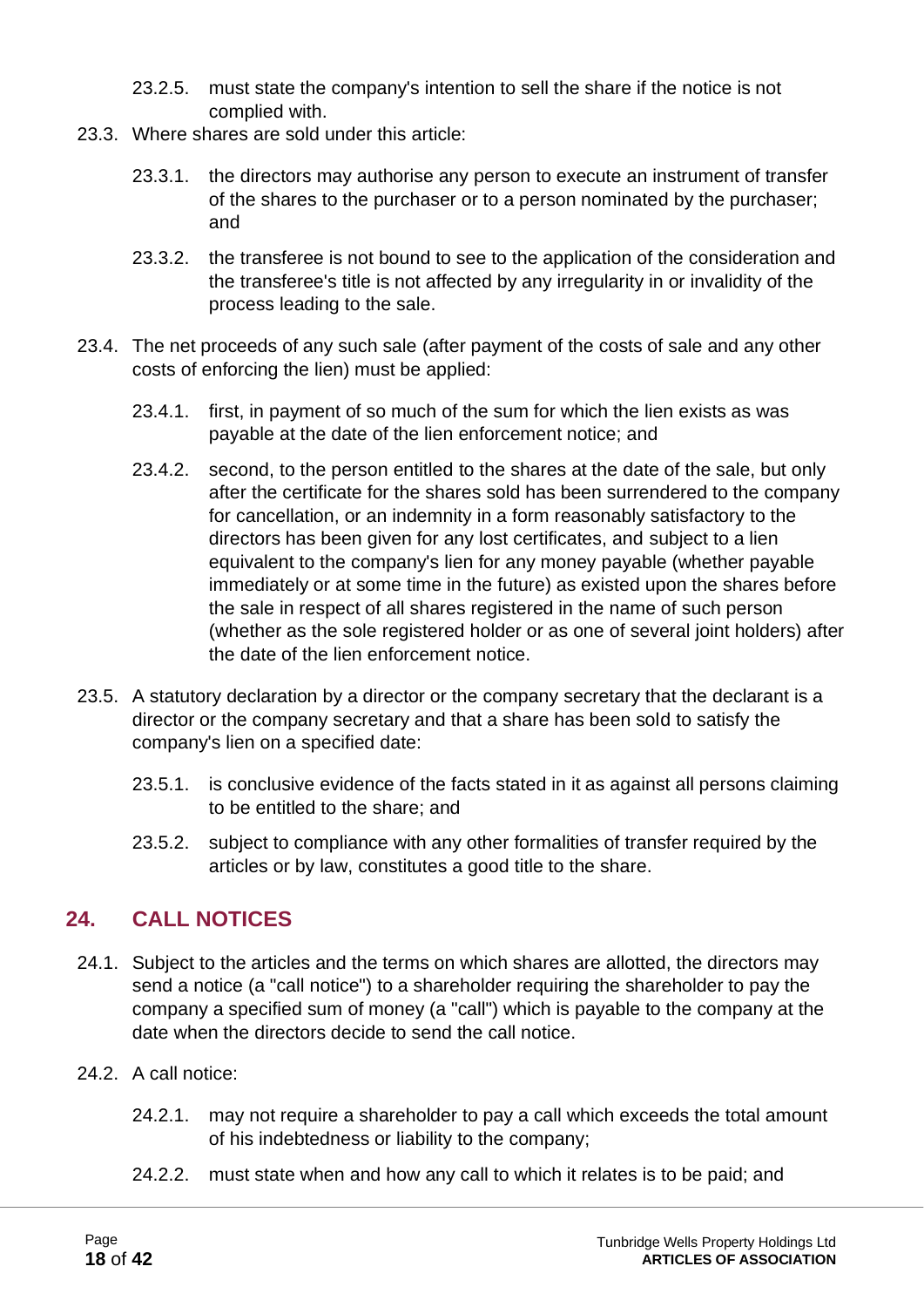- 24.2.3. may permit or require the call to be made in instalments.
- 24.3. A shareholder must comply with the requirements of a call notice, but no shareholder is obliged to pay any call before 14 clear days (that is, excluding the date on which the notice is given and the date on which that 14 day period expires) have passed since the notice was sent.
- 24.4. Before the company has received any call due under a call notice the directors may:
	- 24.4.1. revoke it wholly or in part; or
	- 24.4.2. specify a later time for payment than is specified in the notice,

by a further notice in writing to the shareholder in respect of whose shares the call is made.

# <span id="page-18-0"></span>**25. LIABILITY TO PAY CALLS**

- 25.1. Liability to pay a call is not extinguished or transferred by transferring the shares in respect of which it is required to be paid.
- 25.2. Joint holders of a share are jointly and severally liable to pay all calls in respect of that share.
- 25.3. Subject to the terms on which shares are allotted, the directors may, when issuing shares, provide that call notices sent to the holders of those shares may require them:
	- 25.3.1. to pay calls which are not the same; or
	- 25.3.2. to pay calls at different times.

# <span id="page-18-1"></span>**26. WHEN CALL NOTICE NEED NOT BE ISSUED**

- 26.1. A call notice need not be issued in respect of sums which are specified, in the terms on which a share is issued, as being payable to the company in respect of that share:
	- 26.1.1. on allotment;
	- 26.1.2. on the occurrence of a particular event; or
	- 26.1.3. on a date fixed by or in accordance with the terms of issue.
- 26.2. But if the due date for payment of such a sum has passed and it has not been paid, the holder of the share concerned is treated in all respects as having failed to comply with a call notice in respect of that sum, and is liable to the same consequences as regards the payment of interest and forfeiture.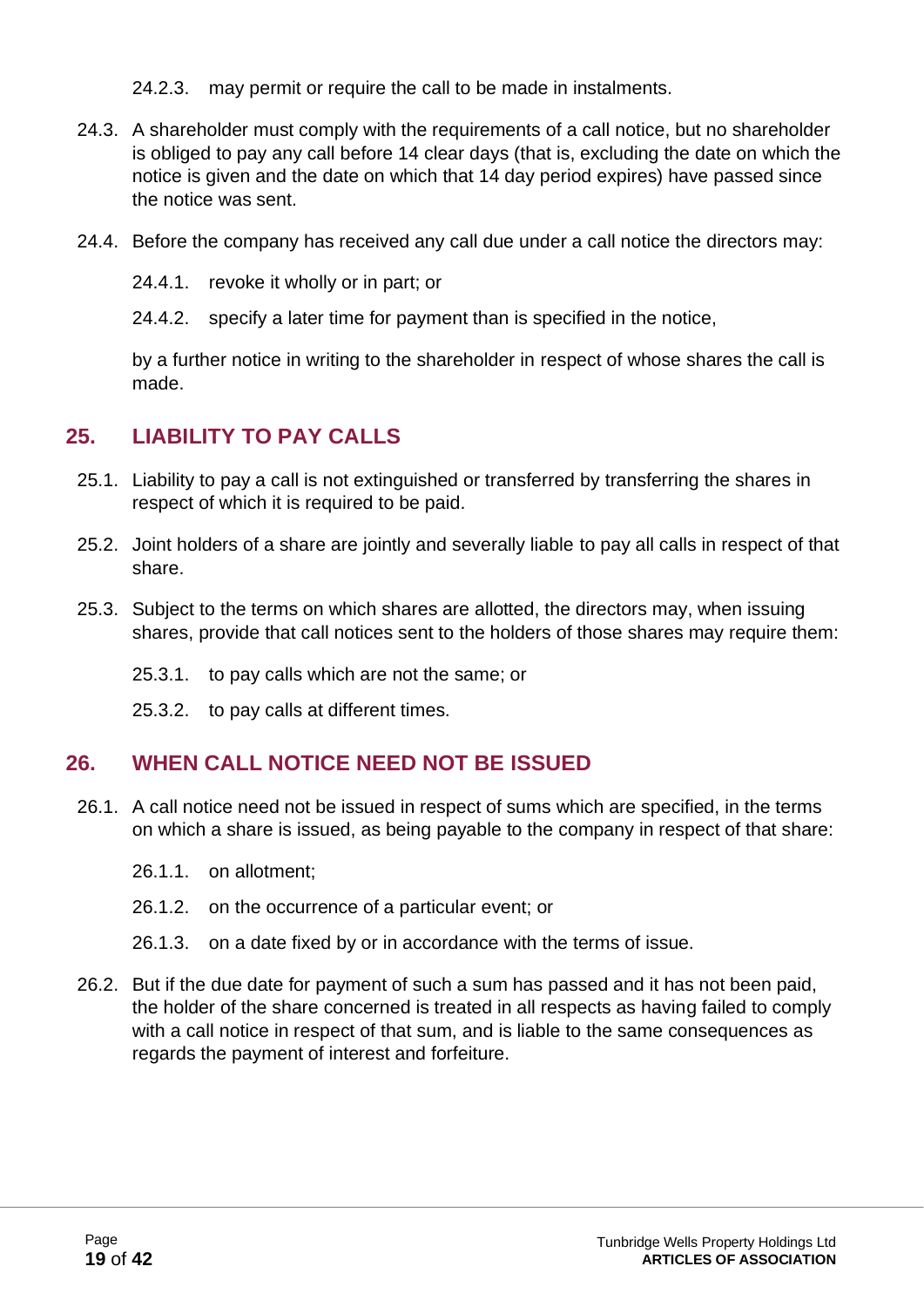# <span id="page-19-0"></span>**27. FAILURE TO COMPLY WITH CALL NOTICE: AUTOMATIC CONSEQUENCES**

- 27.1. If a person is liable to pay a call and fails to do so by the call payment date:
	- 27.1.1. the directors may issue a notice of intended forfeiture to that person; and
	- 27.1.2. until the call is paid, that person must pay the company interest on the call from the call payment date at the relevant rate.
- 27.2. For the purposes of this article:
	- 27.2.1. the "call payment date" is the time when the call notice states that a call is payable, unless the directors give a notice specifying a later date, in which case the "call payment date" is that later date; and
	- 27.2.2. the "relevant rate" is:
		- (a) the rate fixed by the terms on which the share in respect of which the call is due was allotted;
		- (b) such other rate as was fixed in the call notice which required payment of the call, or has otherwise been determined by the directors; or
		- (c) if no rate is fixed in either of these ways, 5 per cent per annum.
- 27.3. The relevant rate must not exceed by more than 5 percentage points the base lending rate most recently set by the Monetary Policy Committee of the Bank of England in connection with its responsibilities under Part 2 of the Bank of England Act 1998.
- 27.4. The directors may waive any obligation to pay interest on a call wholly or in part.

# <span id="page-19-1"></span>**28. NOTICE OF INTENDED FORFEITURE**

- 28.1. A notice of intended forfeiture:
	- 28.1.1. may be sent in respect of any share in respect of which a call has not been paid as required by a call notice;
	- 28.1.2. must be sent to the holder of that share (or all the joint holders of that share) or to a transmittee of that holder;
	- 28.1.3. must require payment of the call and any accrued interest and all expenses that may have been incurred by the company by reason of such nonpayment by a date which is not less than 14 clear days after the date of the notice (that is, excluding the date on which the notice is given and the date on which that 14 day period expires);
	- 28.1.4. must state how the payment is to be made; and
	- 28.1.5. must state that, if the notice is not complied with, the shares in respect of which the call is payable will be liable to be forfeited.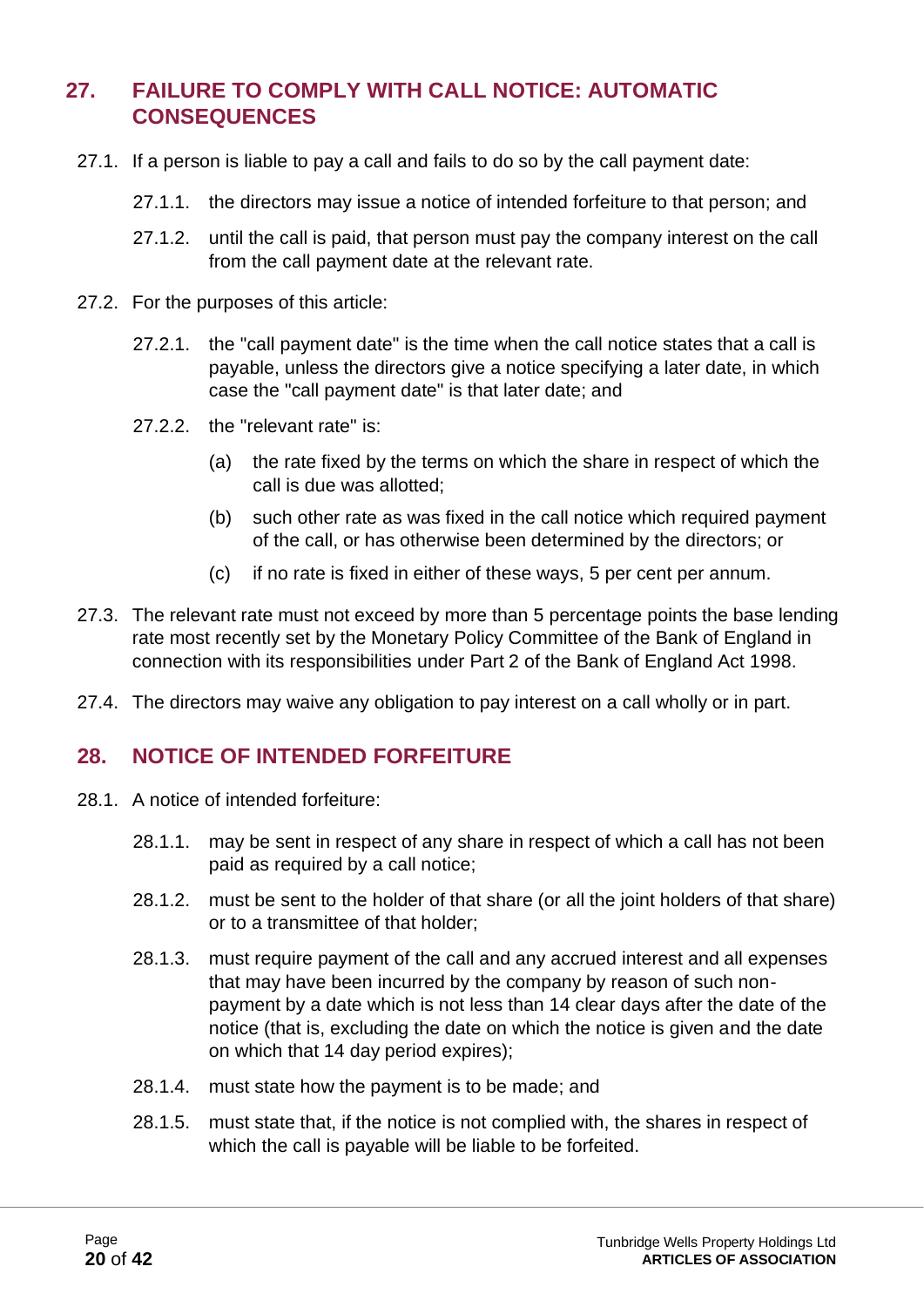# <span id="page-20-0"></span>**29. DIRECTORS' POWER TO FORFEIT SHARES**

If a notice of intended forfeiture is not complied with before the date by which payment of the call is required in the notice of intended forfeiture, the directors may decide that any share in respect of which it was given is forfeited, and the forfeiture is to include all dividends or other moneys payable in respect of the forfeited shares and not paid before the forfeiture.

# <span id="page-20-1"></span>**30. EFFECT OF FORFEITURE**

- 30.1. Subject to the articles, the forfeiture of a share extinguishes:
	- 30.1.1. all interests in that share, and all claims and demands against the company in respect of it; and
	- 30.1.2. all other rights and liabilities incidental to the share as between the person whose share it was prior to the forfeiture and the company.
- 30.2. Any share which is forfeited in accordance with the articles:
	- 30.2.1. is deemed to have been forfeited when the directors decide that it is forfeited;
	- 30.2.2. is deemed to be the property of the company; and
	- 30.2.3. may be sold, re-allotted or otherwise disposed of as the directors think fit.
- 30.3. If a person's shares have been forfeited: Any share which is forfeited in accordance with the articles:
	- 30.3.1. the company must send that person notice that forfeiture has occurred and record it in the register of shareholders:
	- 30.3.2. that person ceases to be a shareholder in respect of those shares;
	- 30.3.3. that person must surrender the certificate for the shares forfeited to the company for cancellation;
	- 30.3.4. that person remains liable to the company for all sums payable by that person under the articles at the date of forfeiture in respect of those shares, including any interest (whether accrued before or after the date of forfeiture); and
	- 30.3.5. the directors may waive payment of such sums wholly or in part or enforce payment without any allowance for the value of the shares at the time of forfeiture or for any consideration received on their disposal.
- 30.4. At any time before the company disposes of a forfeited share, the directors may decide to cancel the forfeiture on payment of all calls and interest and expenses due in respect of it and on such other terms as they think fit.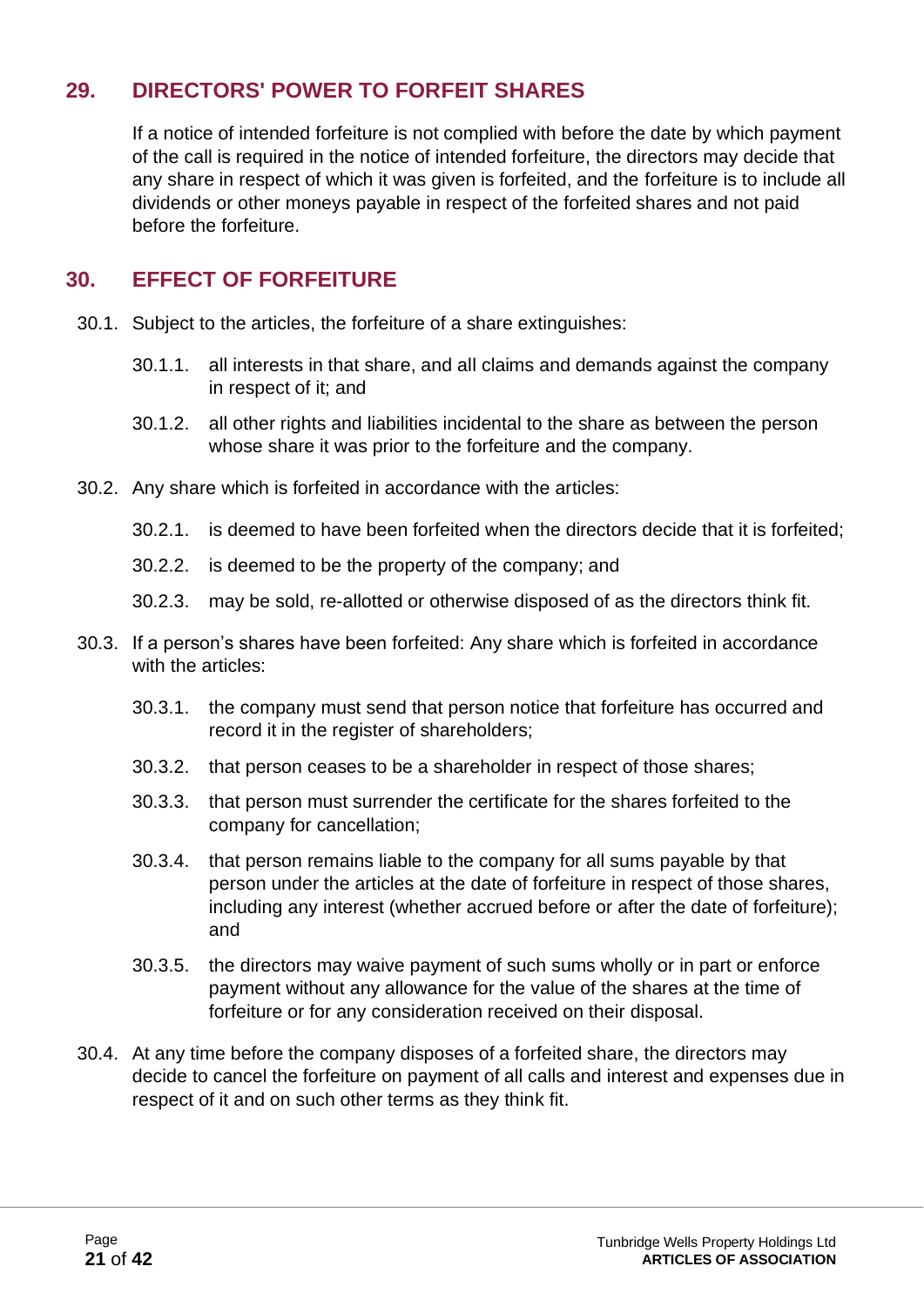# <span id="page-21-0"></span>**31. PROCEDURE FOLLOWING FORFEITURE**

- 31.1. If a forfeited share is to be disposed of by being transferred, the company may receive the consideration for the transfer and the directors may authorise any person to execute the instrument of transfer.
- 31.2. A statutory declaration by a director or the company secretary that the declarant is a director or the company secretary and that a share has been forfeited on a specified date:
	- 31.2.1. is conclusive evidence of the facts stated in it as against all persons claiming to be entitled to the share; and
	- 31.2.2. subject to compliance with any other formalities of transfer required by the articles or by law, constitutes a good title to the share.
- 31.3. A person to whom a forfeited share is transferred is not bound to see to the application of the consideration (if any) nor is that person's title to the share affected by any irregularity in or invalidity of the process leading to the forfeiture or transfer of the share.
- 31.4. If the company sells a forfeited share, the person who held it prior to its forfeiture is entitled to receive from the company the proceeds of such sale, net of any commission, and excluding any amount which:
	- 31.4.1. was, or would have become, payable; and
	- 31.4.2. had not, when that share was forfeited, been paid by that person in respect of that share,

but no interest is payable to such a person in respect of such proceeds and the company is not required to account for any money earned on them.

31.5. Any sale of a forfeited share shall be subject to the pre-emption rights contained in article 38.

# <span id="page-21-1"></span>**32. SURRENDER OF SHARES**

- 32.1. A shareholder may surrender any share:
	- 32.1.1. in respect of which the directors may issue a notice of intended forfeiture;
	- 32.1.2. which the directors may forfeit; or
	- 32.1.3. which has been forfeited.
- 32.2. The directors may accept the surrender of any such share.
- 32.3. The effect of surrender on a share is the same as the effect of forfeiture on that share.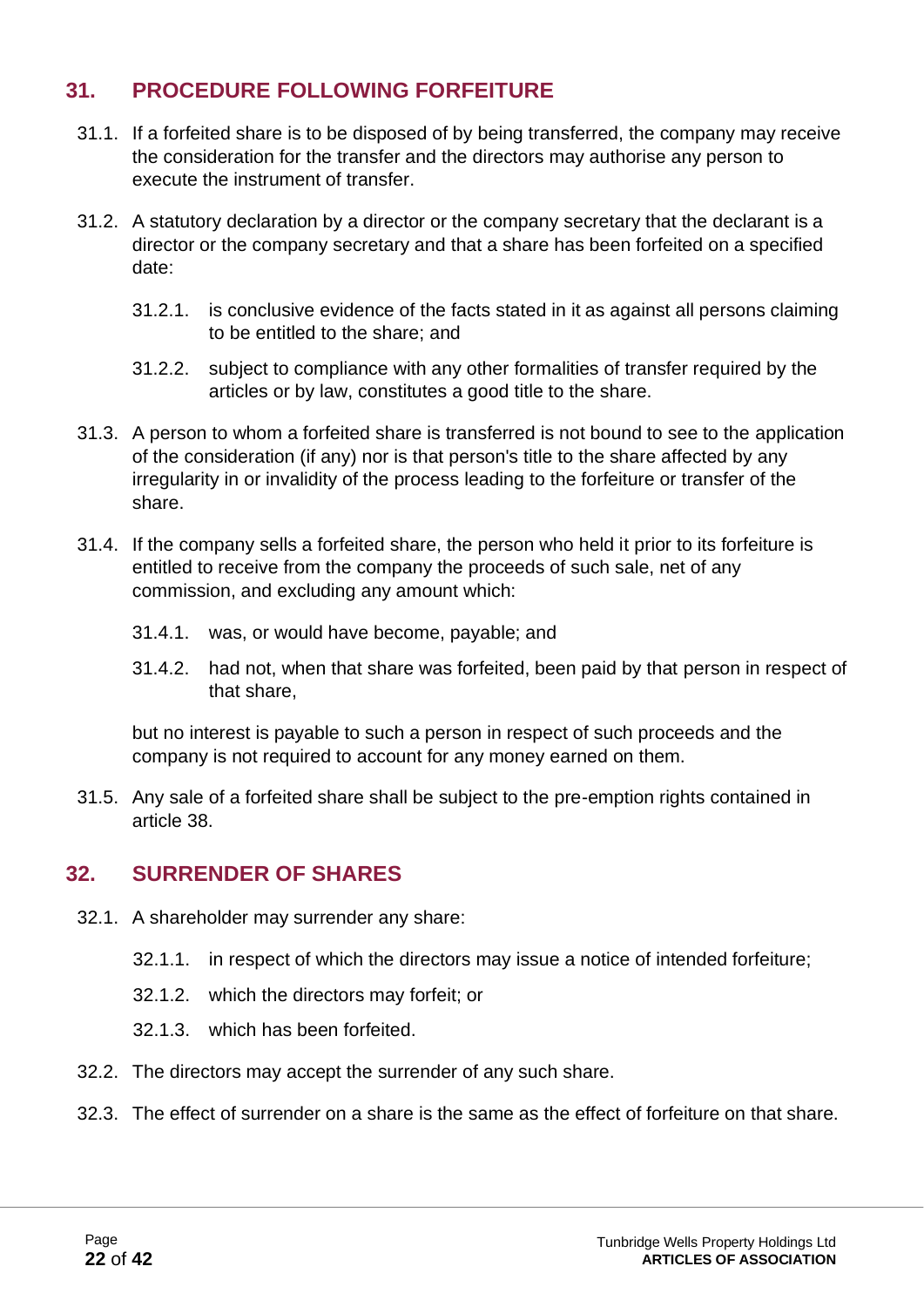32.4. A share which has been surrendered may be dealt with in the same way as a share which has been forfeited.

#### <span id="page-22-0"></span>**33. SHARE CAPITAL**

- 33.1. The issued share capital of the company as at the date of adoption of these articles is £100, comprising one hundred shares with a nominal value of £1 each.
- 33.2. The directors of the company may not exercise any power of the company to:
	- 33.2.1. allot shares in the company; or
	- 33.2.2. grant any right to subscribe for, or to convert any security into, shares in the company,

other than to the extent authorised by resolution of the company from time to time. For the avoidance of doubt, the prohibition set out in this article 33.2 extends to shares or rights granted in pursuance of employees' share scheme as defined in section 1166 of the Companies Act 2006.

# <span id="page-22-1"></span>**34. COMPANY NOT BOUND BY LESS THAN ABSOLUTE INTERESTS**

Except as required by law, no person is to be recognised by the company as holding any share upon any trust, and except as otherwise required by law or the articles, the company is not in any way to be bound by or recognise any interest in a share other than the holder's absolute ownership of it and all the rights attaching to it.

#### <span id="page-22-2"></span>**35. SHARE CERTIFICATES**

- 35.1. The company must issue each shareholder, free of charge, with one or more certificates in respect of the shares which that shareholder holds.
- 35.2. Every certificate must specify:
	- 35.2.1. in respect of how many shares, of what class, it is issued;
	- 35.2.2. the nominal value of those shares; and
	- 35.2.3. any distinguishing numbers assigned to them.
- 35.3. No certificate may be issued in respect of shares of more than one class.
- 35.4. If more than one person holds a share, only one certificate may be issued in respect of it.
- 35.5. Certificates must:
	- 35.5.1. have affixed to them the company's common seal; or
	- 35.5.2. be otherwise executed in accordance with the Companies Acts.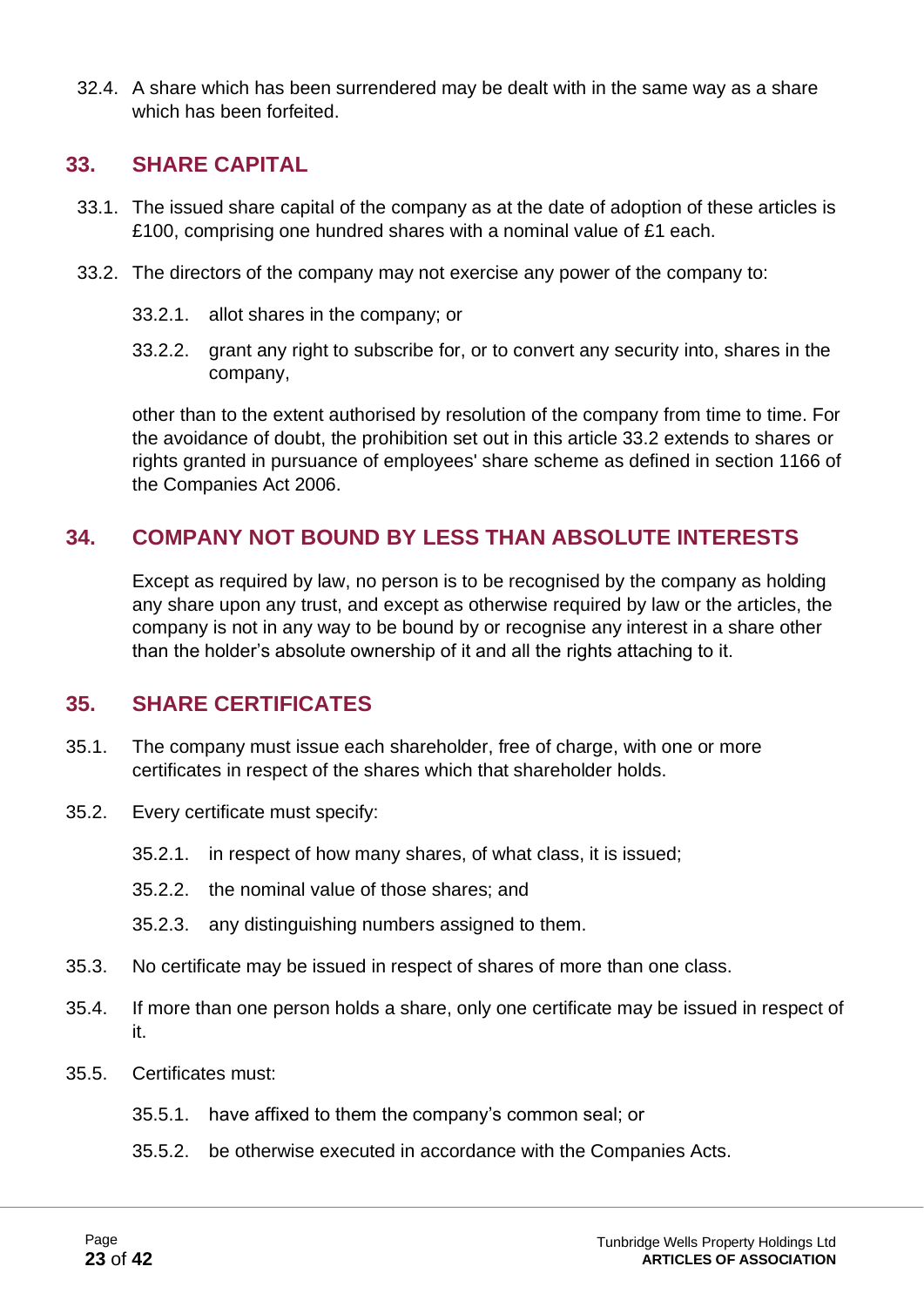## <span id="page-23-0"></span>**36. REPLACEMENT SHARE CERTIFICATES**

- 36.1. If a certificate issued in respect of a shareholder's shares is:
	- 36.1.1. damaged or defaced; or
	- 36.1.2. said to be lost, stolen or destroyed,

that shareholder is entitled to be issued with a replacement certificate in respect of the same shares.

- 36.2. A shareholder exercising the right to be issued with such a replacement certificate:
	- 36.2.1. may at the same time exercise the right to be issued with a single certificate or separate certificates;
	- 36.2.2. must return the certificate which is to be replaced to the company if it is damaged or defaced; and
	- 36.2.3. must comply with such conditions as to evidence and indemnity as the directors decide.

# <span id="page-23-1"></span>**37. SHARE TRANSFERS**

- 37.1. Subject to article 38, shares may be transferred by means of an instrument of transfer in any usual form or any other form approved by the directors, which is executed by or on behalf of the transferor.
- 37.2. No fee may be charged for registering any instrument of transfer or other document relating to or affecting the title to any share.
- 37.3. The company may retain any instrument of transfer which is registered.
- 37.4. The transferor remains the holder of a share until the transferee's name is entered in the register of members as holder of it.
- 37.5. The directors may refuse to register the transfer of a share; if they do so, the instrument of transfer must be returned to the transferee with the notice of refusal within two months unless they suspect that the proposed transfer may be fraudulent.

#### <span id="page-23-2"></span>**38. TRANSFER OF SHARES SUBJECT TO PRE-EMPTION RIGHTS**

- 38.1. In this article, references to a transfer of a share include the transfer or assignment of a beneficial or other interest in that share or the creation of a trust or encumbrance over that share and reference to a share includes a beneficial or other interest in a share.
- 38.2. Any transfer of shares by a shareholder shall be subject to the pre-emption rights in this article.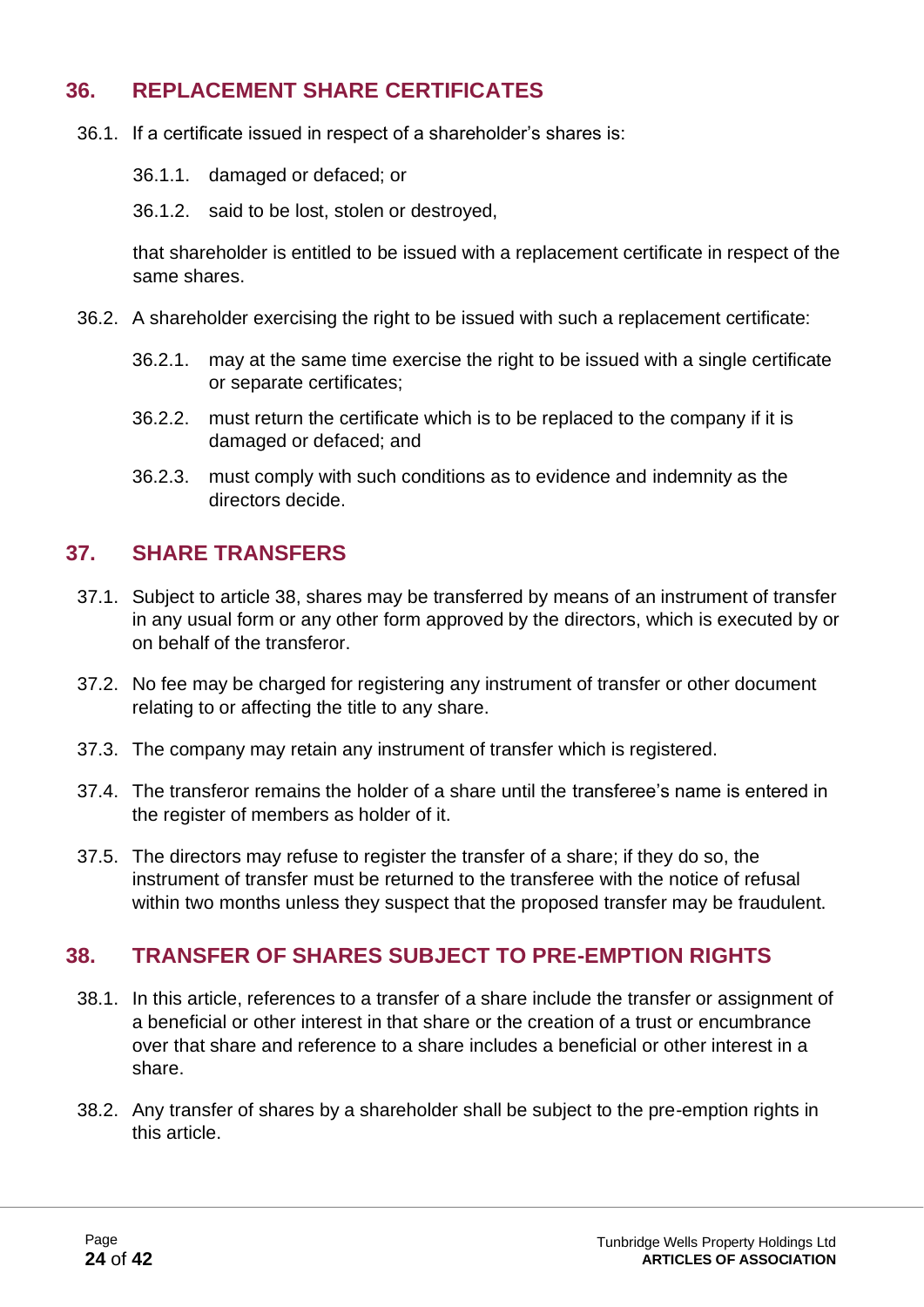- 38.3. A shareholder wishing to transfer some or all of his shares ("Seller") shall, before transferring or agreeing to transfer any shares, give a notice in writing to the company ("**Transfer Notice**") specifying:
	- 38.3.1. the number of the shares for sale ("**Sale Shares**");
	- 38.3.2. if the Seller wishes to sell the Sale Shares to a third party, the name of the proposed transferee;
	- 38.3.3. the price (in cash) per share at which he wishes to transfer the Sale Shares subject to the directors being satisfied (and to that end being provided with such evidence as they may reasonably require) that the proposed price represents a fair value for the Sale Shares and, if the directors are not satisfied with the specified price, it shall be determined in accordance with article 38.4 ("**Transfer Price**"); and
	- 38.3.4. whether the Transfer Notice is conditional on all, or a specific number of, the Sale Shares being sold ("**Minimum Transfer Condition**").
- 38.4. If the directors are not satisfied with the price specified in the Transfer Notice then within 10 days of the Transfer Notice being received:
	- 38.4.1. the Seller and the directors shall use all reasonable endeavours to agree the fair value of the Sale Shares; or
	- 38.4.2. if no such agreement can be reached within the said 10 day period, fair value for the Sale Shares shall be determined by the auditors for the time being of the company or (if the Seller shall require) by some other chartered accountant to be nominated by the President for the time being of the Institute of Chartered Accountants in England and Wales who shall act as an expert and not as an arbitrator, and whose determination as to the fair value of the Sale Shares shall be conclusive.
- 38.5. Within 48 hours of the fair value being determined in accordance with article 38.4.2 the directors shall notify the Seller of the fair value of the Sale Shares. If the Seller disputes the fair value, he may, by written notice to the directors within 48 hours of receiving notice of the same, withdraw the Transfer Notice. If the Seller does not withdraw the Transfer Notice within the 48 hour period or he indicates his agreement to the fair value during that time, the directors shall, as soon as practicable thereafter, offer the Sale Shares for sale to the shareholders in the manner set out in article 38.8. Each offer shall be in writing and give details of the number and Transfer Price of the Sale Shares offered.
- 38.6. Otherwise than in accordance with article 38.5 once given (or deemed to have been given) under these articles, a Transfer Notice may not be withdrawn.
- 38.7. A Transfer Notice appoints the company the agent of the Seller for the sale of the Sale Shares at the Transfer Price.
- 38.8. The directors shall offer the Sale Shares to all shareholders other than the Seller ("**Continuing Shareholders**"), inviting them to apply in writing within 28 days of the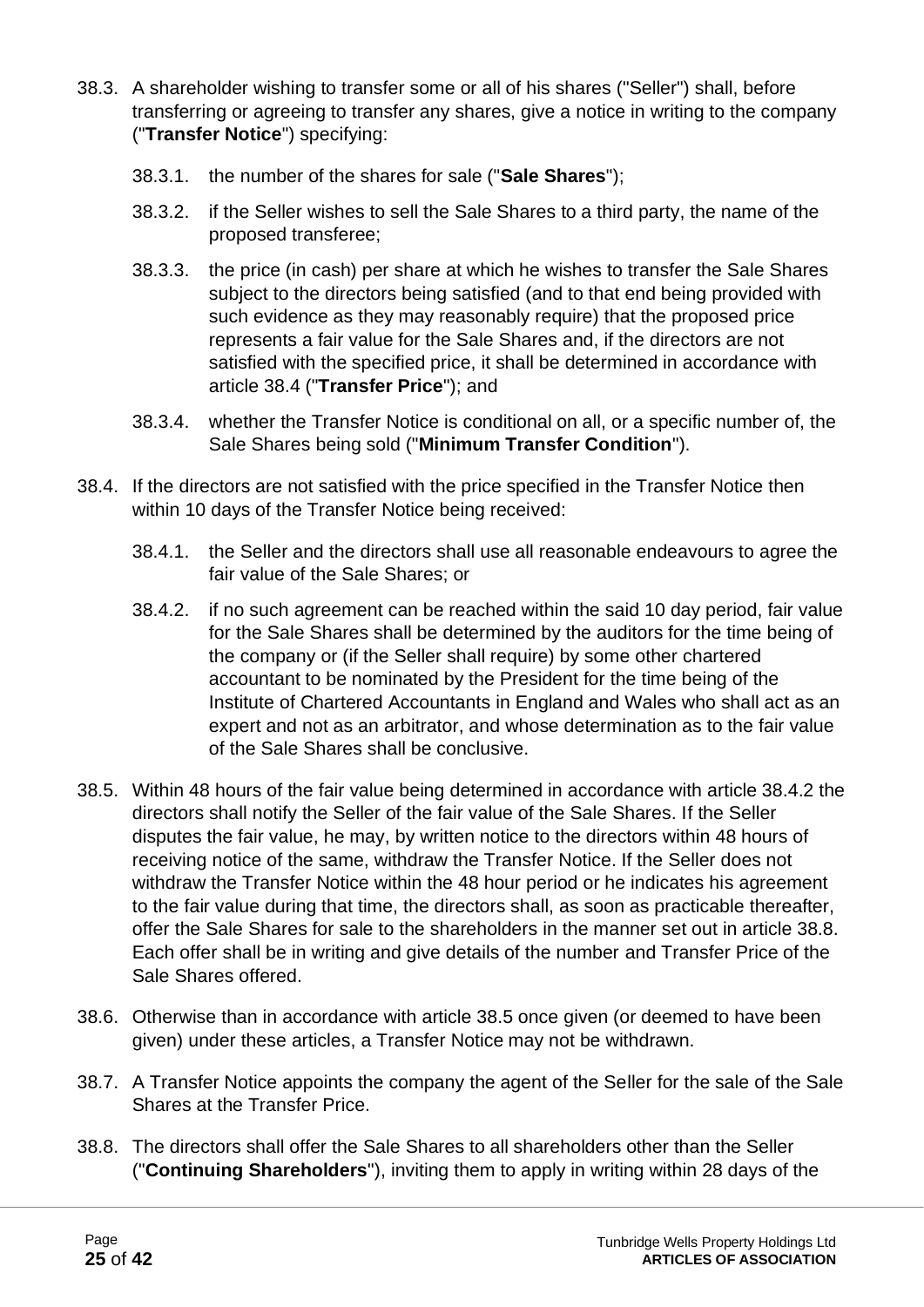date of the offer ("**First Offer Period**") for the maximum number of Sale Shares they wish to buy.

If the Sale Shares are subject to a Minimum Transfer Condition, any allocation made under this article 38.8 and article 38.9 shall be conditional on the fulfilment of the Minimum Transfer Condition.

If, at the end of the First Offer Period, the number of Sale Shares applied for is equal to or exceeds the number of Sale Shares, the directors shall allocate the Sale Shares to each Continuing Shareholder who has applied for Sale Shares in the proportion which his existing holding of shares bears to the total number of shares held by those Continuing Shareholders who have applied for Sale Shares. Fractional entitlements shall be rounded to the nearest whole number. No allocation shall be made to a Continuing Shareholder of more than the maximum number of Sale Shares which he has stated he is willing to buy.

If, at the end of the First Offer Period, the total number of Sale Shares applied for is less than the number of Sale Shares, the directors shall allocate the Sale Shares to the Continuing Shareholders in accordance with their applications. The balance ("**Initial Surplus Shares**") shall be dealt with in accordance with article 38.9.

38.9. At the end of the First Offer Period, the Board shall offer the Initial Surplus Shares to all the Continuing Shareholders, inviting them to apply in writing within 28 days of the date of the offer ("**Second Offer Period**") for the maximum number of Initial Surplus Shares they wish to buy.

If, at the end of the Second Offer Period, the number of Initial Surplus Shares applied for exceeds the number of Initial Surplus Shares, the directors shall allocate the remaining Initial Surplus Shares to each Continuing Shareholder who has applied for Initial Surplus Shares in the proportion that his existing holding of shares (including any Sale Shares) bears to the total number of shares (including any Sale Shares) held by those Continuing Shareholders who have applied for Initial Surplus Shares during the Second Offer Period. Fractional entitlements shall be rounded to the nearest whole number. No allocation shall be made to a Continuing Shareholder of more than the maximum number of Initial Surplus Shares which he has stated he is willing to buy.

If, at the end of the Second Offer Period, the number of Initial Surplus Shares applied for is less than the number of Initial Surplus Shares, the directors shall allocate the Initial Surplus Shares to the Continuing Shareholders in accordance with their applications. The balance ("**Second Surplus Shares**") shall be dealt with in accordance with articles 38.14 and 38.15.

38.10. If the Transfer Notice includes a Minimum Transfer Condition and the total number of Sale Shares applied for is less than the number of Sale Shares specified in the Minimum Transfer Condition, the company itself may, subject to compliance with all statutory requirements, purchase the Sale Shares not accepted by the Continuing Shareholders on the terms set out in the Transfer Notice. If the company does not purchase the Sale Shares, the directors shall notify the Seller and all those to whom Sale Shares have been conditionally allocated under article 38.8 and article 38.9,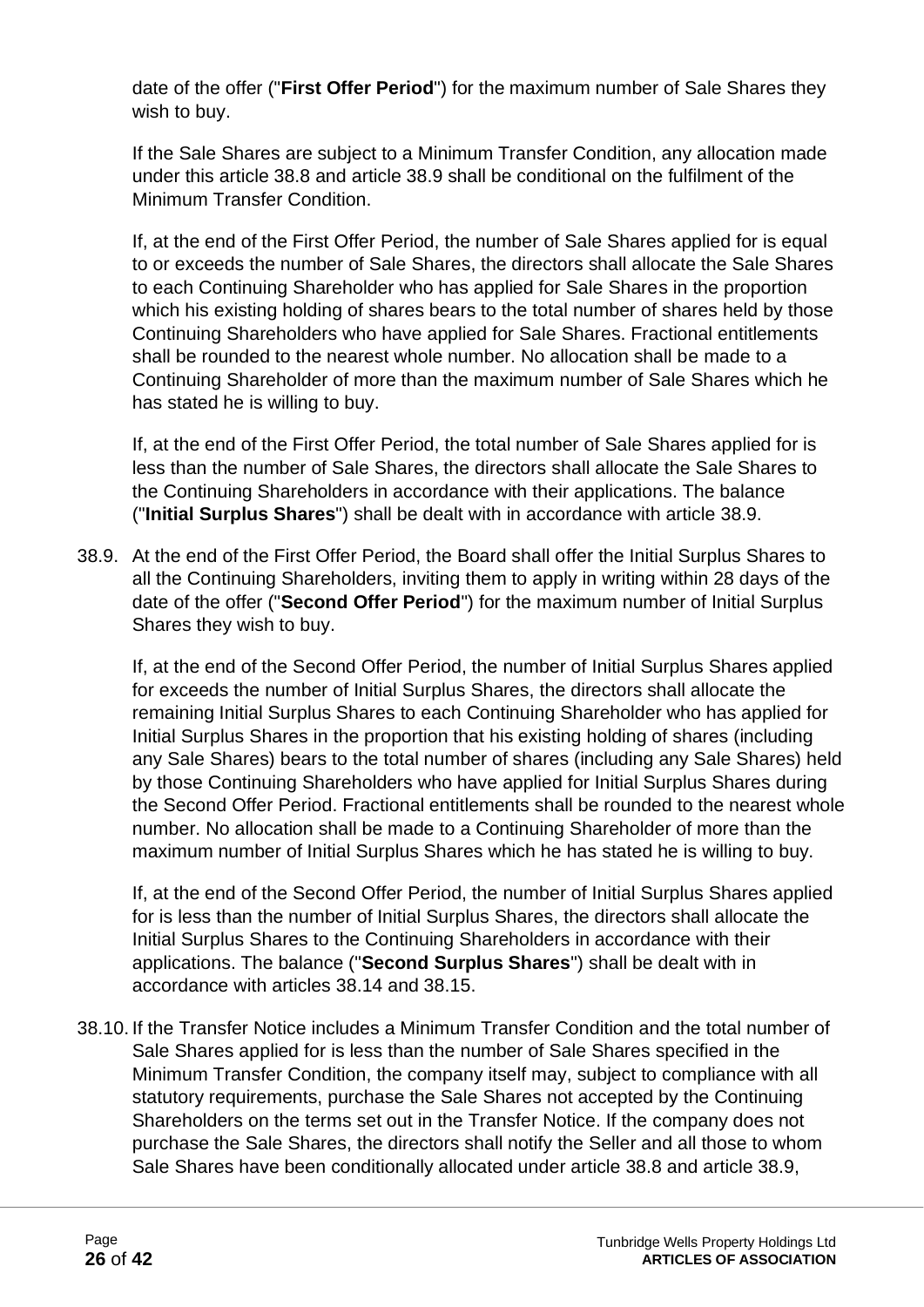stating that the Minimum Transfer Condition has not been met and that the relevant Transfer Notice has lapsed with immediate effect.

38.11. If:

- 38.11.1. the Transfer Notice includes a Minimum Transfer Condition and such Minimum Transfer Condition has been satisfied, or the Transfer Notice does not include a Minimum Transfer Condition; and
- 38.11.2. allocations under article 38.8 and, if necessary, article 38.9 have been made in respect of some or all of the Sale Shares,

the directors shall give written notice of allocation ("**Allocation Notice**") to the Seller and each Continuing Shareholder to whom Sale Shares have been allocated (including the company if it is willing to purchase any Sale Shares in accordance with article 38.10) ("**Applicant**"). The Allocation Notice shall specify the number of Sale Shares allocated to each Applicant, the amount payable by each Applicant for the number of Sale Shares allocated to him ("**Consideration**") and the place and time for completion of the transfer of the Sale Shares (which shall be not more than the later of 28 days after the date of the Allocation Notice or, if the company is an Applicant, the date upon which the company complies, in full, with all statutory requirement in relation to the purchase of the Sale Share)..

- 38.12. On the service of an Allocation Notice, the Seller shall, against payment of the Consideration, transfer the Sale Shares allocated in accordance with the requirements specified in the Allocation Notice.
- 38.13. If the Seller fails to comply with the requirements of the Allocation Notice:
	- 38.13.1. the chairman of the company (or, failing him, one of the other directors, or some other person nominated by a resolution of the directors) may, on behalf of the Seller:
	- 38.13.2. the company shall pay the Consideration into a separate bank account in the company's name on trust (but without interest) for the Seller until he has delivered his certificate for the relevant shares (or an indemnity, in a form reasonably satisfactory to the directors, in respect of any lost certificate, together with such other evidence (if any) as the directors may reasonably require to prove good title to those shares) to the company.
		- (a) complete, execute and deliver in his name all documents necessary to give effect to the transfer of the relevant Sale Shares to the Applicants;
		- (b) receive the Consideration and give a good discharge for it; and
		- (c) (subject to the transfers being duly stamped) enter the Applicants in the register of shareholders as the holders of the shares purchased by them; and
- 38.14. If an Allocation Notice does not relate to all of the Sale Shares then the company itself may, subject to compliance with all statutory requirements, purchase the remaining Sale Shares on the terms set out in the Transfer Notice.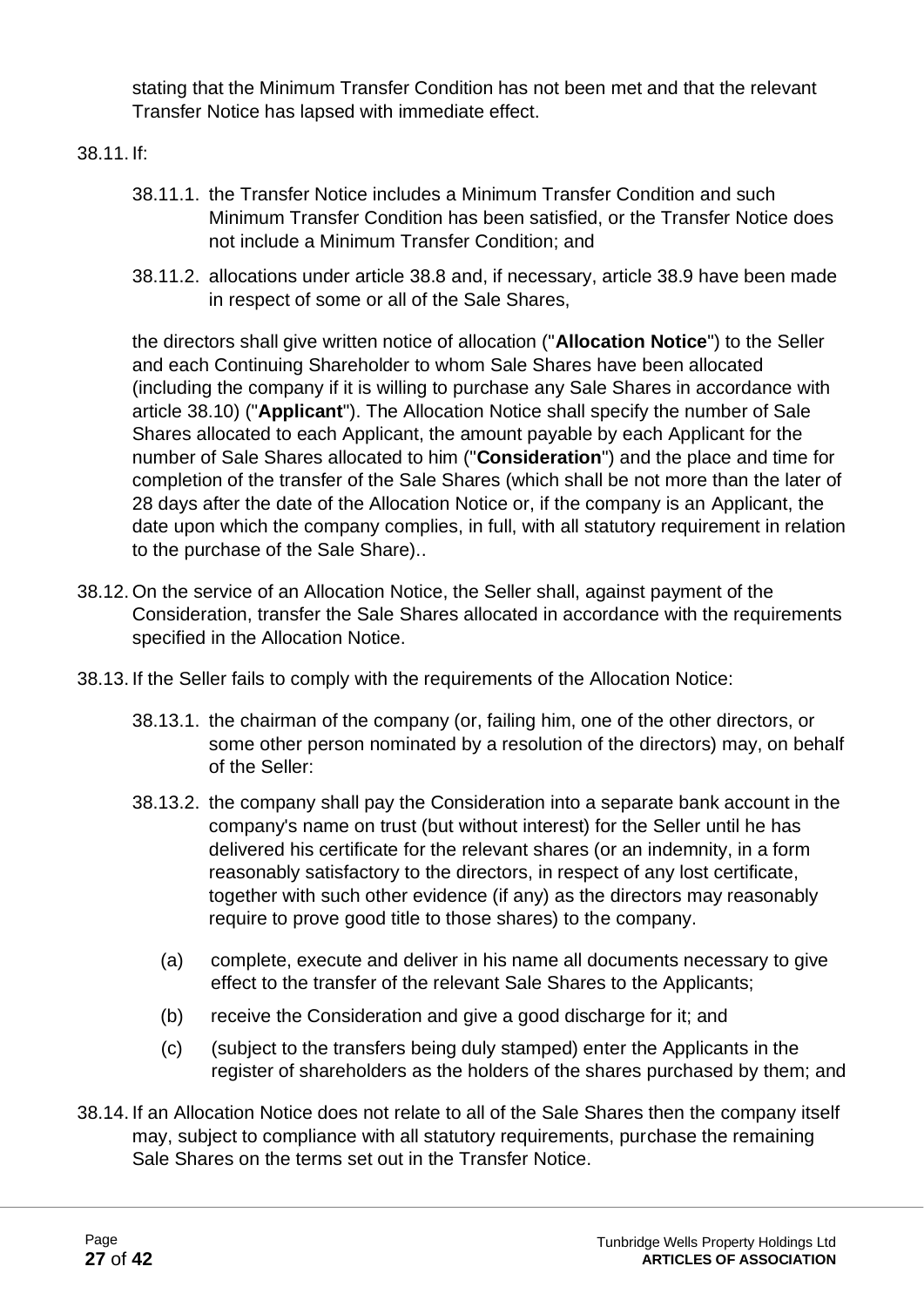- 38.15. If the company does not purchase the Sale Shares in accordance with article 38.14 then, subject to article 38.16 and within 4 weeks following service of the Allocation Notice, the Seller may transfer the Second Surplus Shares to any person at a price at least equal to the Transfer Price.
- 38.16. The Seller's right to transfer shares under article 38.15 does not apply if the directors, acting reasonably, are of the opinion that:
	- 38.16.1. the transferee is a person (or a nominee for a person) who is a competitor with (or an associate of a competitor with) the business of the company or with an associated company (companies being associated if one is a subsidiary of the other or both are subsidiaries of the same body corporate); or
	- 38.16.2. the sale of the Sale Shares is not bona fide or the price is subject to a deduction, rebate or allowance to the transferee; or
	- 38.16.3. the Seller has failed or refused to provide promptly information available to the Seller and reasonably requested by the directors to enable them to form the opinion mentioned above.
- 38.17. The restrictions imposed by this article may be waived in relation to any proposed transfer of Shares with the consent of shareholders who, but for the waiver, would or might have been entitled to have such shares offered to them in accordance with this article.

# <span id="page-27-0"></span>**39. TRANSMISSION OF SHARES**

- 39.1. If title to a share passes to a transmittee, the company may only recognise the transmittee as having any title to that share.
- 39.2. A transmittee who produces such evidence of entitlement to shares as the directors may properly require:
	- 39.2.1. may, subject to the articles, choose either to become the holder of those shares or to have them transferred to another person; and
	- 39.2.2. subject to the articles, and pending any transfer of the shares to another person, has the same rights as the holder had.
- 39.3. Transmittees do not have the right to attend or vote at a general meeting, or agree to a proposed written resolution, in respect of shares to which they are entitled, by reason of the holder's death or bankruptcy or otherwise, unless they become the holders of those shares.

# <span id="page-27-1"></span>**40. EXERCISE OF TRANSMITTEES' RIGHTS**

40.1. Transmittees who wish to become the holders of shares to which they have become entitled must notify the company in writing of that wish.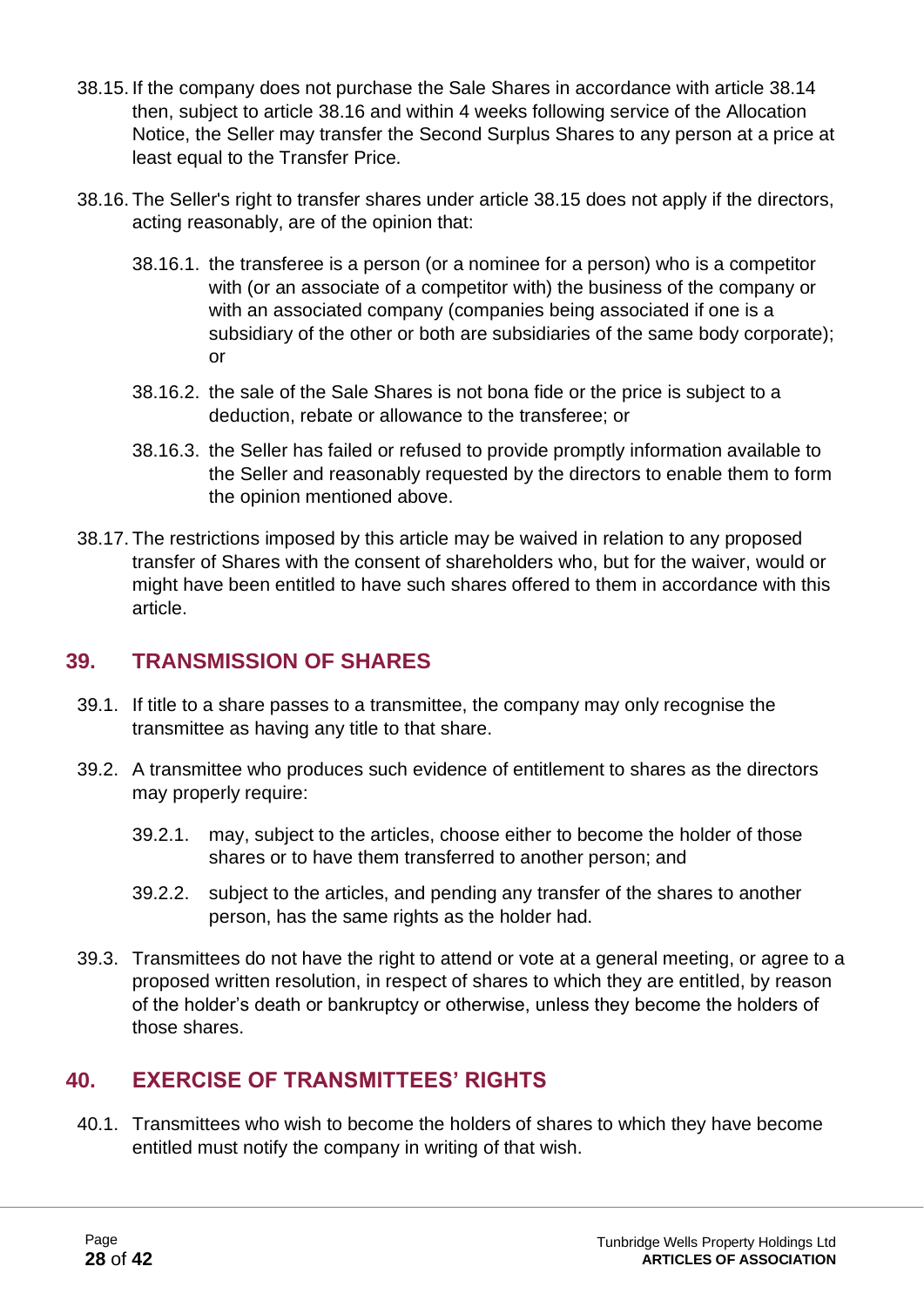- 40.2. If the transmittee wishes to have a share transferred to another person, the transmittee must execute an instrument of transfer in respect of it.
- 40.3. Any transfer made or executed under this article is to be treated as if it were made or executed by the person from whom the transmittee has derived rights in respect of the share, and as if the event which gave rise to the transmission had not occurred and all the provisions of the articles relating to transfers of shares shall apply.

# <span id="page-28-0"></span>**41. TRANSMITTEES BOUND BY PRIOR NOTICES**

If a notice is given to a shareholder in respect of shares and a transmittee is entitled to those shares, the transmittee is bound by the notice if it was given to the shareholder before the transmittee's name, or the name of any person(s) named as the transferee(s) in an instrument of transfer executed under article 40.2, has been entered in the register of members.

#### **DIVIDENDS AND OTHER DISTRIBUTIONS**

# <span id="page-28-1"></span>**42. PROCEDURE FOR DECLARING DIVIDENDS**

- 42.1. The company may by ordinary resolution declare dividends, and the directors may decide to pay interim dividends.
- 42.2. A dividend must not be declared unless the directors have made a recommendation as to its amount. Such a dividend must not exceed the amount recommended by the directors.
- 42.3. No dividend may be declared or paid unless it is in accordance with shareholders' respective rights.
- 42.4. Except as otherwise provided by the rights attached to shares, all dividends shall be declared and paid according to the amounts paid up on the shares on which the dividend is paid. All dividends shall be apportioned and paid proportionately to the amounts paid up on the shares during any portion or portions of the period in respect of which the dividend is paid. However, if any share is issued on terms providing that it shall rank for dividend as from a particular date, that share shall rank for dividend accordingly.
- 42.5. If the company's share capital is divided into different classes, no dividend may be paid on shares carrying deferred or non-preferred rights if, at the time of payment, any preferential dividend is in arrear.
- 42.6. The directors may pay at intervals any dividend payable at a fixed rate if it appears to them that the profits available for distribution justify the payment.
- 42.7. If the directors act in good faith, they do not incur any liability to the holders of shares conferring preferred rights for any loss they may suffer by the lawful payment of an interim dividend on shares with deferred or non-preferred rights.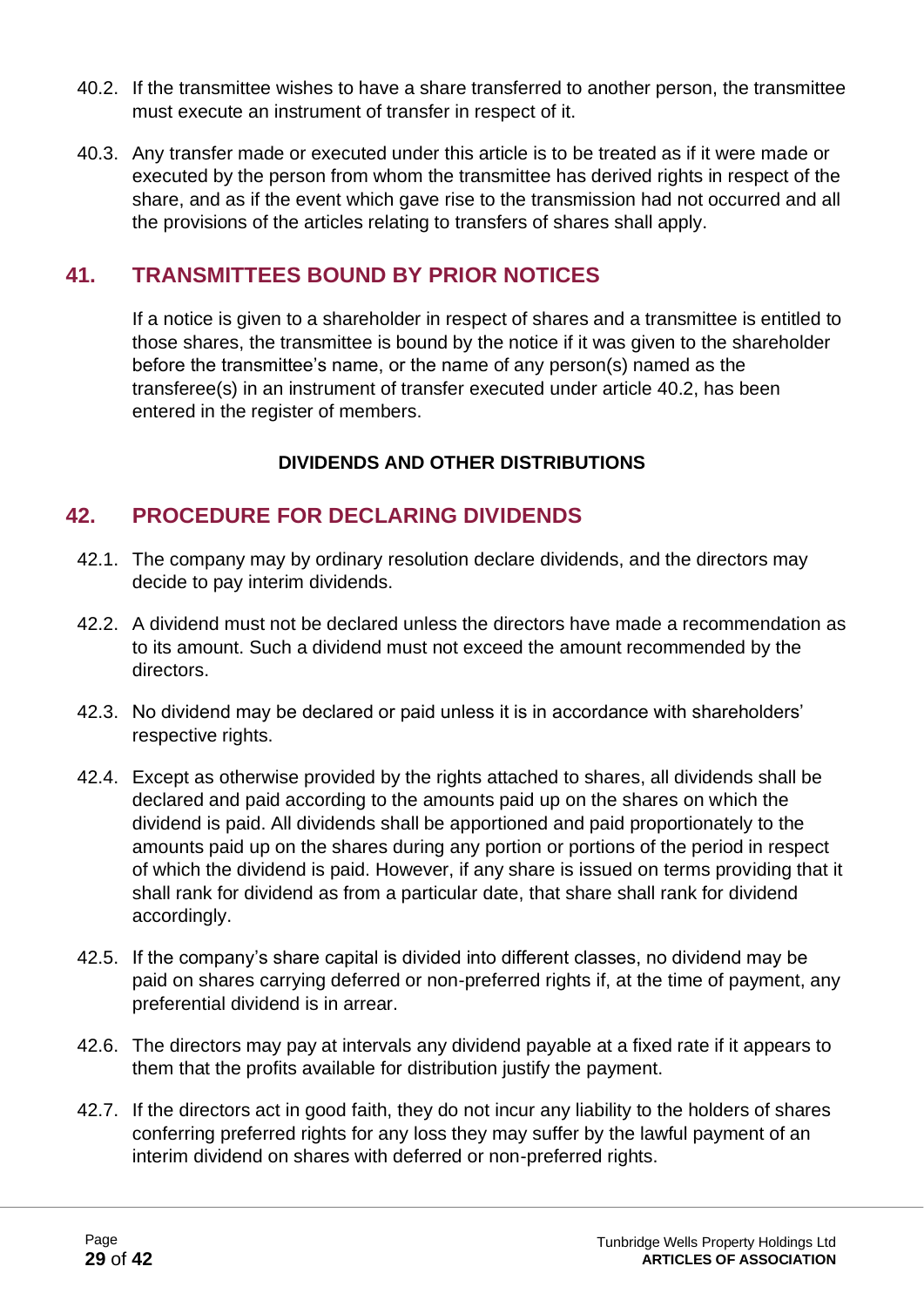# <span id="page-29-0"></span>**43. PAYMENT OF DIVIDENDS AND OTHER DISTRIBUTIONS**

- 43.1. Where a dividend or other sum which is a distribution is payable in respect of a share, it must be paid by one or more of the following means:
	- 43.1.1. transfer to a bank or building society account specified by the distribution recipient, either in writing or as the directors may otherwise decide;
	- 43.1.2. sending a cheque made payable to the distribution recipient by post to the distribution recipient at the distribution recipient's registered address (if the distribution recipient is a holder of the share), or (in any other case) to an address specified by the distribution recipient, either in writing or as the directors may otherwise decide;
	- 43.1.3. sending a cheque made payable to such person by post to such person at such address as the distribution recipient has specified, either in writing or as the directors may otherwise decide; or
	- 43.1.4. any other means of payment as the directors agree with the distribution recipient, either in writing or by such other means as the directors decide.
- 43.2. In the articles, "the distribution recipient" means, in respect of a share in respect of which a dividend or other sum is payable:
	- 43.2.1. the holder of the share; or
	- 43.2.2. if the share has two or more joint holders, whichever of them is named first in the register of members; or
	- 43.2.3. if the holder is no longer entitled to the share by reason of death or bankruptcy, or otherwise by operation of law, the transmittee.

#### <span id="page-29-1"></span>**44. NO INTEREST ON DISTRIBUTIONS**

- 44.1. The company may not pay interest on any dividend or other sum payable in respect of a share unless otherwise provided by:
	- 44.1.1. the terms on which the share was issued; or
	- 44.1.2. the provisions of another agreement between the holder of that share and the company.

#### <span id="page-29-2"></span>**45. UNCLAIMED DISTRIBUTIONS**

- 45.1. All dividends or other sums which are:
	- 45.1.1. payable in respect of shares; and
	- 45.1.2. unclaimed after having been declared or become payable;

may be invested or otherwise made use of by the directors for the benefit of the company until claimed.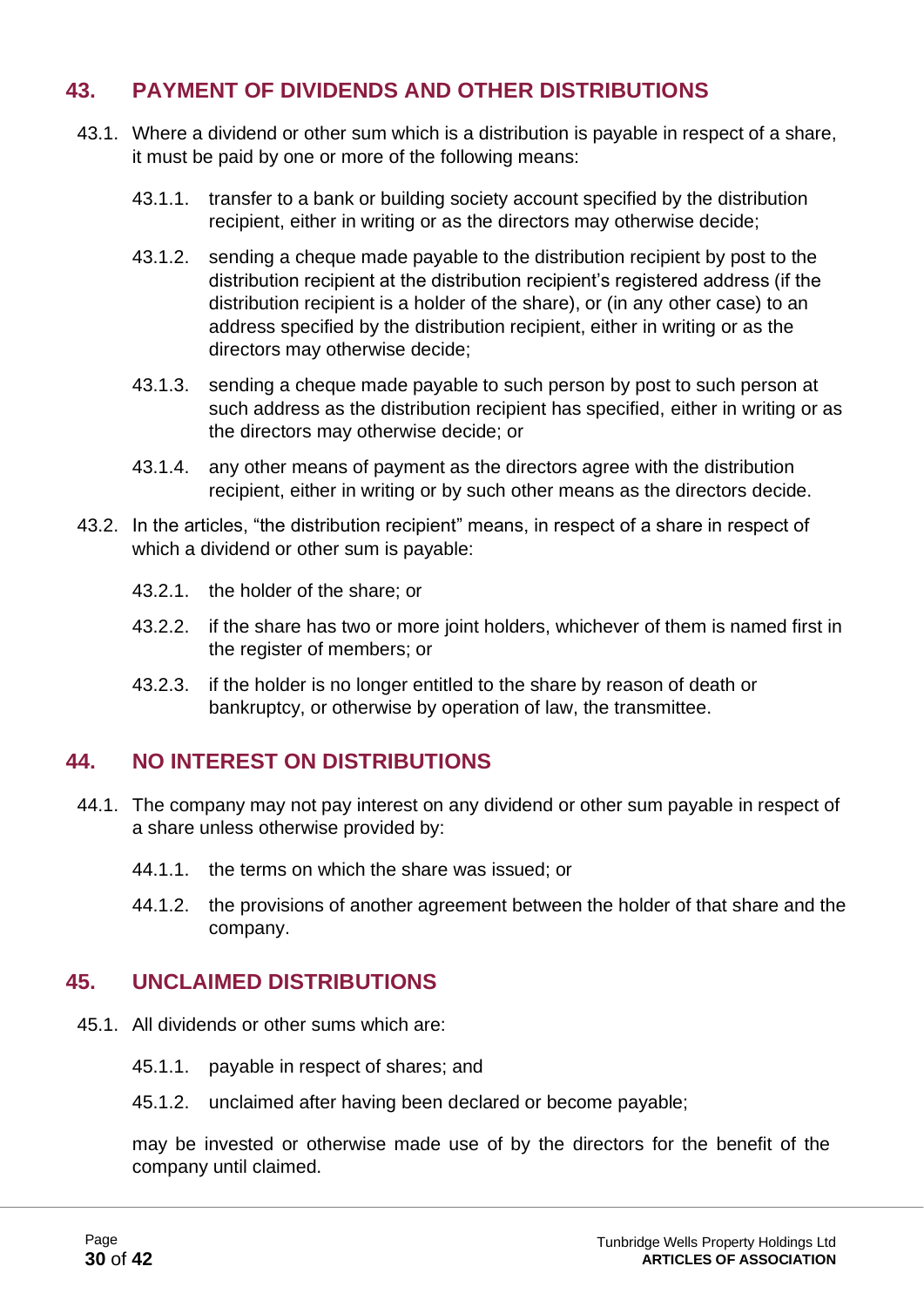- 45.2. The payment of any such dividend or other sum into a separate account does not make the company a trustee in respect of it.
- 45.3. If:
	- 45.3.1. twelve years have passed from the date on which a dividend or other sum became due for payment; and
	- 45.3.2. the distribution recipient has not claimed it,

the distribution recipient is no longer entitled to that dividend or other sum and it ceases to remain owing by the company.

# <span id="page-30-0"></span>**46. NON-CASH DISTRIBUTIONS**

- 46.1. Subject to the terms of issue of the share in question, the company may, by ordinary resolution on the recommendation of the directors, decide to pay all or part of a dividend or other distribution payable in respect of a share by transferring non-cash assets of equivalent value (including, without limitation, shares or other securities in any company).
- 46.2. For the purposes of paying a non-cash distribution, the directors may make whatever arrangements they think fit, including, where any difficulty arises regarding the distribution:
	- 46.2.1. fixing the value of any assets;
	- 46.2.2. paying cash to any distribution recipient on the basis of that value in order to adjust the rights of recipients; and
	- 46.2.3. vesting any assets in trustees.

#### <span id="page-30-1"></span>**47. WAIVER OF DISTRIBUTIONS**

- 47.1. Distribution recipients may waive their entitlement to a dividend or other distribution payable in respect of a share by giving the company notice in writing by way of a deed to that effect, but if:
	- 47.1.1. the share has more than one holder; or
	- 47.1.2. more than one person is entitled to the share, whether by reason of the death or bankruptcy of one or more joint holders, or otherwise,

the notice is not effective unless it is expressed to be given, and signed, by all the holders or persons otherwise entitled to the share.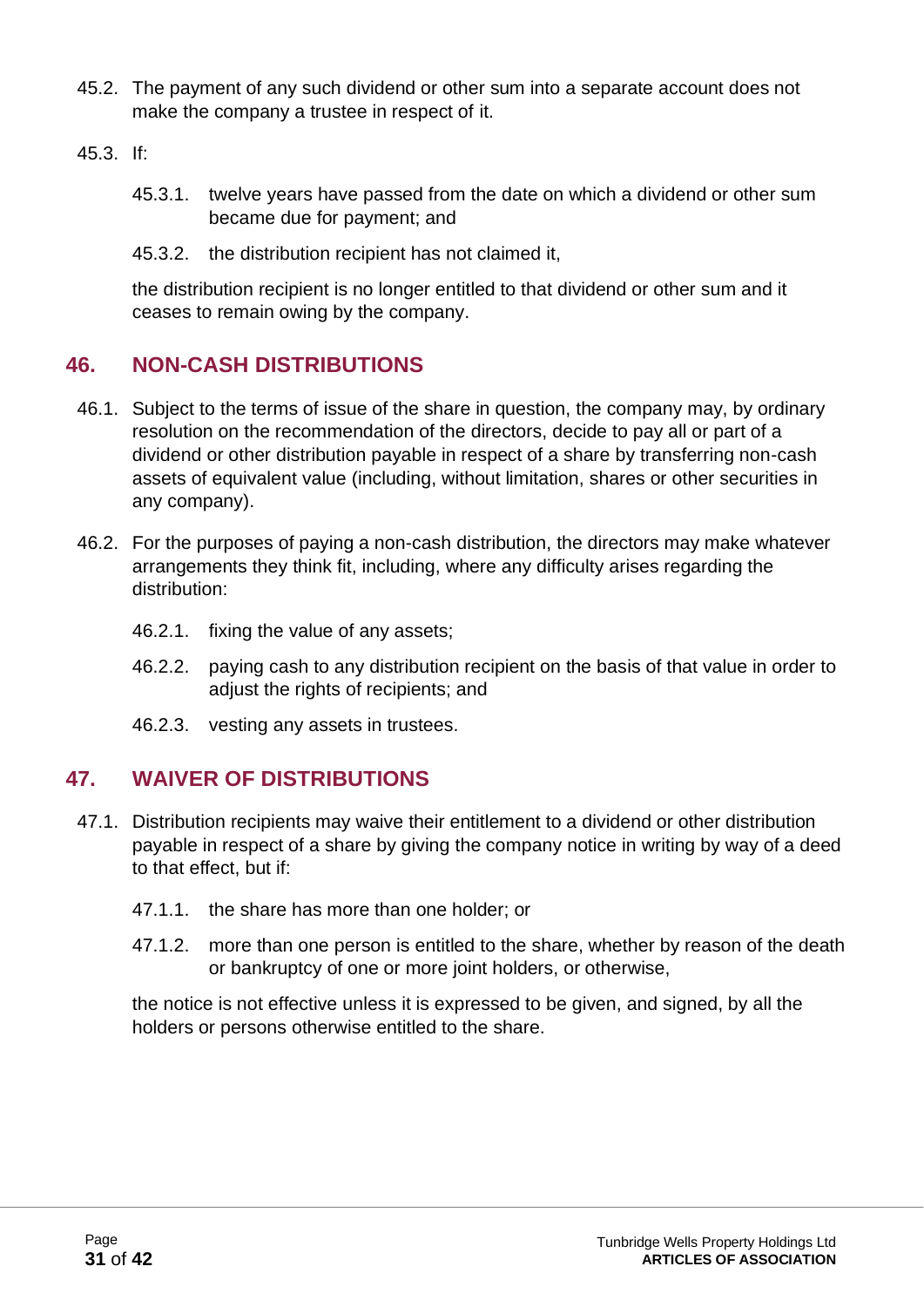#### **CAPITALISATION OF PROFITS**

### <span id="page-31-0"></span>**48. AUTHORITY TO CAPITALISE AND APPROPRIATION OF CAPITALISED SUMS**

- 48.1. Subject to the articles, the directors may, if they are so authorised by an ordinary resolution:
	- 48.1.1. decide to capitalise any profits of the company (whether or not they are available for distribution) which are not required for paying a preferential dividend, or any sum standing to the credit of the company's share premium account or capital redemption reserve; and
	- 48.1.2. appropriate any sum which they so decide to capitalise (a "capitalised sum") to the persons who would have been entitled to it if it were distributed by way of dividend (the "persons entitled") and in the same proportions and apply such sum on their behalf either towards paying up the amounts, if any, for the time being unpaid on any shares held by them respectively.
- 48.2. Capitalised sums must be applied:
	- 48.2.1. on behalf of the persons entitled; and
	- 48.2.2. in the same proportions as a dividend would have been distributed to them.
- 48.3. Any capitalised sum may be applied in paying up new shares of a nominal amount equal to the capitalised sum which are then allotted credited as fully paid to the persons entitled or as they may direct.
- 48.4. A capitalised sum which was appropriated from profits available for distribution may be applied in paying up new debentures of the company which are then allotted credited as fully paid to the persons entitled or as they may direct.
- 48.5. Subject to the articles the directors may:
	- 48.5.1. apply capitalised sums in accordance with paragraphs 48.3 and 48.4 partly in one way and partly in another;
	- 48.5.2. make such arrangements as they think fit to deal with shares or debentures becoming distributable in fractions under this article (including the issuing of fractional certificates or the making of cash payments); and
	- 48.5.3. authorise any person to enter into an agreement with the company on behalf of all the persons entitled which is binding on them in respect of the allotment of shares and debentures to them under this article.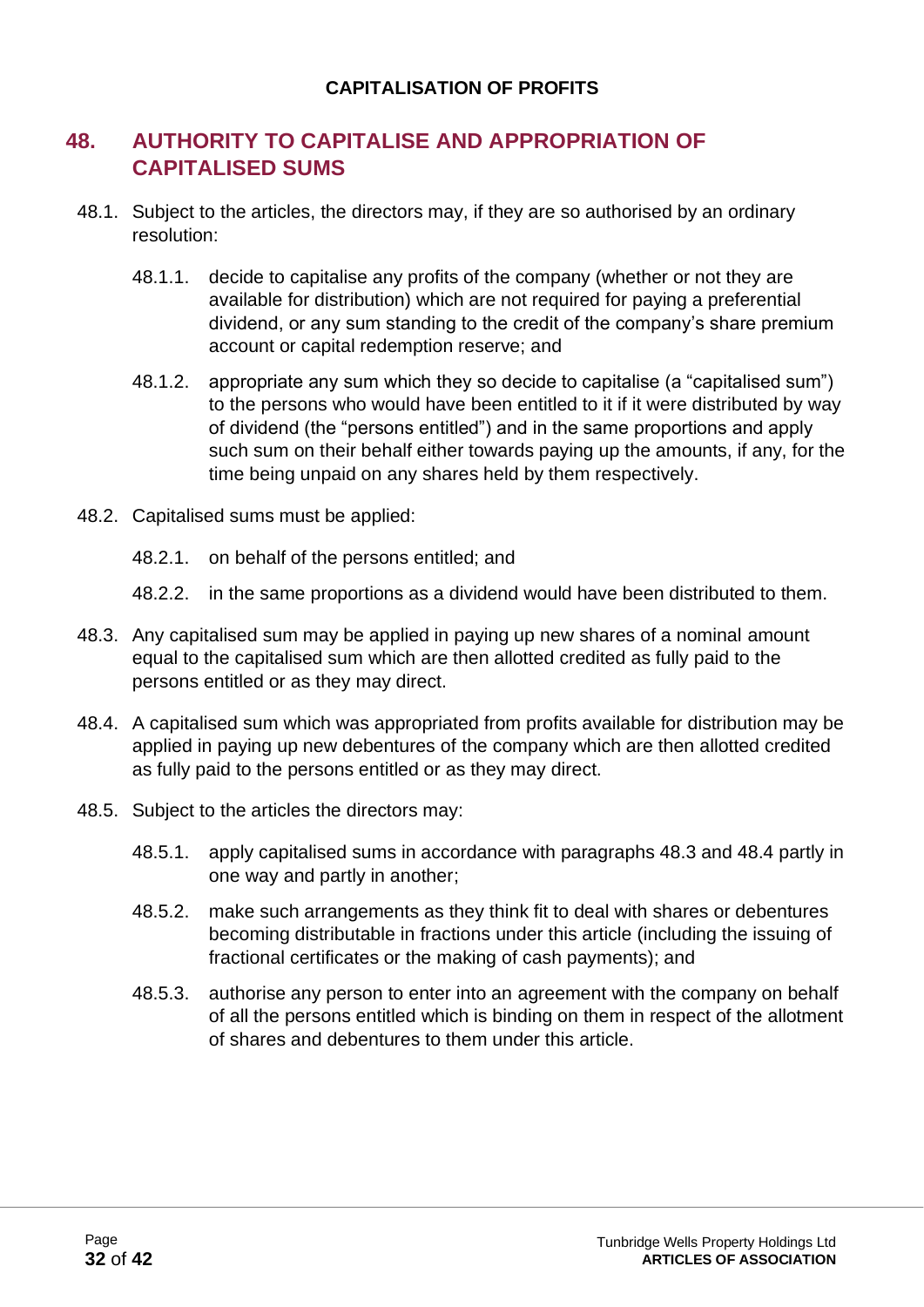# **PART 4**

# **DECISION-MAKING BY SHAREHOLDERS**

#### **ORGANISATION OF GENERAL MEETINGS**

#### <span id="page-32-1"></span><span id="page-32-0"></span>**49. CALLING A GENERAL MEETING**

- 49.1. The directors may call general meetings of the company.
- 49.2. In accordance with the provisions of the Companies Act 2006, and on the requisition of shareholders representing at least 5% of the paid up capital of the company carrying the right to vote at general meetings, the directors shall forthwith convene a general meeting.

#### <span id="page-32-2"></span>**50. NOTICE OF GENERAL MEETINGS**

- 50.1. General meetings (other than adjourned meetings) shall be called on at least 14 days' notice.
- 50.2. General meetings may be called by shorter notice if agreed to by a majority in number of the shareholders having the right to attend and vote at the meeting, being a majority who together hold not less than 90% in nominal value of the shares giving a right to attend and vote at the meeting.
- 50.3. Subject to the provisions of the articles and any restrictions imposed on any shares, the notice shall be given to all shareholders, to all transmittees and to the directors and auditors.
- 50.4. Subject to the provisions of the Companies Act 2006, the accidental omission to give notice of a meeting to, or the non-receipt of notice of a meeting by, any person entitled to receive notice shall not invalidate the proceedings at that meeting.
- 50.5. Notice of a general meeting must be given:
	- 50.5.1. in hard copy form;
	- 50.5.2. in electronic form; or
	- 50.5.3. subject to the provisions of the Companies Act 2006, by means of a website.
- 50.6. Notice of a general meeting must state:
	- 50.6.1. the time and date of the meeting;
	- 50.6.2. the place of the meeting; and
	- 50.6.3. the general nature of the business to be transacted at the meeting.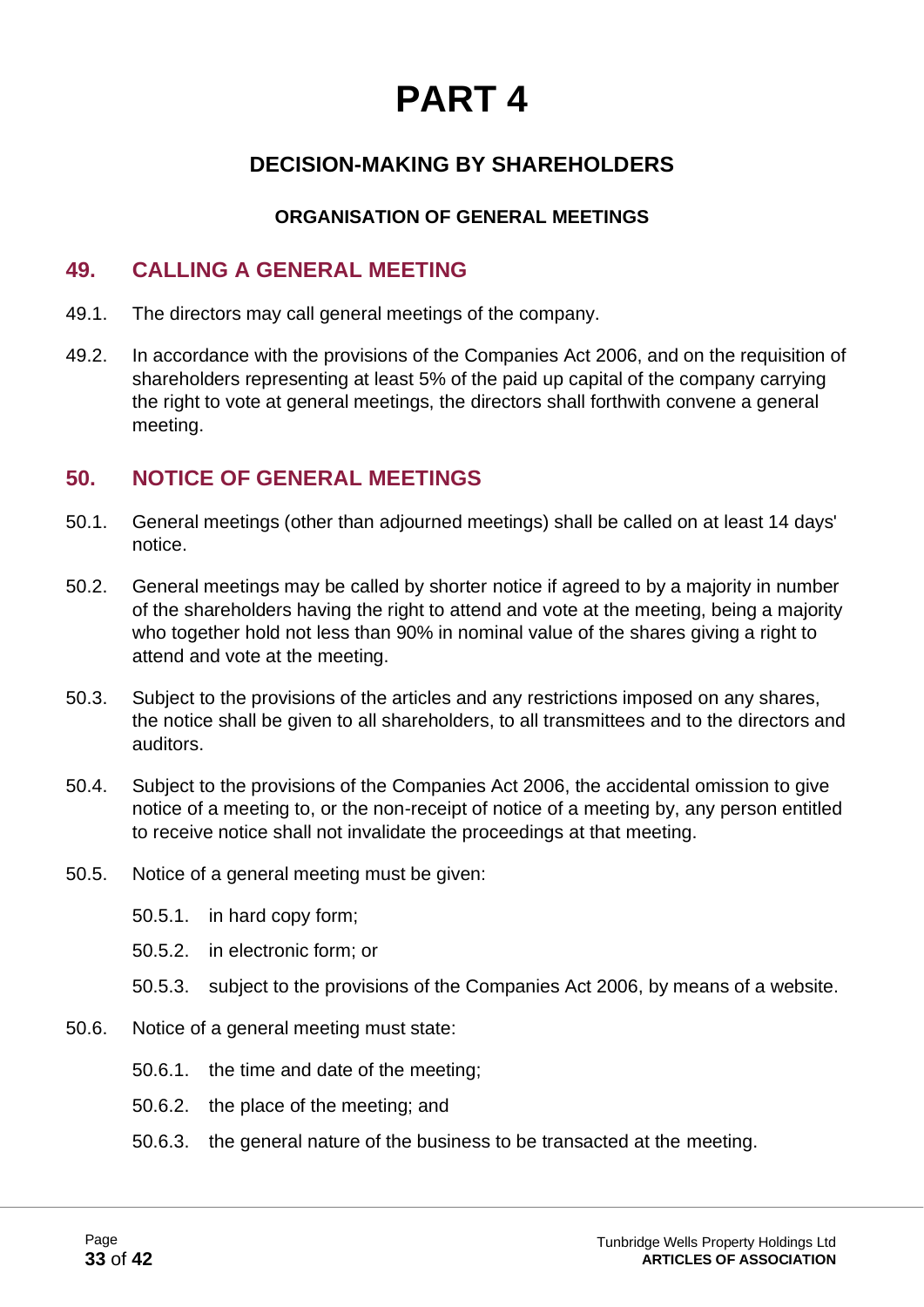# <span id="page-33-0"></span>**51. ATTENDANCE AND SPEAKING AT GENERAL MEETINGS**

- 51.1. A person is able to exercise the right to speak at a general meeting when that person is in a position to communicate to all those attending the meeting, during the meeting, any information or opinions which that person has on the business of the meeting.
- 51.2. A person is able to exercise the right to vote at a general meeting when:
	- 51.2.1. that person is able to vote, during the meeting, on resolutions put to the vote at the meeting; and
	- 51.2.2. that person's vote can be taken into account in determining whether or not such resolutions are passed at the same time as the votes of all the other persons attending the meeting.
- 51.3. The directors may make whatever arrangements they consider appropriate to enable those attending a general meeting to exercise their rights to speak or vote at it.
- 51.4. In determining attendance at a general meeting, it is immaterial whether any two or more members attending it are in the same place as each other.
- 51.5. Two or more persons who are not in the same place as each other attend a general meeting if their circumstances are such that if they have (or were to have) rights to speak and vote at that meeting, they are (or would be) able to exercise them.

#### <span id="page-33-1"></span>**52. QUORUM FOR GENERAL MEETINGS**

- 52.1. Save in the case where the company has a single shareholder, 2 persons entitled to vote on the business to be transacted at the meeting, each being a shareholder or a proxy for a shareholder or a duly authorised representative of a corporate shareholder, shall be a quorum.
- 52.2. No business other than the appointment of the chairman of the meeting is to be transacted at a general meeting if the persons attending it do not constitute a quorum.

#### <span id="page-33-2"></span>**53. CHAIRING GENERAL MEETINGS**

- 53.1. If the directors have appointed a chairman, the chairman shall chair general meetings if present and willing to do so.
- 53.2. If the directors have not appointed a chairman, or if the chairman is unwilling to chair the meeting or is not present within ten minutes of the time at which a meeting was due to start:
	- 53.2.1. the directors present; or
	- 53.2.2. (if no directors are present) the meeting,
	- 53.2.3. must appoint a director or shareholder to chair the meeting, and the appointment of the chairman of the meeting must be the first business of the meeting.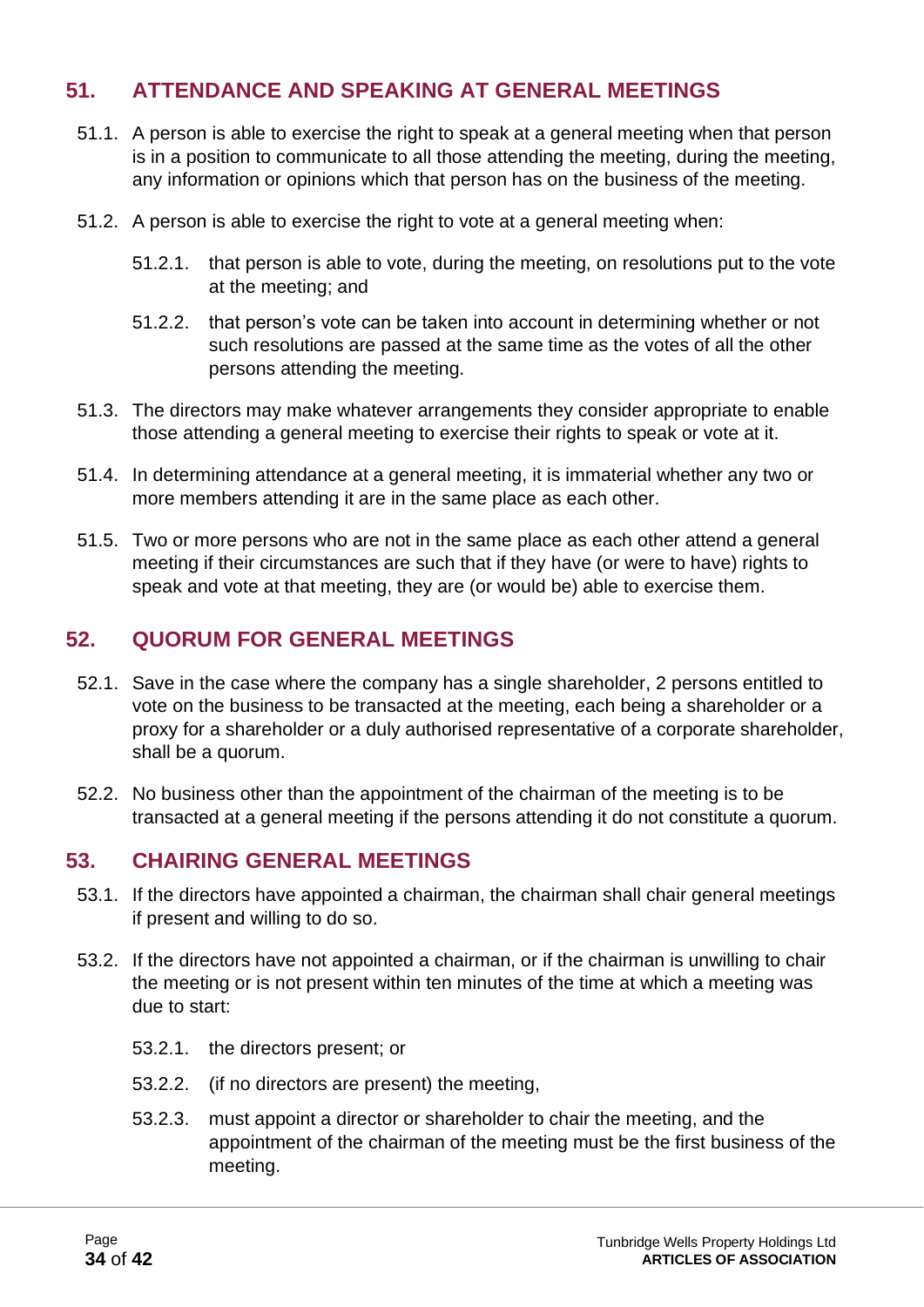53.3. The person chairing a meeting in accordance with this article is referred to as "the chairman of the meeting".

#### <span id="page-34-0"></span>**54. ATTENDANCE AND SPEAKING BY DIRECTORS AND NON-SHAREHOLDERS**

- 54.1. Directors may attend and speak at general meetings, whether or not they are shareholders.
- 54.2. The chairman of the meeting may permit other persons who are not:
	- 54.2.1. shareholders of the company; or
	- 54.2.2. otherwise entitled to exercise the rights of shareholders in relation to general meetings,

to attend and speak at a general meeting.

#### <span id="page-34-1"></span>**55. ADJOURNMENT**

- 55.1. If the persons attending a general meeting within half an hour of the time at which the meeting was due to start do not constitute a quorum, or if during a meeting a quorum ceases to be present, the chairman of the meeting must adjourn it.
- 55.2. The chairman of the meeting may adjourn a general meeting at which a quorum is present if:
	- 55.2.1. the meeting consents to an adjournment; or
	- 55.2.2. it appears to the chairman of the meeting that an adjournment is necessary to protect the safety of any person attending the meeting or ensure that the business of the meeting is conducted in an orderly manner.
- 55.3. The chairman of the meeting must adjourn a general meeting if directed to do so by the meeting.
- 55.4. When adjourning a general meeting, the chairman of the meeting must:
	- 55.4.1. either specify the time and place to which it is adjourned or state that it is to continue at a time and place to be fixed by the directors; and
	- 55.4.2. have regard to any directions as to the time and place of any adjournment which have been given by the meeting.
- 55.5. If the continuation of an adjourned meeting is to take place more than 14 days after it was adjourned, the company must give at least 7 clear days' notice of it (that is, excluding the day of the adjourned meeting and the day on which the notice is given):
	- 55.5.1. to the same persons to whom notice of the company's general meetings is required to be given; and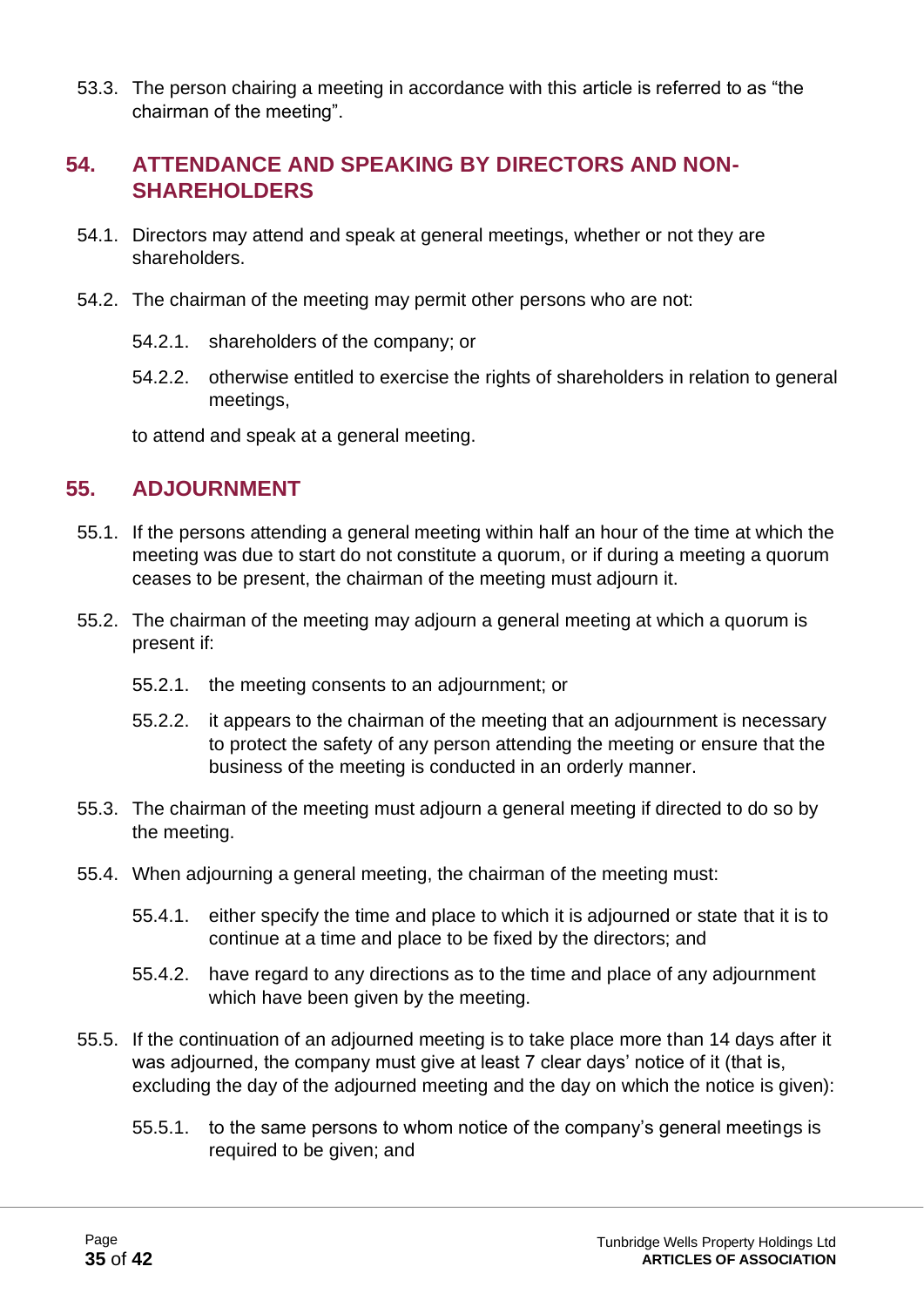- 55.5.2. containing the same information which such notice is required to contain.
- 55.6. If at an adjourned meeting a quorum is not present within half an hour from the time appointed, then, provided that the shareholders present hold at least 75% in nominal value of the ordinary shares of the company in issue, any resolution agreed to by such members shall be valid and effectual as if it had been passed unanimously at a general meeting of the company duly convened and held.
- 55.7. No business may be transacted at an adjourned general meeting which could not properly have been transacted at the meeting if the adjournment had not taken place.

#### **VOTING AT GENERAL MEETINGS**

# <span id="page-35-0"></span>**56. VOTING**

- 56.1. On a vote on a resolution on a show of hands at a meeting, each shareholder present in person has one vote.
- 56.2. Subject to article 56.3, on a vote on a resolution on a show of hands at a meeting, every proxy present who has been duly appointed by one or more shareholders entitled to vote on the resolution has one vote.
- 56.3. On a vote on a resolution on a show of hands at a meeting, a proxy has one vote for and one vote against the resolution if:
	- 56.3.1. the proxy has been duly appointed by more than one shareholder entitled to vote on the resolution; and
	- 56.3.2. the proxy has been instructed by one or more of those shareholders to vote for the resolution and by one or more other of those shareholders to vote against it.
- 56.4. On a poll taken at a meeting of the company all or any of the voting rights of a shareholder may be exercised by one or more duly appointed proxies.
- 56.5. Where a shareholder appoints more than one proxy, article 56.3 does not authorise the exercise by the proxies taken together of more extensive voting rights than could be exercised by the shareholder in person.

# <span id="page-35-1"></span>**57. ERRORS AND DISPUTES**

- 57.1. No objection may be raised to the qualification of any person voting at a general meeting except at the meeting or adjourned meeting at which the vote objected to is tendered, and every vote not disallowed at the meeting is valid.
- 57.2. Any such objection must be referred to the chairman of the meeting, whose decision is final.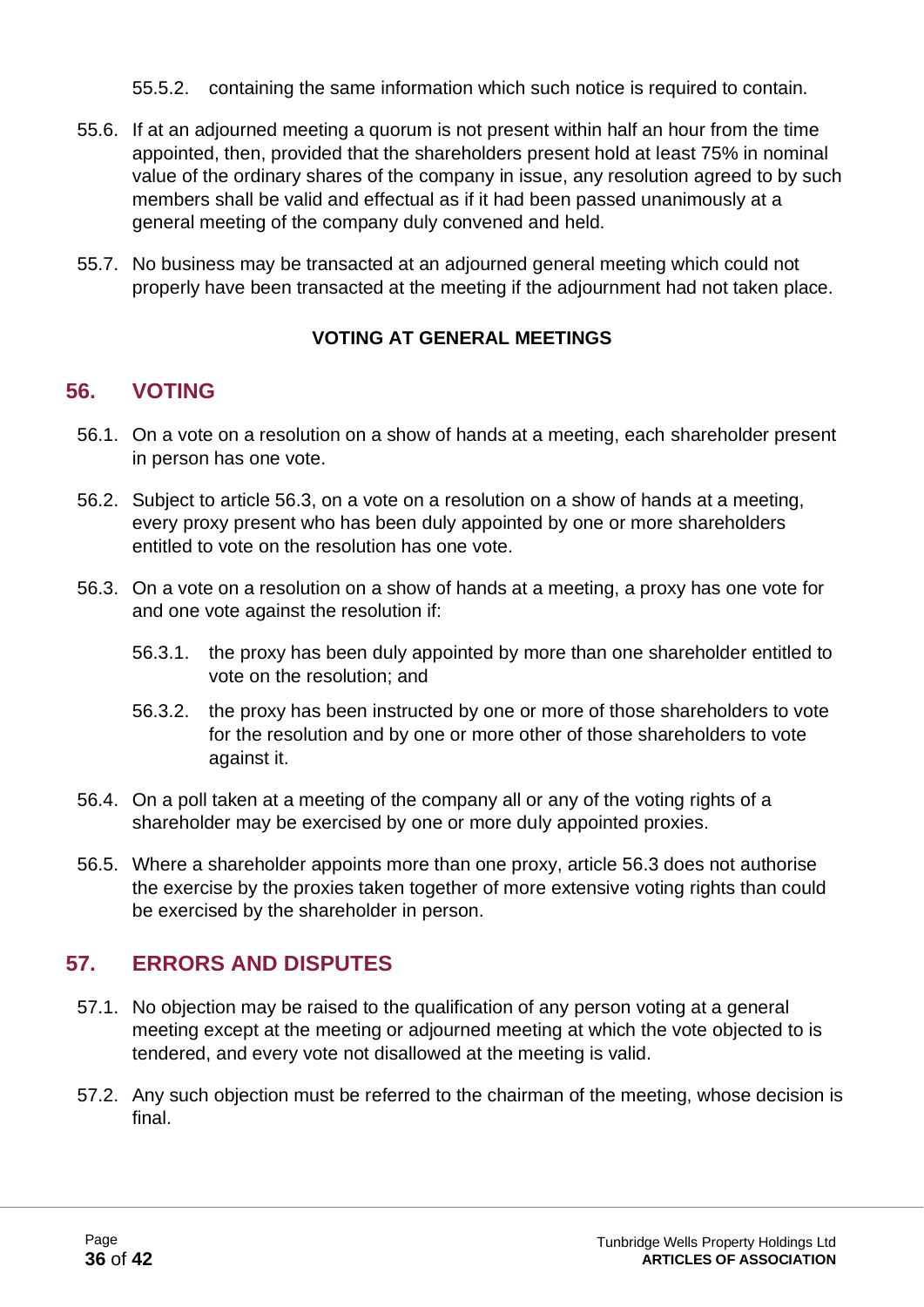#### <span id="page-36-0"></span>**58. POLL VOTES**

- 58.1. A poll on a resolution may be demanded:
	- 58.1.1. in advance of the general meeting at which that resolution is to be put to the vote; or
	- 58.1.2. at a general meeting, either before a show of hands on that resolution or immediately after the result of a show of hands on that resolution is declared.
- 58.2. A poll may be demanded by:
	- 58.2.1. the chairman of the meeting;
	- 58.2.2. the directors;
	- 58.2.3. two or more persons having the right to vote on the resolution;
	- 58.2.4. a person or persons representing not less than one tenth of the total voting rights of all the shareholders having the right to vote on the resolution; or
	- 58.2.5. a person or persons holding shares conferring the right to vote on the resolution, being shares on which an aggregate sum has been paid up equal to not less than 10% of the total sum paid up on all the shares conferring the right to vote on the resolution,

and a demand by a person as proxy for a shareholder shall be the same as a demand by the shareholder.

- 58.3. A demand for a poll may be withdrawn if:
	- 58.3.1. the poll has not yet been taken; and
	- 58.3.2. the chairman of the meeting consents to the withdrawal.
- 58.4. A demand so withdrawn shall not invalidate the result of a show of hands declared before the demand was made.
- 58.5. Polls must be taken immediately upon demand (subject to being withdrawn in accordance with article 58.3) and in such manner as the chairman of the meeting directs.

#### <span id="page-36-1"></span>**59. RIGHT TO APPOINT PROXIES**

- 59.1. A shareholder is entitled to appoint another person as his proxy to exercise all or any of his rights to attend and speak and vote at a meeting of the company.
- 59.2. A shareholder may appoint more than one proxy in relation to a meeting, provided that each proxy is appointed to exercise the rights attached to a different share or shares held by him.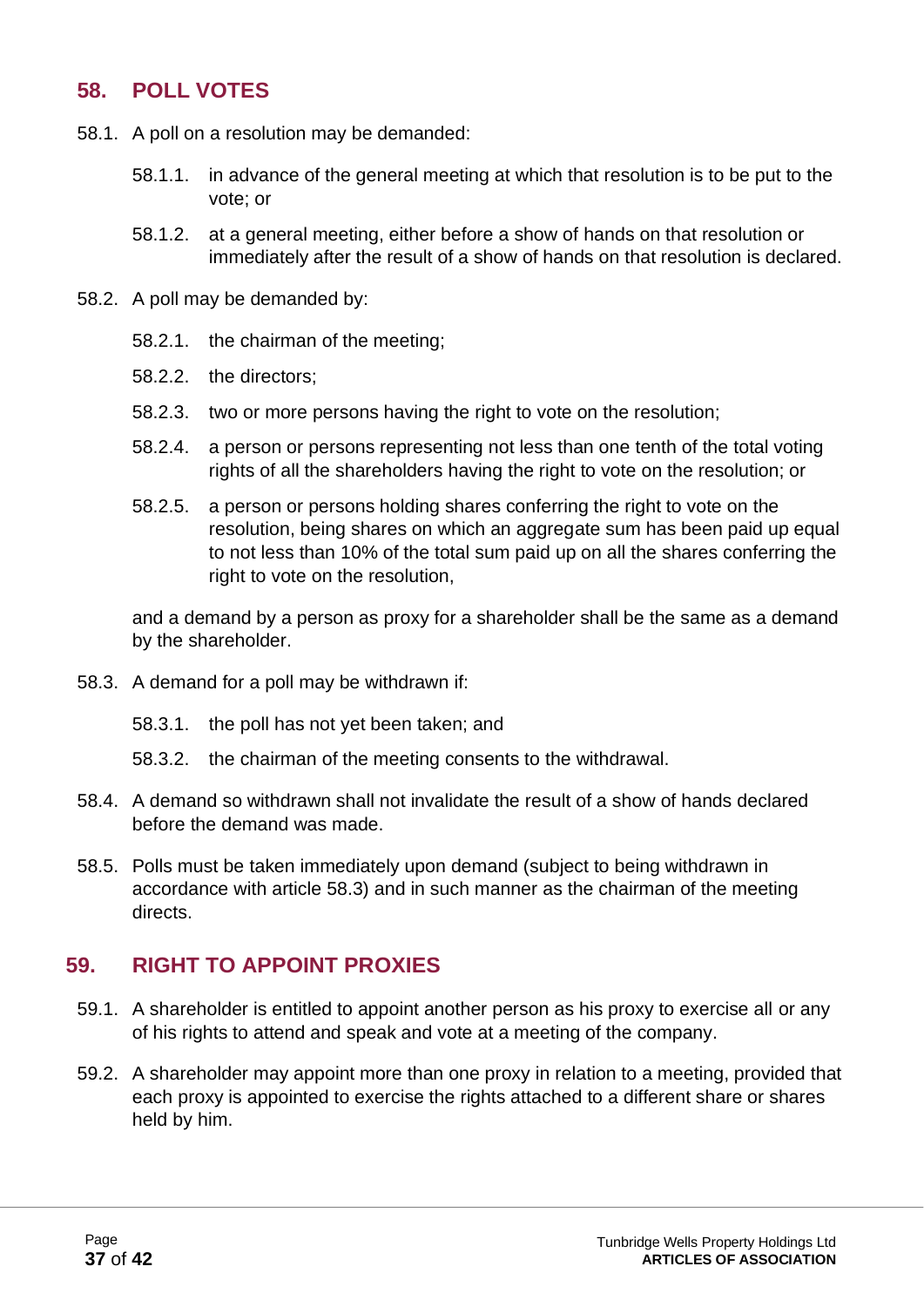# <span id="page-37-0"></span>**60. CONTENT OF PROXY NOTICES**

- 60.1. Proxies may only validly be appointed by a notice in writing (a "proxy notice") which:
	- 60.1.1. states the name and address of the shareholder appointing the proxy;
	- 60.1.2. identifies the person appointed to be that shareholder's proxy and the general meeting in relation to which that person is appointed;
	- 60.1.3. is signed by or on behalf of the member appointing the proxy, or is authenticated in such manner as the directors may determine;
	- 60.1.4. is delivered to the company in accordance with the articles not less than 48 hours before the time appointed for holding the meeting at which the right to vote is being exercised and in accordance with any instructions contained in the notice of the general meeting or adjourned meeting to which they relate;
	- 60.1.5. in the case of a poll taken more than 48 hours after it is demanded, is delivered to the company after the poll has been demanded and not less than 24 hours before the time appointed for the taking of the poll; and
	- 60.1.6. where the poll is not taken forthwith but is taken not more than 48 hours after it was demanded, is delivered at the meeting at which the poll was demanded to the chairman or any director or the company secretary.
- 60.2. A proxy notice which is not delivered in accordance with article 60.1 shall be invalid unless the directors, in their discretion, accept the notice at any time before the meeting.
- 60.3. The company may require proxy notices to be delivered in a particular form, and may specify different forms for different purposes.
- 60.4. Proxy notices may specify how the proxy appointed under them is to vote (or that the proxy is to abstain from voting) on one or more resolutions.
- 60.5. Unless a proxy notice indicates otherwise, it must be treated as:
	- 60.5.1. allowing the person appointed under it as a proxy discretion as to how to vote on any ancillary or procedural resolutions put to the meeting; and
	- 60.5.2. appointing that person as a proxy in relation to any adjournment of the general meeting to which it relates as well as the meeting itself.

# <span id="page-37-1"></span>**61. DELIVERY OF PROXY NOTICES**

61.1. A person who is entitled to attend, speak or vote (either on a show of hands or on a poll) at a general meeting remains so entitled in respect of that meeting or any adjournment of it, even though a valid proxy notice has been delivered to the company by or on behalf of that person.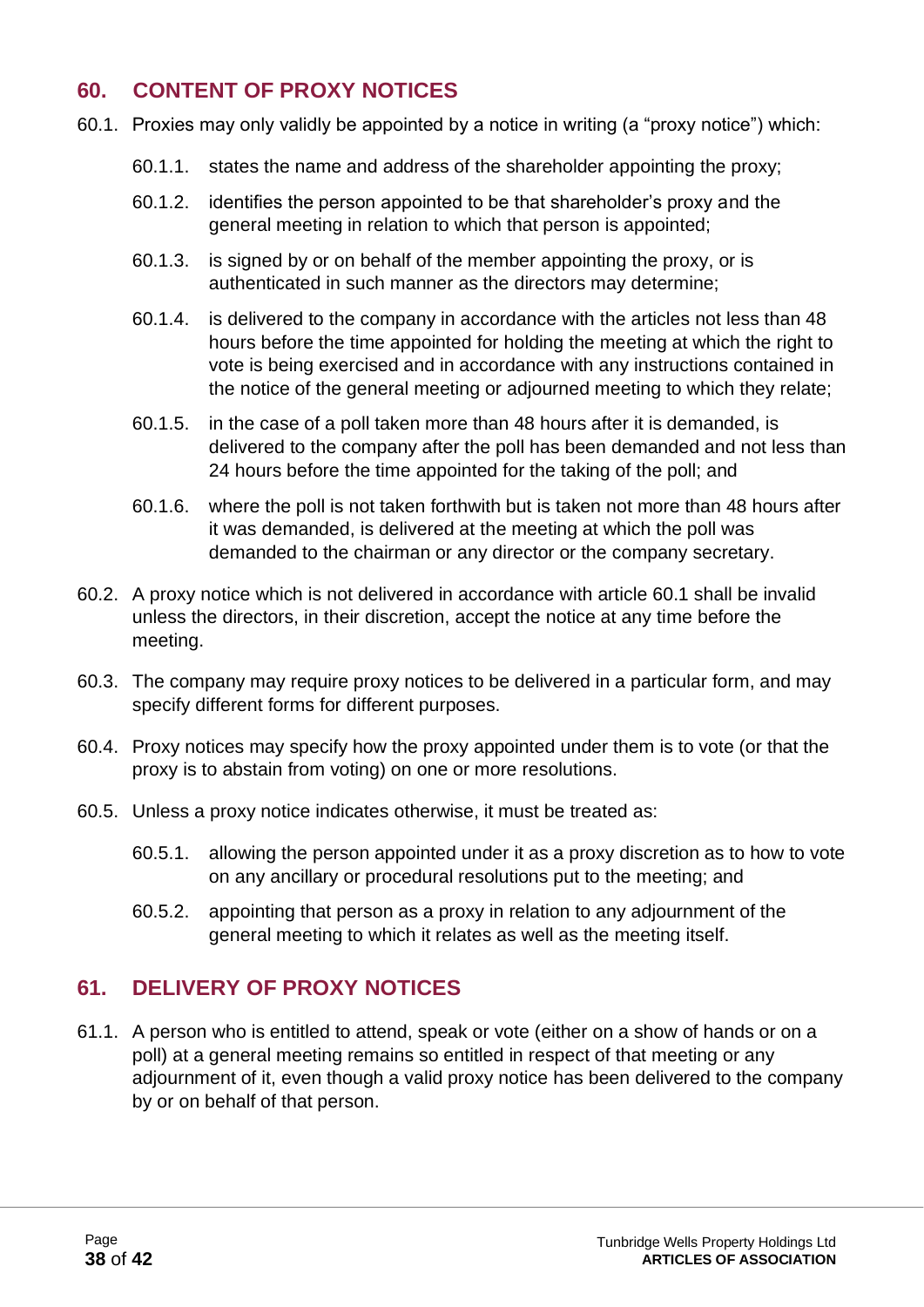- 61.2. An appointment under a proxy notice may be revoked by delivering to the company a notice given by or on behalf of the person by whom or on whose behalf the proxy notice was given.
- 61.3. A notice revoking a proxy appointment only takes effect if it is delivered before the start of the meeting or adjourned meeting to which it relates.
- 61.4. If a proxy notice is not executed by the person appointing the proxy, it must be accompanied by written evidence of the authority of the person who executed it to execute it on the appointor's behalf.

# <span id="page-38-0"></span>**62. AMENDMENTS TO RESOLUTIONS**

- 62.1. An ordinary resolution to be proposed at a general meeting may be amended by ordinary resolution if:
	- 62.1.1. notice of the proposed amendment is given to the company in writing by a person entitled to vote at the general meeting at which it is to be proposed not less than 48 hours before the meeting is to take place (or such later time as the chairman of the meeting may determine); and
	- 62.1.2. the proposed amendment does not, in the reasonable opinion of the chairman of the meeting, materially alter the scope of the resolution.
- 62.2. A special resolution to be proposed at a general meeting may be amended by ordinary resolution, if:
	- 62.2.1. the chairman of the meeting proposes the amendment at the general meeting at which the resolution is to be proposed; and
	- 62.2.2. the amendment does not go beyond what is necessary to correct a grammatical or other non-substantive error in the resolution.
- 62.3. If the chairman of the meeting, acting in good faith, wrongly decides that an amendment to a resolution is out of order, the chairman's error does not invalidate the vote on that resolution.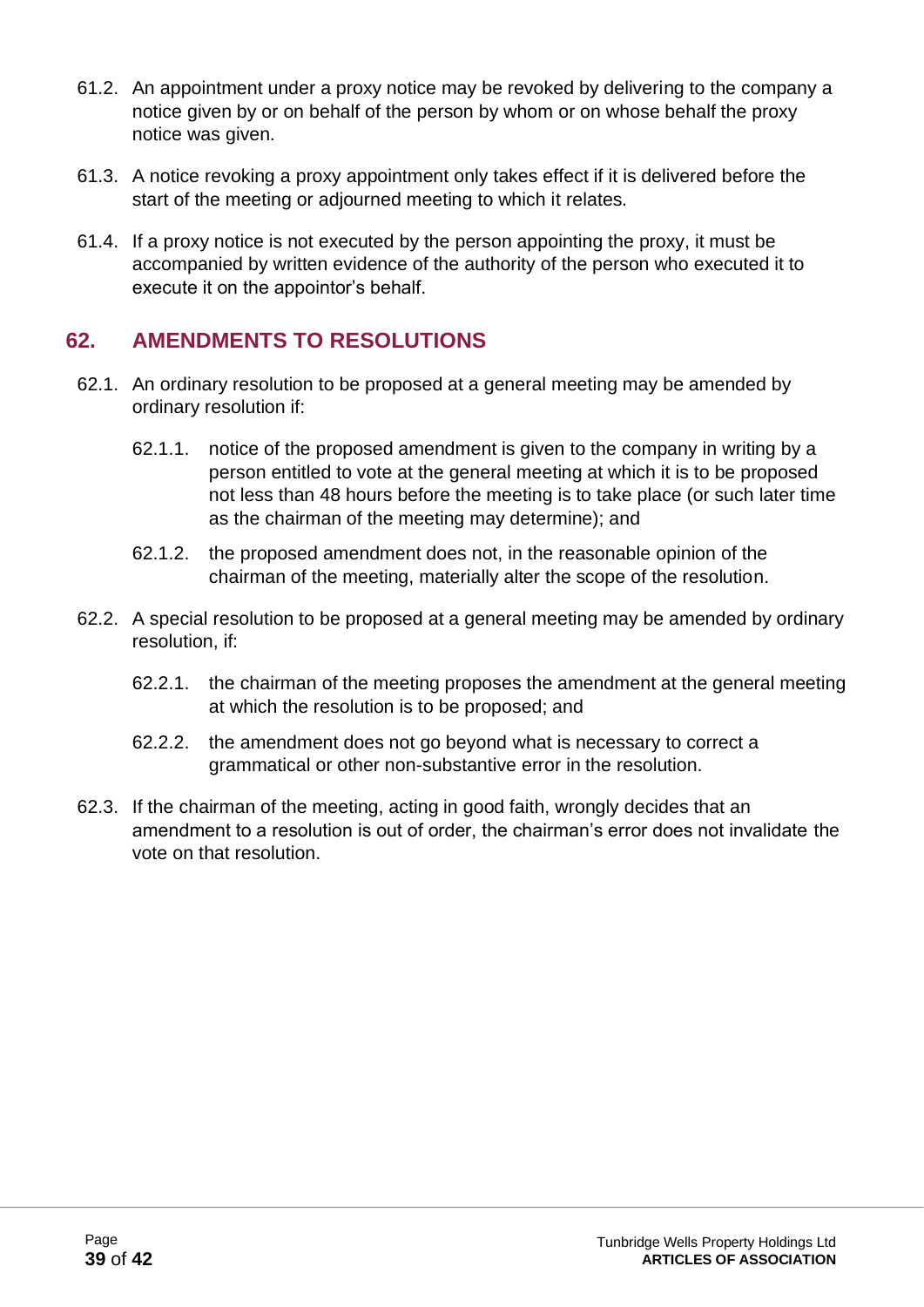# **PART 5**

# **ADMINISTRATIVE ARRANGEMENTS**

# <span id="page-39-1"></span><span id="page-39-0"></span>**63. MEANS OF COMMUNICATION TO BE USED**

- 63.1. Subject to the articles, anything sent or supplied by or to the company under the articles may be sent or supplied in any way in which the Companies Act 2006 provides for documents or information which are authorised or required by any provision of that Act to be sent or supplied by or to the company.
- 63.2. Subject to the articles, any notice or document to be sent or supplied to a director in connection with the taking of decisions by directors may also be sent or supplied by the means by which that director has asked to be sent or supplied with such notices or documents for the time being.
- 63.3. A director may agree with the company that notices or documents sent to that director in a particular way are to be deemed to have been received within a specified time of their being sent, and for the specified time to be less than 48 hours.

#### <span id="page-39-2"></span>**64. COMPANY SEALS**

- 64.1. Any common seal may only be used by the authority of the directors.
- 64.2. The directors may decide by what means and in what form any common seal is to be used.
- 64.3. Unless otherwise decided by the directors, if the company has a common seal and it is affixed to a document, the document must also be signed by at least one authorised person in the presence of a witness who attests the signature.
	- 64.3.1. For the purposes of this article, an authorised person is:
	- 64.3.2. any director of the company;
	- 64.3.3. the company secretary (if any); or
	- 64.3.4. any person authorised by the directors for the purpose of signing documents to which the common seal is applied.

#### <span id="page-39-3"></span>**65. NO RIGHT TO INSPECT ACCOUNTS AND OTHER RECORDS**

Except as provided by law or authorised by the directors or an ordinary resolution of the company, no person is entitled to inspect any of the company's accounting or other records or documents merely by virtue of being a shareholder.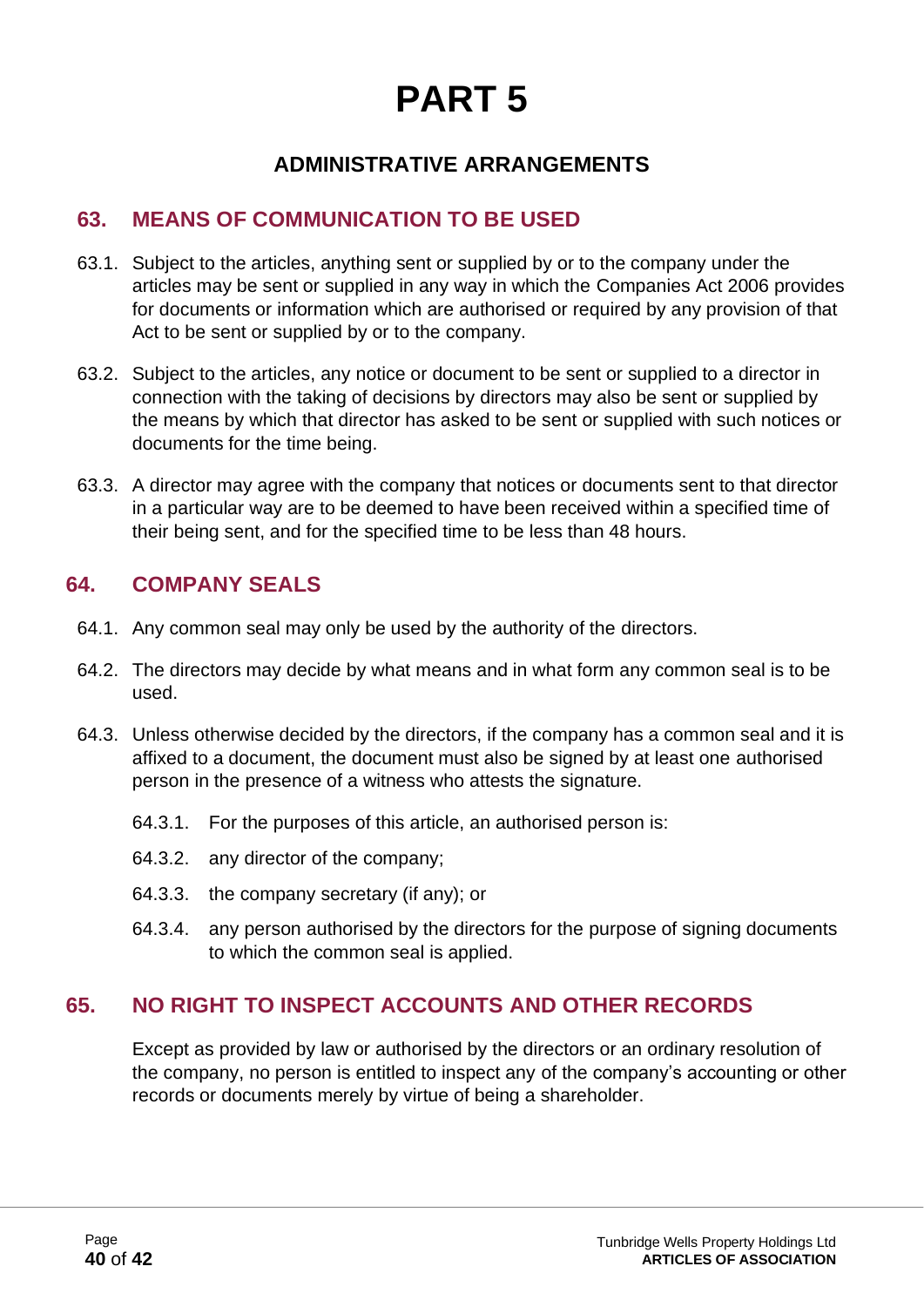# <span id="page-40-0"></span>**66. PROVISION FOR EMPLOYEES ON CESSATION OF BUSINESS**

The directors may decide to make provision for the benefit of persons employed or formerly employed by the company or any of its subsidiaries (other than a director or former director or shadow director) in connection with the cessation or transfer to any person of the whole or part of the undertaking of the company or that subsidiary.

#### **DIRECTORS' INDEMNITY AND INSURANCE**

#### <span id="page-40-1"></span>**67. INDEMNITY**

- 67.1. Subject to paragraph 67.2, but without prejudice to any indemnity to which a relevant officer is otherwise entitled, a relevant officer of the company or an associated company may be indemnified out of the company's assets against:
	- 67.1.1. any liability incurred by that relevant officer in connection with any negligence, default, breach of duty or breach of trust in relation to the company or an associated company;
	- 67.1.2. any liability incurred by that relevant officer in connection with the activities of the company or an associated company in its capacity as a trustee of an occupational pension scheme (as defined in section 235(6) of the Companies Act 2006); and
	- 67.1.3. any other liability incurred by that relevant officer as an officer of the company or an associated company,

including (in each case) any liability incurred by him in defending any civil or criminal proceedings, in which judgment is given in his favour or in which he is acquitted or the proceedings are otherwise disposed of without any finding or admission of any material breach of duty on his part or in connection with any application in which the court grants him, in his capacity as a relevant officer, relief from liability for negligence, default, breach of duty or breach of trust in relation to the company's (or any associated company's) affairs.

- 67.2. This article does not authorise any indemnity which would be prohibited or rendered void by any provision of the Companies Acts or by any other provision of law.
- 67.3. In this article:
	- 67.3.1. companies are associated if one is a subsidiary of the other or both are subsidiaries of the same body corporate; and
	- 67.3.2. a "relevant officer" means any director or secretary or former director or secretary of the company or an associated company.